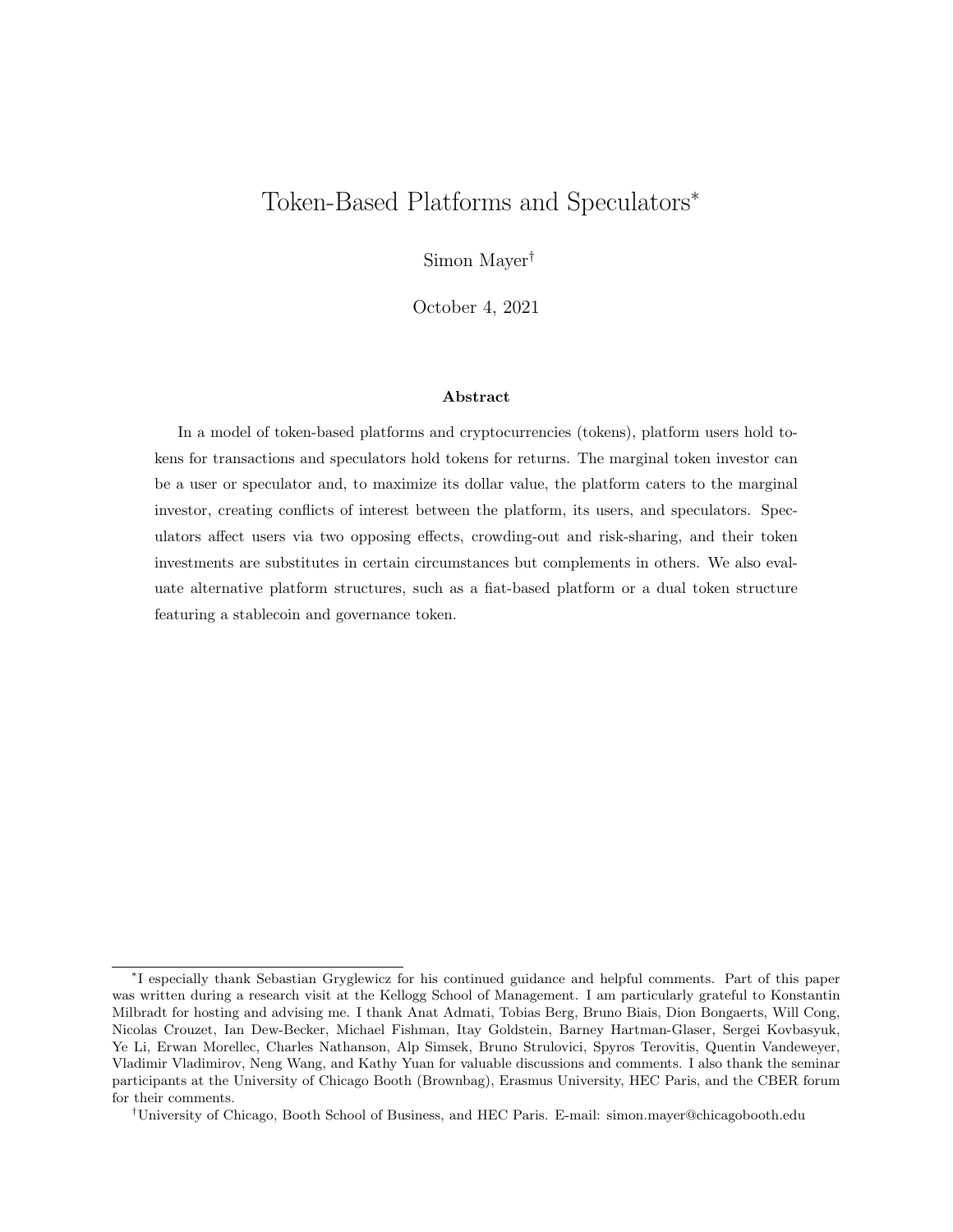Many cryptocurrencies and tokens — such as Ether, Ada, or Filecoin — are intended to serve as a means of payment or transaction medium on a token-based platform.<sup>[1](#page-1-0)</sup> At the same time, cryptocurrencies and tokens have become notorious as speculative assets. The fact that cryptocurrencies and tokens are held by both speculators and users raises several questions. How do speculators affect the adoption and pricing of cryptocurrencies and tokens? What are the potential conflicts of interest between speculators and users, and how to resolve them? Does the design of cryptocurrencies cater to speculators at the expense of its users and, if so, when and why?

To address these questions, we analyze a dynamic model of a token-based platform that settles transactions among platform users with its native cryptocurrency (referred to as "tokens"). Users hold tokens to transact on the platform. To capture that price stability is important for any transaction medium [\(Doepke and Schneider](#page-40-0) [\(2017\)](#page-40-0)), we assume that users have a preference for token price stability and so are risk-averse. Speculators representing financial investors trade tokens for returns (subject to a short selling constraint) but do not transact on the platform. Speculators do not have a transaction-based preference for token price stability and so are less risk-averse than users. The benefits of transacting on the platform increase with platform productivity capturing the general usefulness or technology of the platform. Fluctuations in platform productivity cause token price volatility which hampers platform transactions and adoption by users. As token price volatility changes over time, there are "normal times" and (more) "volatile times".[2](#page-1-1)

The token price depends on both the transactional demand from users and the investments from speculators. In normal times, token price volatility is low, platform transaction volume is high, and the marginal token investor is a user. Low expected token returns then discourage speculative investment, further stabilizing token price. In volatile times, token price volatility is high, and therefore platform transaction volume and token price are low, which implies high expected token returns going forward that encourage speculative token investment. Consequently, the marginal token investor in volatile times is a speculator. As speculators buy tokens and drive up token price, expected token returns decrease and users' (opportunity) costs of holding tokens and transacting on the platform increase, which further curbs platform usage in volatile times. In other words, speculators crowd out platform users in volatile times. Due to this crowding-out effect, speculative

<span id="page-1-0"></span><sup>&</sup>lt;sup>1</sup>Ether (Ada) is the native cryptocurrency and transaction medium of the blockchain platform Ethereum (Cardano), and its market capitalization (as of 09/02/2021) lies around 440 (95) billion USD. Filecoin is the transaction medium of the equally named cloud storage platform. Filecoin raised 257 million USD in its initial coin offering  $(ICO)$  in 2017, and its market capitalization (as of  $09/02/2021$ ) lies around 8 billion USD. We refer to such platforms that feature a cryptocurrency/token as native transaction medium broadly as token-based platforms.

<span id="page-1-1"></span><sup>&</sup>lt;sup>2</sup>In practice, volatile times could correspond to periods of high uncertainty in the broader financial market (e.g., due to a pandemic or financial crisis) or in cryptocurrency markets only (e.g., due to impending regulation of cryptocurrencies or the hack of a crypto exchange). Token price volatility could also reflect platform-specific (risk) factors, such as technological or user demand uncertainty. Consistent with our model, time-varying token price/return volatility is empirically documented for cryptocurrency markets in [\(Hafner,](#page-41-0) [2020\)](#page-41-0).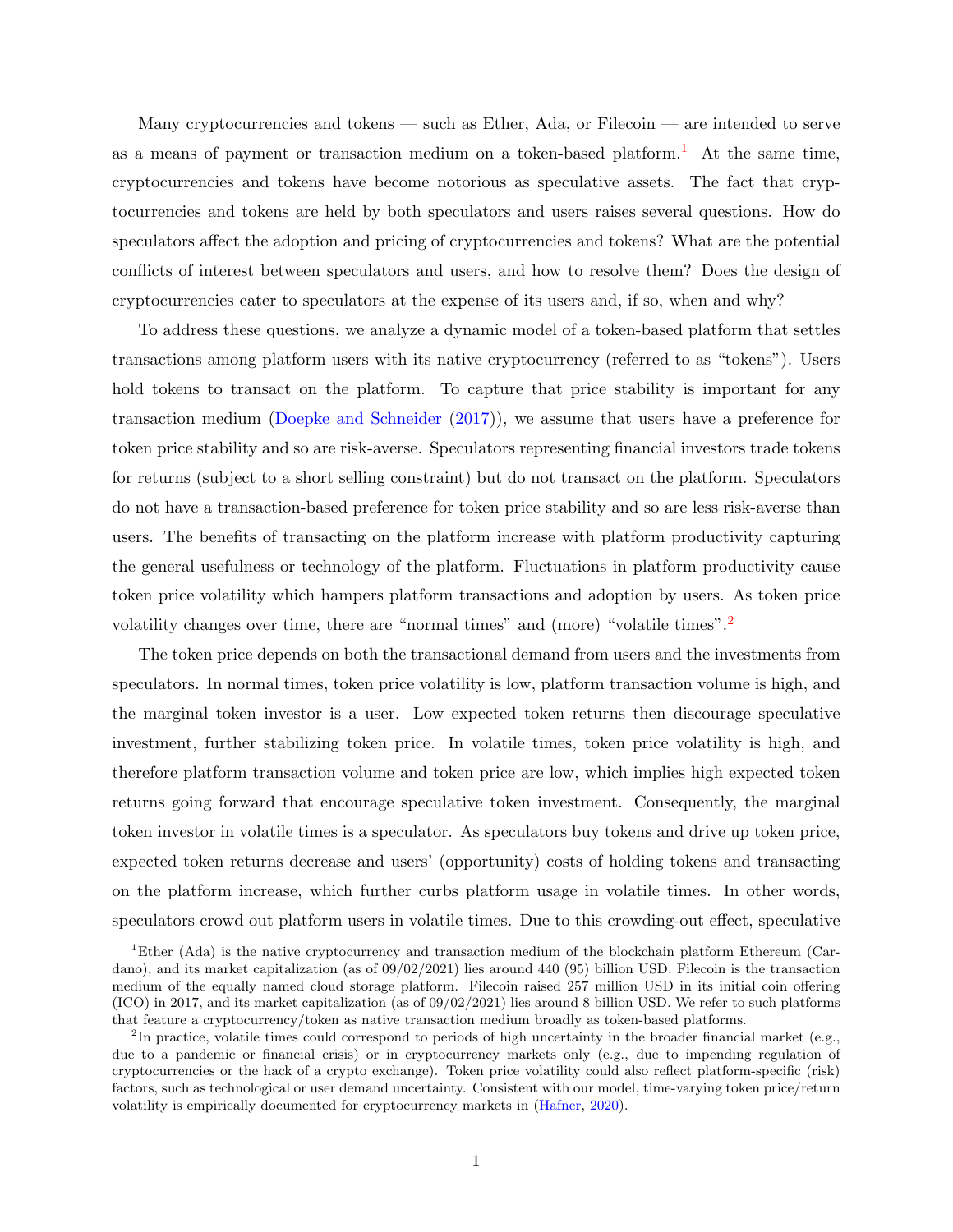and transactional token investments can be viewed as (static) substitutes.

Providing liquidity in volatile times, speculators absorb token price risk and effectively share risk with users. This risk-sharing effect stimulates platform transactions and adoption in normal times. When token price volatility rises, transactional demand for tokens falls and users would like to sell tokens. Users can sell tokens in volatile times at more favorable terms precisely because speculators buy. The enhanced resale value of tokens in volatile times increases users' incentives to hold tokens for transactions and to adopt the platform in normal times. As, in addition, speculators only buy tokens due to the prospect of high future adoption, speculative and transactional token investments can be viewed as dynamic complements. Our model predicts that due to the static substitutes and dynamic complements features, the amount of speculative token investment correlates negatively with contemporaneous platform usage but positively with future platform usage.

The presence of speculators increases platform usage in normal times via the risk-sharing effect but curbs it in volatile times via the crowding-out effect, thereby amplifying fluctuations in platform usage. Owing to these two opposing effects, it is generally not optimal for user welfare and total surplus to ban speculative trading; notably, it can be even optimal to stimulate speculative trading. To reduce the barriers to token trading and so to encourage speculative trading, the platform could facilitate derivatives-based token trading or pursue the token listing on crypto-exchanges (e.g., via an Initial Exchange Offering (IEO)). Another way to stimulate speculative token trading is to facilitate limited short selling. Expecting the token price to drop, speculators then short sell tokens in normal times, thereby decreasing token price and the magnitude of a potential price drop in normal times. Consequently, short selling by speculators dampens price fluctuations and therefore fosters adoption as long as it is subject to a constraint preventing a token price crash due to excessive short selling pressure.

To study how platform development and strategies interact with speculative token trading and investment, we introduce (physical) investment in platform productivity. Investment improves platform productivity (on average) but is risky and increases token price volatility. To maximize platform dollar value, the platform chooses its investment to cater to the needs of the marginal token investor so as to maximize token price (given token supply). Hence, the platform's incentives are aligned with those of the marginal investor, which inevitably leads to conflicts of interest in the triangular relationship between the platform (owners), its users, and speculators. When the marginal token investor is a user, the token price internalizes the negative impact of price volatility on platform transactions and reflects a high degree of risk-aversion, so that investment is low. When the marginal token investor is a speculator, the token price does not internalize the impact of price volatility on transactions and reflects a low degree of risk-aversion, so that investment is high but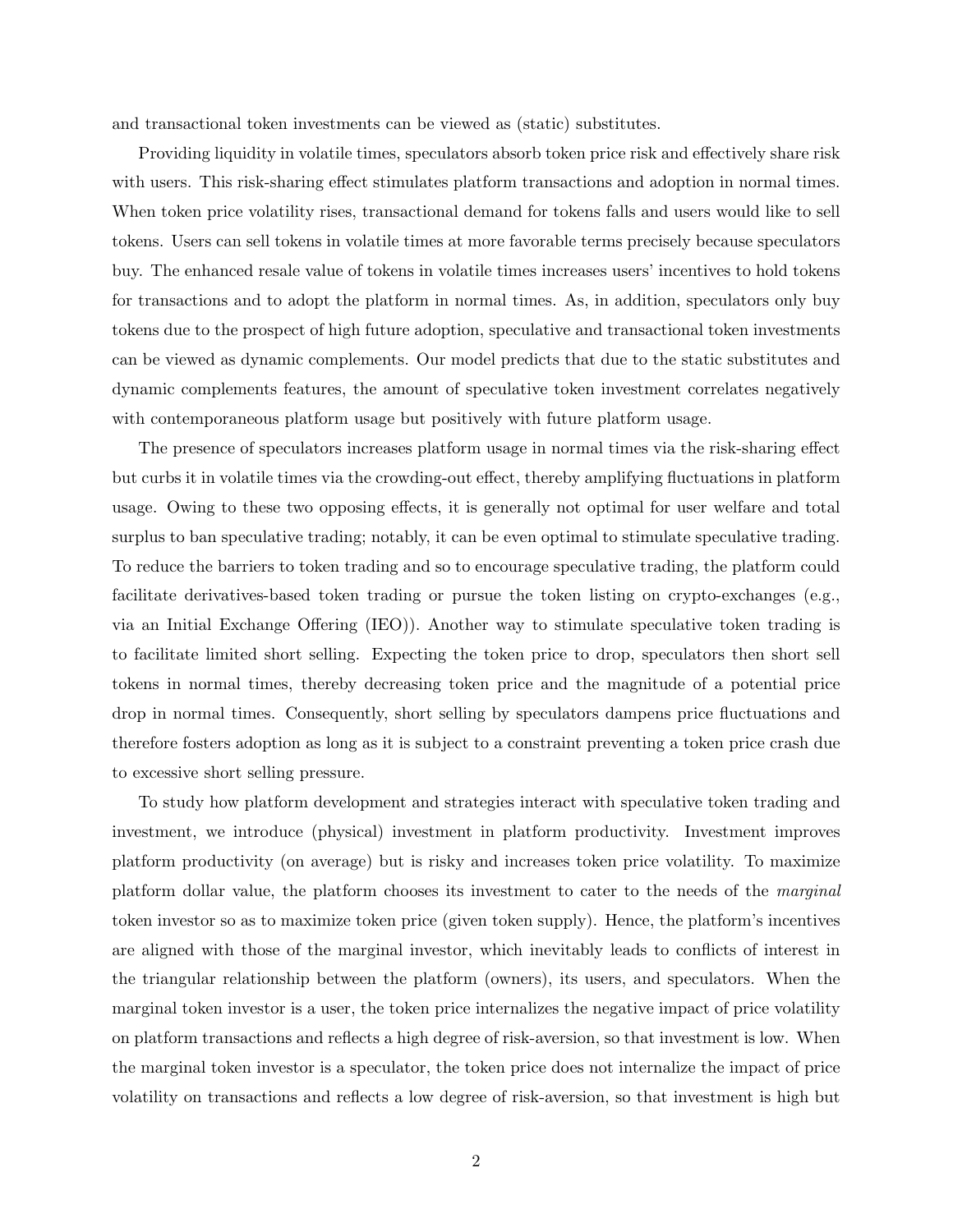platform transaction volume is low.

While the marginal token investor's (risk) preferences determine the platform's incentives to invest, the choice of investment also determines whether the marginal investor is a user or a speculator. In particular, high platform investment increases token price volatility, reduces platform transactions, and fuels speculative token trading. The rise in speculative token trading incentivizes the platform to further increase its investment. This two way feedback between platform investment and speculative token trading boosts platform development, productivity growth, and future platform usage, but amplifies price volatility and so depresses current platform usage.

In normal times, speculators do not hold tokens and users' preference for price stability limits investment, leading to under-investment. Speculators as the marginal token investors in volatile times, in turn, stimulate investment (in both normal and volatile times) and therefore mitigate this under-investment problem. Notably, occasional periods of high token price volatility (i.e., volatility spikes) can be seen as a feature rather than a bug of token-based platforms, as they invite speculative trading which stimulates platform development, investment, and long-run adoption. However, the investment-enhancing effect of speculators has a counterpart. When the platform's investment and growth opportunities are subject to high uncertainty, speculators induce excessively high investment (that is, over-investment), leading to extended periods of excessively low platform usage, high token price volatility, and pronounced speculative token trading.

As tokens serve as the platform transaction medium, the platform earns payoff from issuing these tokens which is called seigniorage. Seigniorage allows the platform to be profitable without i) charging users a transaction fee or ii) adopting other monetization models that may harm users (such as exploiting user/transaction data or putting advertisements). On the other hand, a tokenbased platform suffers from the volatility of its native transaction medium. The natural alternative to a token-based platform is a fiat-based platform featuring fiat money as a stable transaction medium. Under a fiat-based (platform) structure, users are not exposed to any platform-specific risk which is entirely absorbed by speculators as the platform's equity holders. As such, a fiatbased structure improves risk-sharing between users and speculators, but does so at the expense of seigniorage. Since fiat money is issued by a central bank which collects the seigniorage, a fiat-based platform does not earn seigniorage and must charge transaction fees (or adopt aforementioned monetization models that are outside of our model) to be profitable. Transaction fees increase the cost of transacting on the platform and hence reduce platform transactions and adoption.

The trade-off between a fiat-based or token-based structure is to obtain either stability of the platform transaction medium (i.e., improved risk-sharing) or seigniorage. In light of this trade-off, a token-based structure is preferred if and only if the platform's (technological or user demand)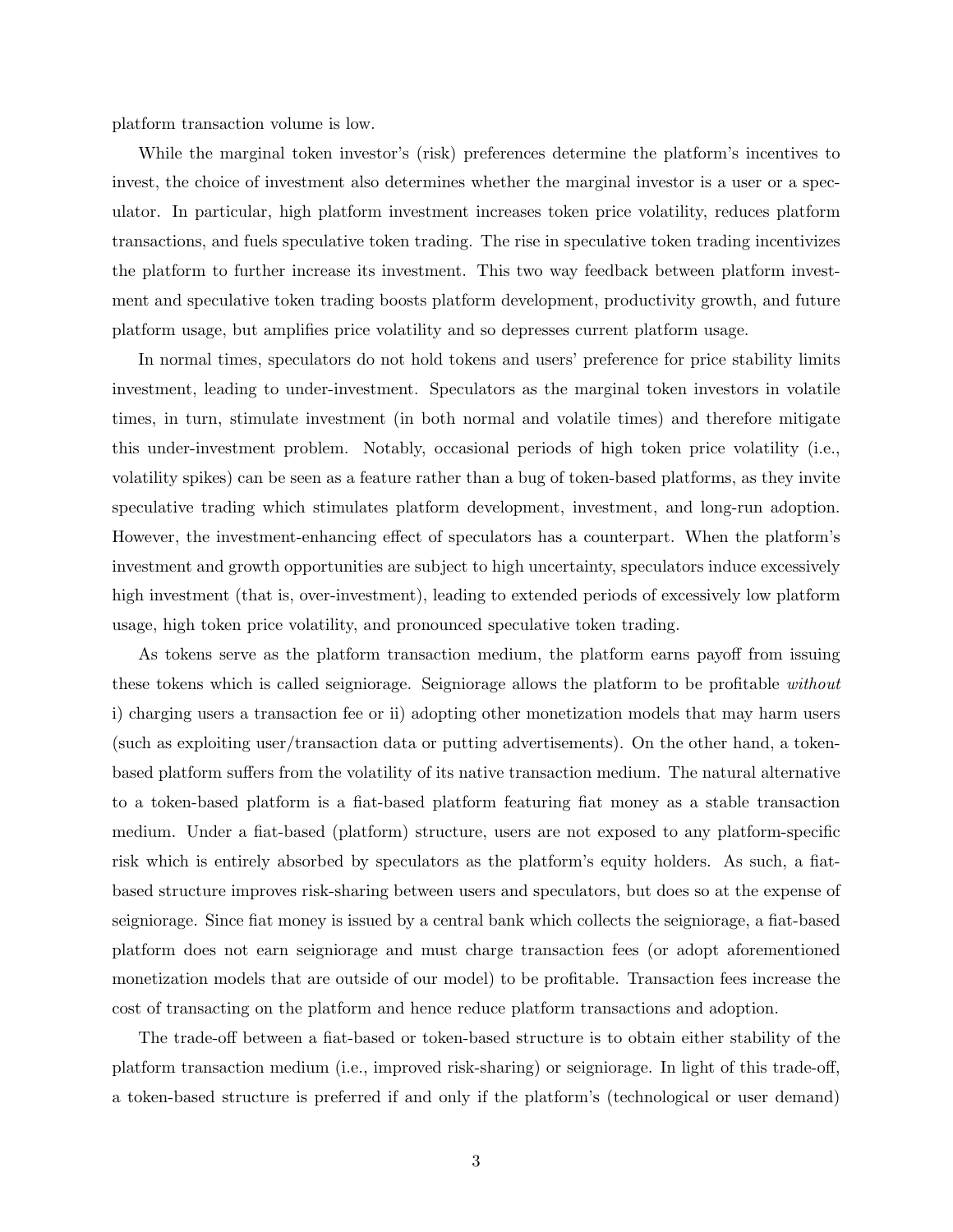uncertainty is low. Therefore, only developed and mature platforms which tend to face less uncertainty than early-stage platforms benefit from launching their own tokens. Thus, our model can explain why large technology and digital platforms such as Amazon, Facebook, or Uber consider to launch their own tokens, whereas the ICO market dominated by early-stage platform firms performed poorly in the past. We also find that from a total welfare point of view, platform owners do not have sufficient private incentives to implement a token-based structure. Optimal regulation should mitigate this under-provision of viable token-based platforms and stimulate token issuance by mature and developed platforms, while restricting token issuance by early-stage platforms.

We then propose a dual token structure that features a stable platform transaction medium and allows the platform to harness seigniorage. The dual token structure has two native tokens: i) a price-stable transaction token (i.e., stablecoin) held by users for transactions and ii) a governance (equity) token held by speculators (financial investors). Users are charged a transaction fee and the governance token pays out revenues from transaction fees and transaction token issuance as dividends. The proceeds from governance token issuance are used to buy back (and burn) transaction tokens to stabilize their price. This dual token structure resembles the one of the Decentralized Finance (DeFi) platform MakerDAO, featuring the stablecoin DAI and governance token MKR. De-coupling the investment and transaction function of tokens, the dual token structure enhances risk-sharing between users and speculators, thereby stimulating platform usage.

Major cryptocurrencies with high trading volume and market capitalization — such as Bitcoin, Ether, or  $\text{Ada} \longrightarrow$  i) have become popular among retail investors and ii) can be shorted easily/cheaply (e.g., on crypto-exchanges like Binance). To capture these features, we study a model extension with noise traders and without short selling constraints. Noise traders represent retail investors who are less skilled or informed than speculators representing professional investors. Noise traders cause unpredictable price fluctuations which i) hamper platform transactions and ii) induce a "short squeeze risk" for short sellers. Notably, this short squeeze risk prevents excessive short selling by speculators that could otherwise trigger a token price crash.<sup>[3](#page-4-0)</sup> As a result, token price risk from noise trading helps the token and the platform to sustain value and so can be beneficial despite its negative impact on platform transactions. Our findings imply that in general, regulation should not restrict cryptocurrency and token investments to accredited and professional investors only.

Our work adds to the literature on blockchain economics and cryptocurrencies.[4](#page-4-1) [Abadi and](#page-39-0)

<span id="page-4-0"></span><sup>&</sup>lt;sup>3</sup>[The recent examples of GameStop and AMC have emphasized that a short squeeze can lead to tremendous losses](#page-39-0) [for short sellers. Thus, short squeeze risk is likely a relevant concern for short sellers across asset classes, which is](#page-39-0) [broadly consistent with our finding that short squeeze risk limits speculative short selling.](#page-39-0)

<span id="page-4-1"></span><sup>4</sup>[For an extensive literature review on blockchain economics, see](#page-39-0) [Chen, Cong, and Xiao](#page-39-1) [\(2021\)](#page-39-1), and for an empirical [overview of the public blockchain ecosystem, see](#page-39-0) [Irresberger, John, and Saleh](#page-41-1) [\(2020\)](#page-41-1). Related, [Allen, Gu, and Jagtiani](#page-39-2) [\(2020\) provide a survey about FinTech research.](#page-39-0)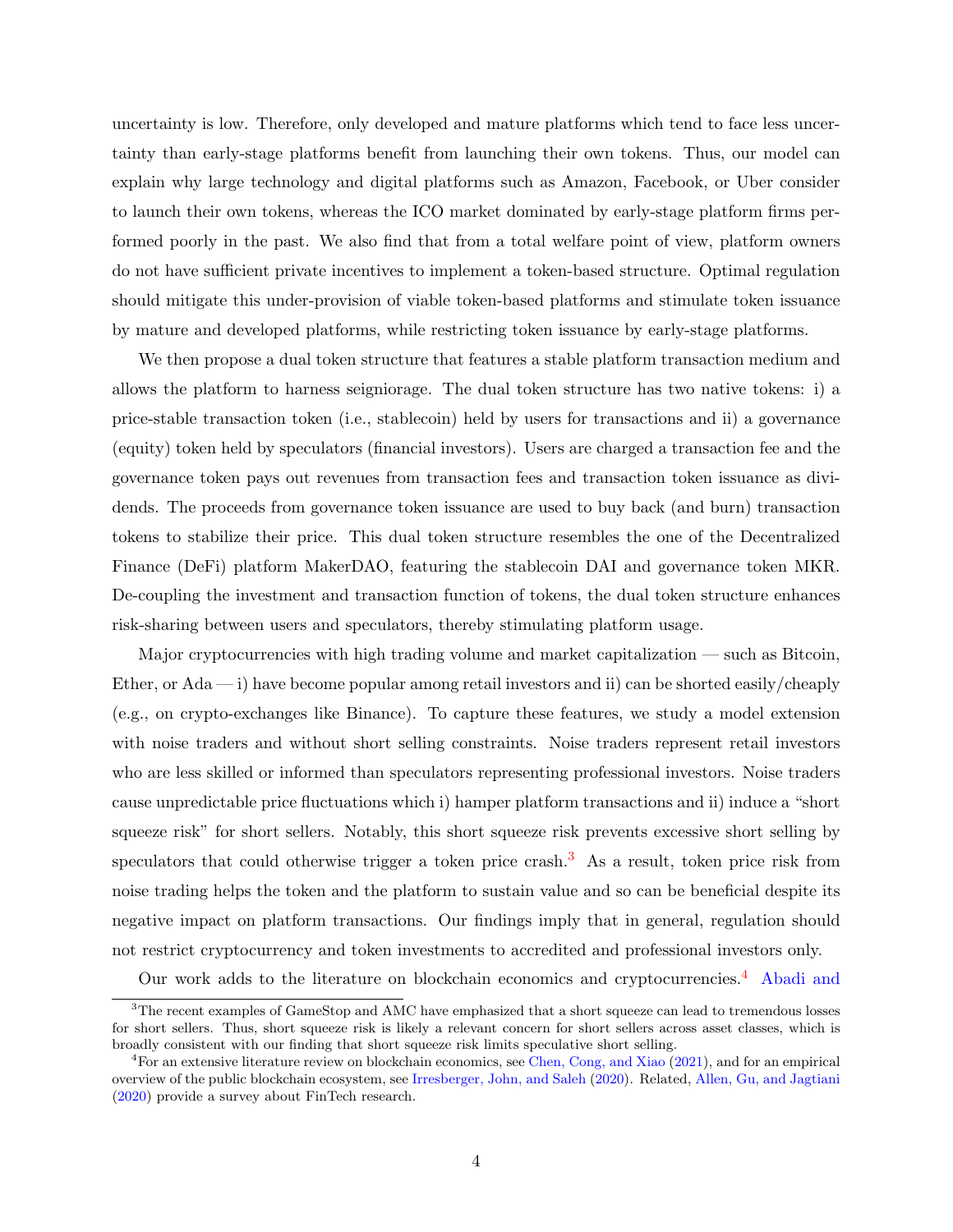[Brunnermeier](#page-39-0) [\(2018\)](#page-39-0), [Chiu and Koeppl](#page-39-3) [\(2019\)](#page-39-3) , [Cong and He](#page-40-1) [\(2019\)](#page-40-1), [Huberman, Leshno, and](#page-41-2) [Moallemi](#page-41-2) [\(2019\)](#page-41-2), [Ebrahimi, Routledge, and Zetlin-Jones](#page-40-2) [\(2020\)](#page-40-2), and [John, Rivera, and Saleh](#page-41-3) [\(2020\)](#page-41-3) study the economic implications of blockchains and decentralized ledger technology. [Hu, Parlour,](#page-41-4) [and Rajan](#page-41-4) [\(2019\)](#page-41-4), [Liu and Tsyvinski](#page-41-5) [\(2021\)](#page-41-5), and [Liu, Tsyvinski, and Wu](#page-42-0) [\(2021\)](#page-42-0) empirically analyze the cryptocurrency return structure. [Biais, Bisiere, Bouvard, Casamatta, and Menkveld](#page-39-4) [\(2018\)](#page-39-4), [Schilling and Uhlig](#page-42-1) [\(2019\)](#page-42-1), [Pagnotta](#page-42-2) [\(2021\)](#page-42-2), and [Sockin and Xiong](#page-42-3) [\(2021\)](#page-42-3) provide a theoretical analysis of the pricing of cryptocurrencies. Notably, [Sockin and Xiong](#page-42-3) [\(2021\)](#page-42-3) micro-found the network effect ineherent to token adoption and show that tokenization allows platform owners to commit not to abuse platform users, thereby providing a conceptual framework for tokenization. [Easley, O'Hara, and Basu](#page-40-3) [\(2019\)](#page-40-3), [Biais, Bisiere, Bouvard, and Casamatta](#page-39-5) [\(2019\)](#page-39-5), [Garratt and van](#page-40-4) [Oordt](#page-40-4) [\(2020\)](#page-40-4), [Lehar and Parlour](#page-41-6) [\(2020\)](#page-41-6), [Hinzen, John, and Saleh](#page-41-7) [\(2021\)](#page-41-7), [Prat and Walter](#page-42-4) [\(2021\)](#page-42-4), and [Benetton, Compiani, and Morse](#page-39-6) [\(2021\)](#page-39-6) analyze the economic implications of the proof-of-work consensus algorithm and mining, and [Rosu and Saleh](#page-42-5) [\(2020\)](#page-42-5) and [Saleh](#page-42-6) [\(2021\)](#page-42-6) focus on proofof-stake as alternative protocol. A large subset of the literature on cryptocurrencies focuses on initial coin offerings (ICOs) (see [Li and Mann](#page-41-8) [\(2019\)](#page-41-8) for a literature review). Empirical studies on ICOs include [Lyandres, Palazzo, and Rabetti](#page-42-7) [\(2019\)](#page-42-7). [Howell, Niessner, and Yermack](#page-41-9) [\(2020\)](#page-41-9), and [Davydiuk, Gupta, and Rosen](#page-40-5) [\(2020\)](#page-40-5). Recent theoretical contributions on ICOs include [Malinova](#page-42-8) [and Park](#page-42-8) [\(2018\)](#page-42-8), [Catalini and Gans](#page-39-7) [\(2018\)](#page-39-7), [Bakos and Halaburda](#page-39-8) [\(2019a](#page-39-8)[,b\)](#page-39-9), [Li and Mann](#page-41-10) [\(2020\)](#page-41-10), [Lee and Parlour](#page-41-11) [\(2020\)](#page-41-11), [Canidio](#page-39-10) [\(2021\)](#page-39-10), [Goldstein, Gupta, and Sverchkov](#page-41-12) [\(2021\)](#page-41-12), [Garratt and](#page-40-6) [Van Oordt](#page-40-6) [\(2021\)](#page-40-6), [Gan, Tsoukalas, and Netessine](#page-40-7) [\(2021a,](#page-40-7)[b\)](#page-40-8), [Gryglewicz, Mayer, and Morellec](#page-41-13) [\(2021\)](#page-41-13), and [Chod and Lyandres](#page-40-9) [\(2021\)](#page-40-9). Our paper differs from these studies, as it focuses on the conflicts of interest between token users and speculators.

We model platform transactions following [Cong, Li, and Wang](#page-40-10) [\(2021a,](#page-40-10)[b\)](#page-40-11). [Cong et al.](#page-40-11) [\(2021b\)](#page-40-11) analyze the token pricing implications of users' inter-temporal adoption decisions. [Cong et al.](#page-40-10) [\(2021a\)](#page-40-10) study a platform's optimal management of token supply and investment, and find that commitment through blockchain technology can mitigate under-investment. [Danos, Marcassa,](#page-40-12) [Oliva, and Prat](#page-40-12) [\(2021\)](#page-40-12) provide a valuation framework for utility tokens with endogenous token velocity and show that early on during the token's adoption phase, the marginal investor holds tokens for purely speculative purposes. Different to [Cong et al.](#page-40-10) [\(2021a,](#page-40-10)[b\)](#page-40-11) and [Danos et al.](#page-40-12) [\(2021\)](#page-40-12) that feature a single type of token investors (users), our paper introduces speculators as separate investor type so as to highlight the dynamic interactions between platform users and speculators. We find that speculators and users interact via the crowding-out and risk-sharing effect, and that the platform owners may cater to speculators at the expense of users, generating conflicts of interest between the platform, its users, and speculators. These effects are not identified in [Cong et al.](#page-40-10)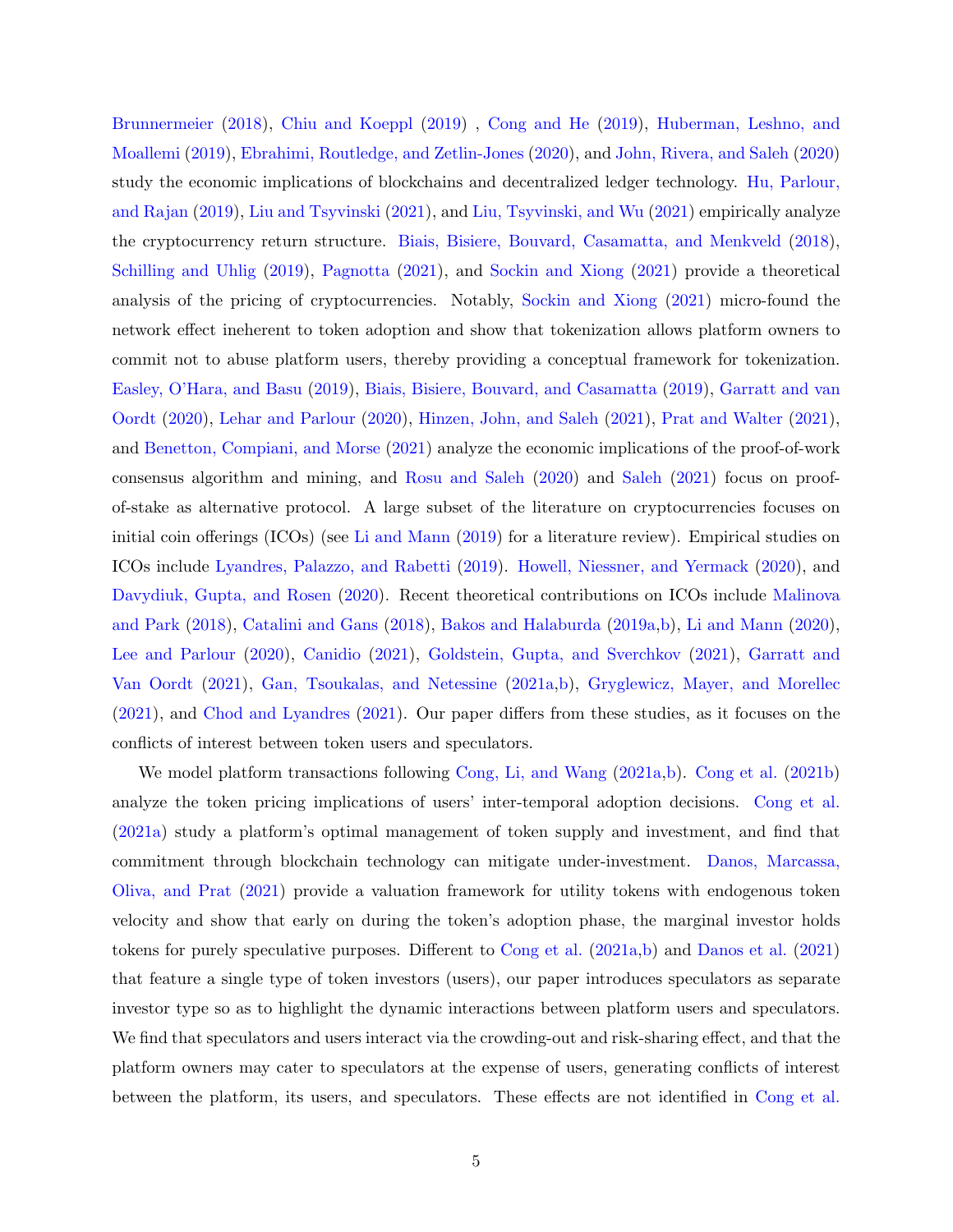[\(2021a,](#page-40-10)[b\)](#page-40-11) and [Danos et al.](#page-40-12) [\(2021\)](#page-40-12).

Finally, our paper adds to the literature on speculation in financial markets. Notable contributions include [Harrison and Kreps](#page-41-14) [\(1978\)](#page-41-14), [Scheinkman and Xiong](#page-42-9) [\(2003\)](#page-42-9), and [Hong, Scheinkman,](#page-41-15) [and Xiong](#page-41-15) [\(2006\)](#page-41-15) on speculation-induced asset price bubbles, [Simsek](#page-42-10) [\(2013\)](#page-42-10) on speculation-induced credit booms, [Nathanson and Zwick](#page-42-11) [\(2018\)](#page-42-11) and [Gao, Sockin, and Xiong](#page-40-13) [\(2020\)](#page-40-13) on speculation in the housing market, [Sockin and Xiong](#page-42-12) [\(2015\)](#page-42-12) on speculation in commodity markets, and [Caballero](#page-39-11) [and Simsek](#page-39-11) [\(2020\)](#page-39-11) on the macro-economic implications of speculation. Our paper differs from these works mainly in the following aspects. First, it focuses on cryptocurrency markets and tokenbased platforms that feature unique trade-offs inherent to speculation and asset usage. Second, it considers rational financial investors as speculators and does not assume any belief disagreement.

# <span id="page-6-3"></span>1 The Model

Time  $t \in [0,\infty)$  is continuous. We consider a platform that settles transactions among its users with its native cryptocurrency ("tokens"). That is, tokens serve as the (only) platform transaction medium. Tokens have supply  $M_t > 0$  and equilibrium price  $P_t$  in terms of the numeraire ("dollars"). So, token market capitalization in dollars is  $M_t P_t$ . There are two types of agents: a unit mass of platform users (indexed by  $i \in [0,1]$ ), and a unit mass of speculators (indexed by  $j \in (1,2]$ ). All agents discount the future at (interest) rate  $r > 0$  and have unlimited funds. On the platform, users transact with each other and so hold tokens for transactions. Speculators are financial investors who do not transact on the platform and hold tokens solely for investment/trading returns.

**Platform productivity.** The platform is characterized by its productivity  $A_t$  which captures the general usefulness of the platform, the quality of the platform's technology, or user demand for platform services. Platform productivity evolves according to a Geometric Brownian Motion:

<span id="page-6-2"></span>
$$
\frac{dA_t}{A_t} = \mu dt + \sigma_t dZ_t,\tag{1}
$$

where  $dZ_t$  is a standard Brownian Motion,  $\mu \geq 0$  is the constant drift with  $\mu < r$ , and  $\sigma = \sigma_t \geq 0$ is the volatility.<sup>[5](#page-6-0)</sup> To capture that volatility in cryptocurrency/token markets can be time-varying as observed in the data [\(Hafner,](#page-41-0) [2020\)](#page-41-0), we introduce uncertainty shocks.<sup>[6](#page-6-1)</sup> Volatility  $\sigma = \sigma_t \in$ 

<span id="page-6-0"></span><sup>&</sup>lt;sup>5</sup>The Brownian shocks to platform productivity can capture various sources of uncertainty. For instance,  $dZ_t$  could capture technological risk, user demand uncertainty [\(Chod and Lyandres,](#page-40-9) [2021;](#page-40-9) [Gan et al.,](#page-40-7) [2021a\)](#page-40-7), aggregate risk in the financial market, or uncertainty specific to cryptocurrency markets such as regulatory uncertainty or security risks [\(Budish,](#page-39-12) [2018;](#page-39-12) [Pagnotta,](#page-42-2) [2021\)](#page-42-2).

<span id="page-6-1"></span><sup>6</sup>Uncertainty shocks and/or stochastic and time-varying volatility are modelled in the macroeconomics literature [\(Bloom,](#page-39-13) [2009;](#page-39-13) [Christiano, Motto, and Rostagno,](#page-40-14) [2014;](#page-40-14) [Di Tella,](#page-40-15) [2017\)](#page-40-15), the asset pricing literature [\(Stein and Stein,](#page-42-13)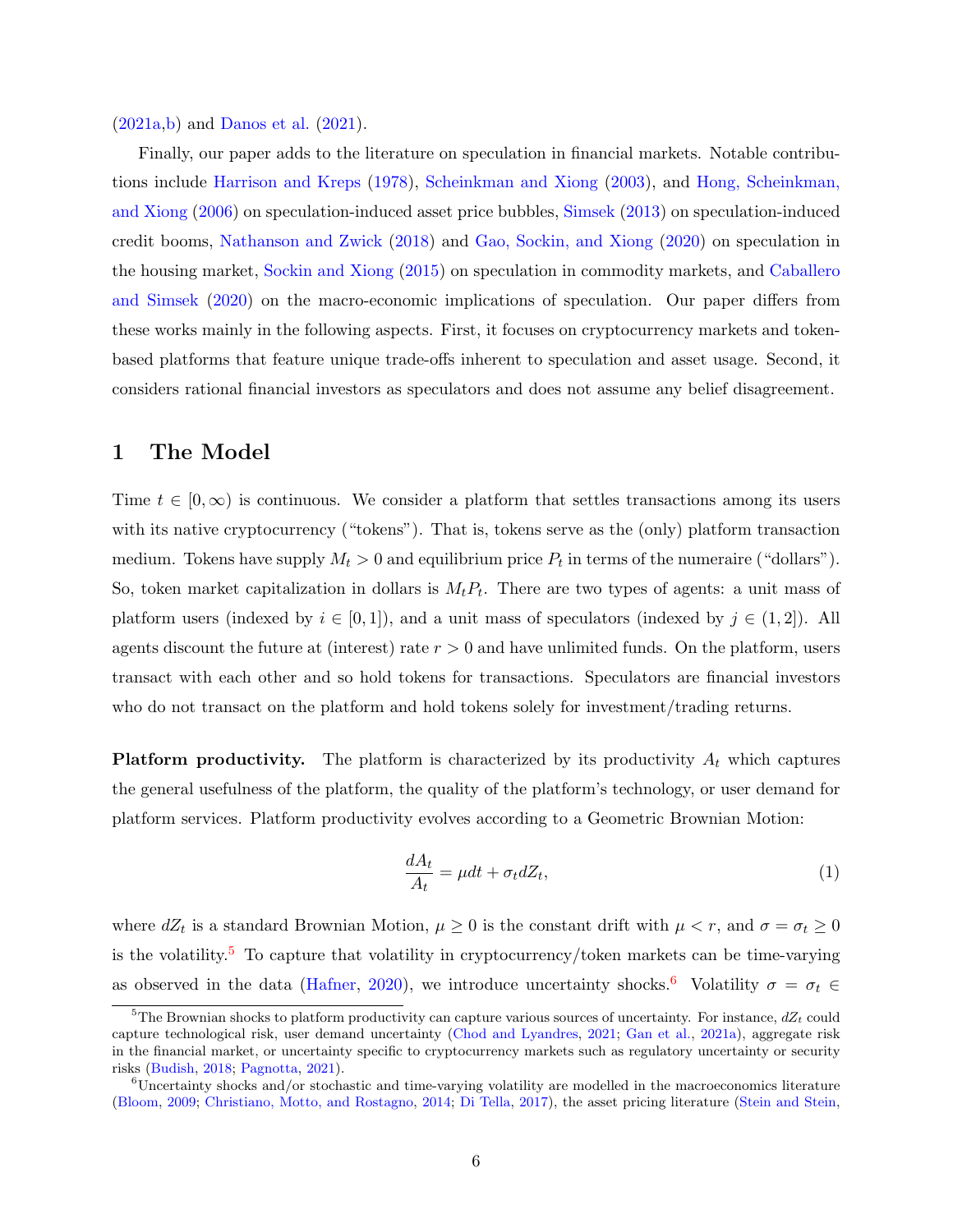$\{\sigma_B, \sigma_G\}$  follows a Markov switching process with states B ("volatile times") and G ("normal") times"), and transition probabilities  $\lambda_G$ ,  $\lambda_B \geq 0$  so that  $\mathbb{P}(\sigma_{t+dt} = \sigma_G | \sigma_t = \sigma_B) = \lambda_G dt$  and  $\mathbb{P}(\sigma_{t+dt} = \sigma_B|\sigma_t = \sigma_G) = \lambda_B dt$ .<sup>[7](#page-7-0)</sup> State B describes volatile times and state G describes normal times, in that  $\sigma_B > \sigma_G \geq 0$ . Uncertainty shocks could capture the change in uncertainty in the broader financial market or economy, e.g., due to a financial crises or pandemic, or in cryptocurrency markets only, e.g., due to impending regulation of cryptocurrencies or due to a hack of a cryptoexchange. One can interpret the uncertainty shocks also as purely platform-specific reflecting changes in technological or user demand uncertainty.

Having characterized the sources of uncertainty in the model, we postulate that equilibrium token price in dollars  $P_t$  evolves according to

<span id="page-7-1"></span>
$$
\frac{dP_t}{P_t} = \mu_t^P dt + \sigma_t^P dZ_t + \Delta_t^G dJ_t^G + \Delta_t^B dJ_t^B.
$$
\n<sup>(2)</sup>

In [\(2\)](#page-7-1),  $dJ_t^G = 1$  ( $dJ_t^B = 1$ ) if and only if  $\sigma$  jumps from  $\sigma_B$  to  $\sigma_G$  (from  $\sigma_G$  to  $\sigma_B$ ) at time t; otherwise,  $dJ_t^G = 0$  ( $dJ_t^B = 0$ ). Price drift  $\mu_t^P$ , price volatility  $\sigma_t^P$ , and the jump terms  $\Delta_t^G$  and  $\Delta_t^B$ are endogenous and determined in equilibrium.

Platform transactions and users. Because tokens serve as the platform transaction medium, platform users must acquire and hold tokens to transact. Following [Cong et al.](#page-40-11) [\(2021b\)](#page-40-11), we model platform transactions in reduced form and consider that any user  $i$  derives a convenience yield (transaction utility) from holding tokens. This convenience yield depends on the real value (i.e., dollar value)  $u_{it}$  of user i's token holdings.<sup>[8](#page-7-2)</sup> That is, user i's instantaneous payoff (utility) from holding  $u_{it} \geq 0$  dollars in tokens (i.e.,  $u_{it}/P_t$  tokens) at time t is

<span id="page-7-3"></span>
$$
dR_{it}^U \equiv \underbrace{\frac{u_{it}^{\alpha}}{\alpha} V_t^{\beta} A_t^{1-\alpha-\beta} dt}_{\text{Convenience}} + u_{it} \left( \underbrace{\frac{dP_t}{P_t}}_{\text{Token}} - \underbrace{r dt}_{\text{opentunity}} \right) - \underbrace{\pi |u_{it} \sigma_t^P| dt}_{\text{Dis-utility of bearing risk}}.
$$
 (3)

In [\(3\)](#page-7-3),  $\alpha, \beta \in (0, 1)$  are constants, with  $\alpha + \beta < 1$ . With our reduced form modelling of platform transactions, we interpret users' aggregate token holdings in dollars,

$$
V_t = \int_0^1 u_{it} di,
$$

[<sup>1991;</sup>](#page-42-13) [Bansal and Yaron,](#page-39-14) [2004;](#page-39-14) [Campbell, Giglio, Polk, and Turley,](#page-39-15) [2018\)](#page-39-15), and the dynamic corporate finance literature [\(Bolton, Chen, and Wang,](#page-39-16) [2013\)](#page-39-16). In our model, uncertainty shocks lead to time-varying price and return volatility which is empirically documented in the stock market [\(Schwert](#page-42-14) [\(1989\)](#page-42-14)) and cryptocurrency markets [\(Hafner](#page-41-0) [\(2020\)](#page-41-0)).

<span id="page-7-2"></span><span id="page-7-0"></span>That is, in state B (G), when  $\sigma = \sigma_B$  ( $\sigma = \sigma_G$ ),  $\sigma$  changes to  $\sigma_G$  ( $\sigma_B$ ) with instantaneous probability  $\lambda_G$  ( $\lambda_B$ ).

<sup>8</sup>This modelling of transactions is akin to the "money-in-the-utility-function approach" employed in the monetary economics literature (see, e.g., [Feenstra](#page-40-16) [\(1986\)](#page-40-16)).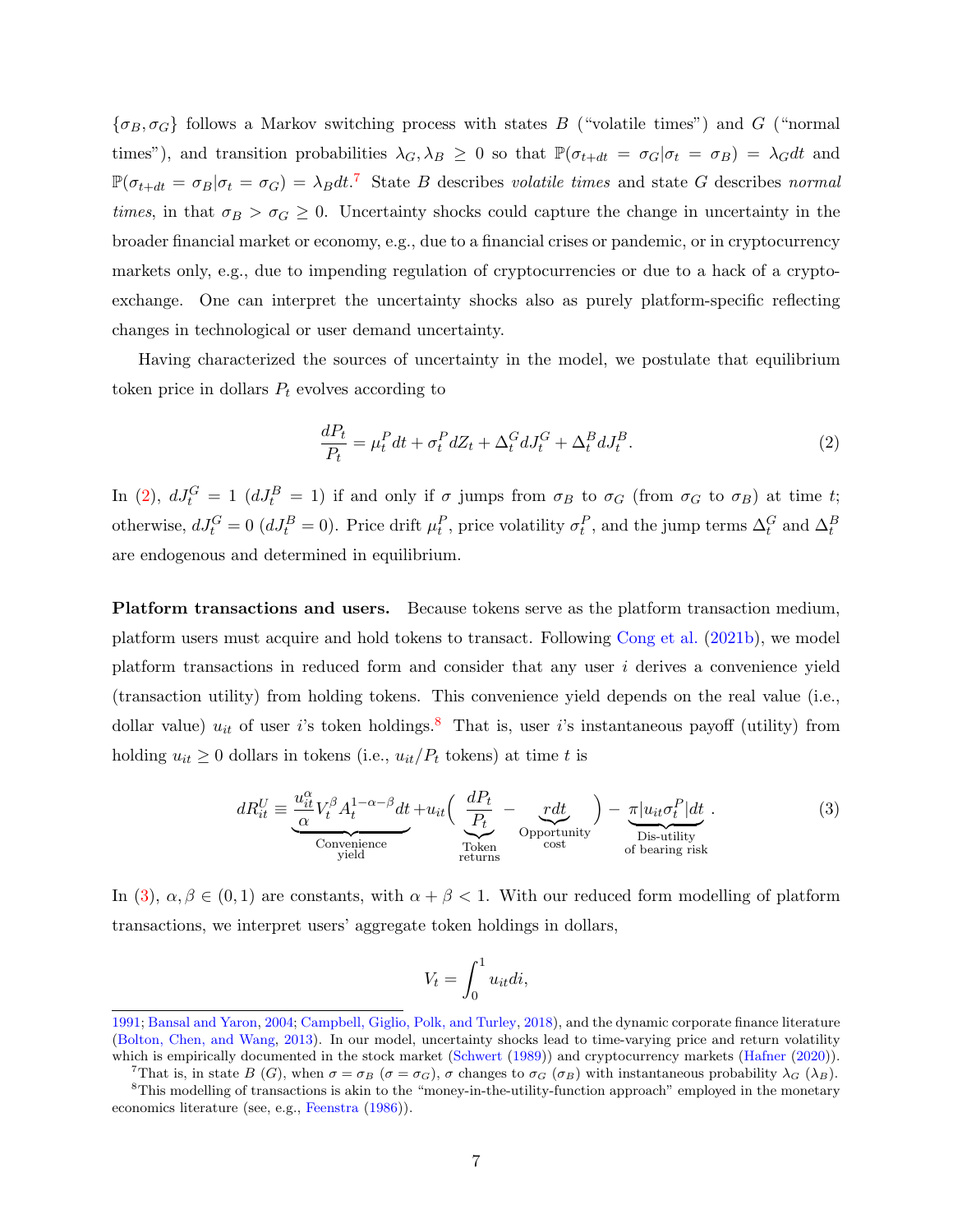as the platform transaction volume. The specification in [\(3\)](#page-7-3) captures network effects, in that any user's utility from transacting increases with transaction volume  $V_t$ . Intuitively, higher transaction volume  $V_t$  means that users are more active on the platform. As a result, transaction volume  $V_t$ quantifies the level of *platform usage* or *platform adoption* at time t.

Users' instantaneous payoff from holding tokens in [\(3\)](#page-7-3) increases with platform productivity and token returns, but decreases with the opportunity costs of holding tokens. Moreover, because price stability is an important feature of any transaction medium (see, e.g., [Rocheteau](#page-42-15) [\(2011\)](#page-42-15) or [Doepke](#page-40-0) [and Schneider](#page-40-0) [\(2017\)](#page-40-0) for a micro-foundation), users prefer that tokens as the platform transaction medium have stable price in terms of the numeraire ("dollars").<sup>[9](#page-8-0)</sup> To model this transaction-based preference for token price stability, we assume that users are risk-averse and incur dis-utility of bearing token price risk  $\pi | u_{it} \sigma_t^P|$  no matter whether the price moves with  $(\sigma_t^P > 0)$  or against  $(\sigma_t^P < 0)$  the shock  $dZ_t$  (i.e., risk aversion is defined on the absolute value of  $u_{it}\sigma_t^P$ ). The parameter  $\pi \geq 0$  quantifies the degree of users' risk-aversion. For simplicity, we do not consider risk-aversion with respect to the jump shocks  $dJ_t^B$  and  $dJ_t^{G,10}$  $dJ_t^{G,10}$  $dJ_t^{G,10}$ 

Speculators. Speculators are (rational) financial investors who hold tokens for investment returns. Speculators do not transact on the platform and therefore do not derive convenience yield from holding tokens. Speculator  $j$  derives instantaneous payoff (utility)

$$
dR_{jt}^{S} \equiv s_{jt} \left( \underbrace{\frac{dP_t}{P_t}}_{\substack{\text{Token} \\ \text{returns}}} - \underbrace{\frac{rdt}{\text{opentuity}}}_{\text{cost}} \right) - \underbrace{\theta \pi | s_{jt} \sigma_t^P | dt}_{\substack{\text{Dis-utility} \\ \text{of bearing risk}}} \tag{4}
$$

from holding  $s_{jt}$  dollars in tokens (i.e.,  $s_{jt}/P_t$  tokens). Speculators are (possibly) risk-averse, and  $\theta \pi$ quantifies their degree risk-aversion. Unlike platform users, speculators do not have a transactionbased preference for token price stability, so we stipulate that  $\theta \in [0,1]$  and speculators are less risk-averse than users.<sup>[11](#page-8-2)</sup> Note that when  $\theta = 0$ , speculators are risk-neutral. We assume that users and speculators i) cannot short sell tokens (so that  $u_{it} \geq 0$  and  $s_{jt} \geq 0$ ) and ii) cannot write contracts with each other to share risk. We verify that in equilibrium,  $\sigma_t^P \geq 0$ . Thus,  $|u_{it}\sigma_t^P| = u_{it}\sigma_t^P$  and  $|s_{jt}\sigma_t^P| = s_{jt}\sigma_t^P$  (as  $u_{it}, s_{jt} \geq 0$ ), and we drop the absolute value notation

<span id="page-8-1"></span><span id="page-8-0"></span> ${}^{9}$ Related, [Moreira and Savov](#page-42-16) [\(2017\)](#page-42-16) argue that safety and liquidity are important features of money-like securities.

<sup>&</sup>lt;sup>10</sup>The Internet Appendix [J](#page-61-0) generalizes our baseline setting by introducing risk-aversion with respect to the jump shocks (i.e., jump risk-aversion). The Internet Appendix shows that the model can easily accomodate this type of risk-aversion (without loosing tractability) and argues that the models with and without jump risk-aversion are likely to yield qualitatively similar results. The Internet Appendix also demonstrates that under certain parameter conditions, the model with jump risk-aversion is isomorphic to the model without jump risk-aversion and (risk) adjusted transition probabilities  $(\lambda_B, \lambda_G)$ .

<span id="page-8-2"></span><sup>&</sup>lt;sup>11</sup>Speculators' lower degree of risk-aversion could also reflect that they are less financially constrained or more optimistic than users [\(Caballero and Simsek](#page-39-11) [\(2020\)](#page-39-11)).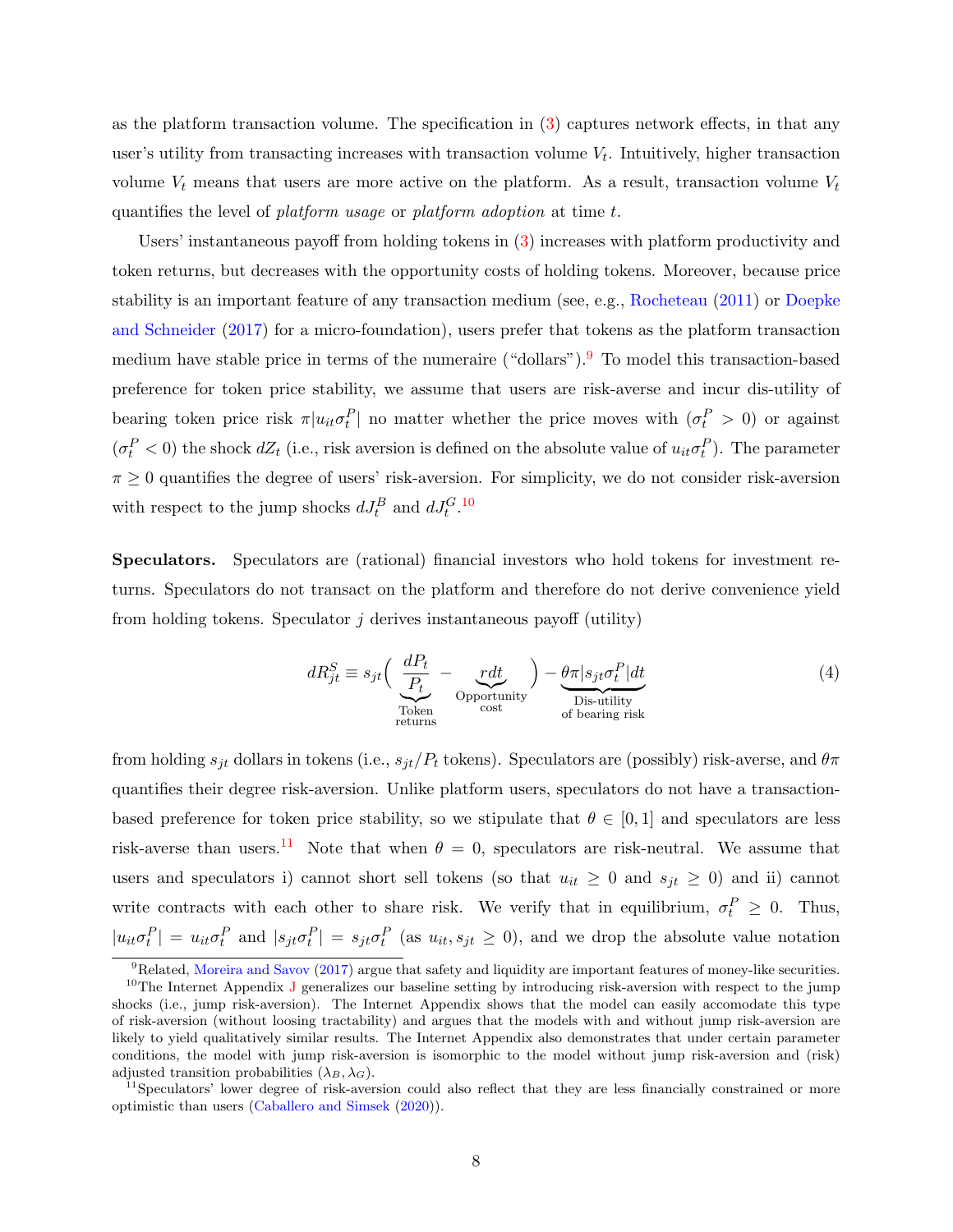whenever no confusion is likely to arise.<sup>[12](#page-9-0)</sup>

# 2 Model Solution and Equilibrium

### 2.1 Users' problem and transaction volume

Any user i on the platform chooses her optimal token holdings in dollars,  $u_{it}$ , to solve

<span id="page-9-4"></span>
$$
\max_{u_{it}\geq 0} \mathbb{E}[dR_{it}^U] = \max_{u_{it}\geq 0} \left[ \underbrace{\frac{u_{it}^{\alpha}}{\alpha} V_t^{\beta} A_t^{1-\alpha-\beta} dt}_{\text{Convenience}} + u_{it} \left( \underbrace{\frac{\mathbb{E}[dP_t]}{P_t}}_{\text{Expected token}} - \underbrace{r dt}_{\text{cost}} - \underbrace{\pi \sigma_t^P dt}_{\text{Dis-utility}} \right) \right].
$$
 (5)

Holding tokens, users derive convenience yield (transaction utility) and earn expected token returns  $\mathbb{E}[dP_t]$  $\frac{dP_t}{P_t}$ , but incur an opportunity cost of foregone interest at rate r and the dis-utility of bearing risk  $\pi u_{it} \sigma_t^P$ . All users  $i \in [0,1]$  are symmetric and act the same, so that  $V_t = u_{it}$ . To solve for  $V_t$ , we calculate the first-order condition  $\frac{\partial \mathbb{E}[dR_U^U]}{\partial w_U}$  $\frac{\partial u_i}{\partial u_{it}} = 0$ , yielding for  $u_{it} = V_t$ :

<span id="page-9-1"></span>
$$
V_t^{1-\alpha} = \frac{V_t^{\beta} A_t^{1-\alpha-\beta}}{r + \pi \sigma_t^P - \mathbb{E}[dP_t]/(P_t dt)}.
$$
\n
$$
(6)
$$

Note that equation [\(6\)](#page-9-1) has two solutions. First,  $V_t = 0$  or, second,

<span id="page-9-3"></span>
$$
V_t = A_t \left( \frac{1}{r + \pi \sigma_t^P - \mathbb{E}[dP_t]/(P_t dt)} \right)^{\frac{1}{1 - \gamma}},\tag{7}
$$

where we define  $\gamma := \alpha + \beta < 1$  as the transformed network effect parameter. Due to the network effects, users' decisions to transact on the platform exhibit strategic complementarities, which implies the existence of a trivial equilibrium with  $V_t = P_t = 0.13$  $V_t = P_t = 0.13$  As in [Cong et al.](#page-40-11) [\(2021b\)](#page-40-11), we focus on an equilibrium with positive transaction volume, so  $V_t$  is given in [\(7\)](#page-9-3) (instead of  $V_t = 0$ ).

Platform transaction volume increases with expected token returns  $\mathbb{E}[dP_t]/(P_tdt)$ . Expected token returns mitigate the (opportunity) costs of holding tokens and transacting on the platform. Intuitively, when tokens serve as the transaction medium, users can capitalize on platform success by earning token returns when transacting on the platform. While token price dynamics (i.e.,  $dP_t \neq 0$ ) are necessary for tokens to offer positive expected returns, price dynamics typically come

<span id="page-9-0"></span> $12$ The fact that risk-aversion of both users and speculators is defined on the absolute value of token holdings becomes relevant when we allow for short selling in Sections [3.3](#page-19-0) and [6](#page-35-0) (so that  $s_{it} < 0$  becomes possible). For consistency, we therefore define risk aversion on the absolute value of token holdings already in the baseline model.

<span id="page-9-2"></span><sup>&</sup>lt;sup>13</sup>The fact that strategic complementarities can induce multiple equilibria is also illustrated in [Diamond and Dybvig](#page-40-17) [\(1983\)](#page-40-17). As in [\(Morris and Shin,](#page-42-17) [1998;](#page-42-17) [Goldstein and Pauzner,](#page-41-16) [2005\)](#page-41-16), one can employ a global games approach to make the equilibrium unique in settings with strategic complementarities.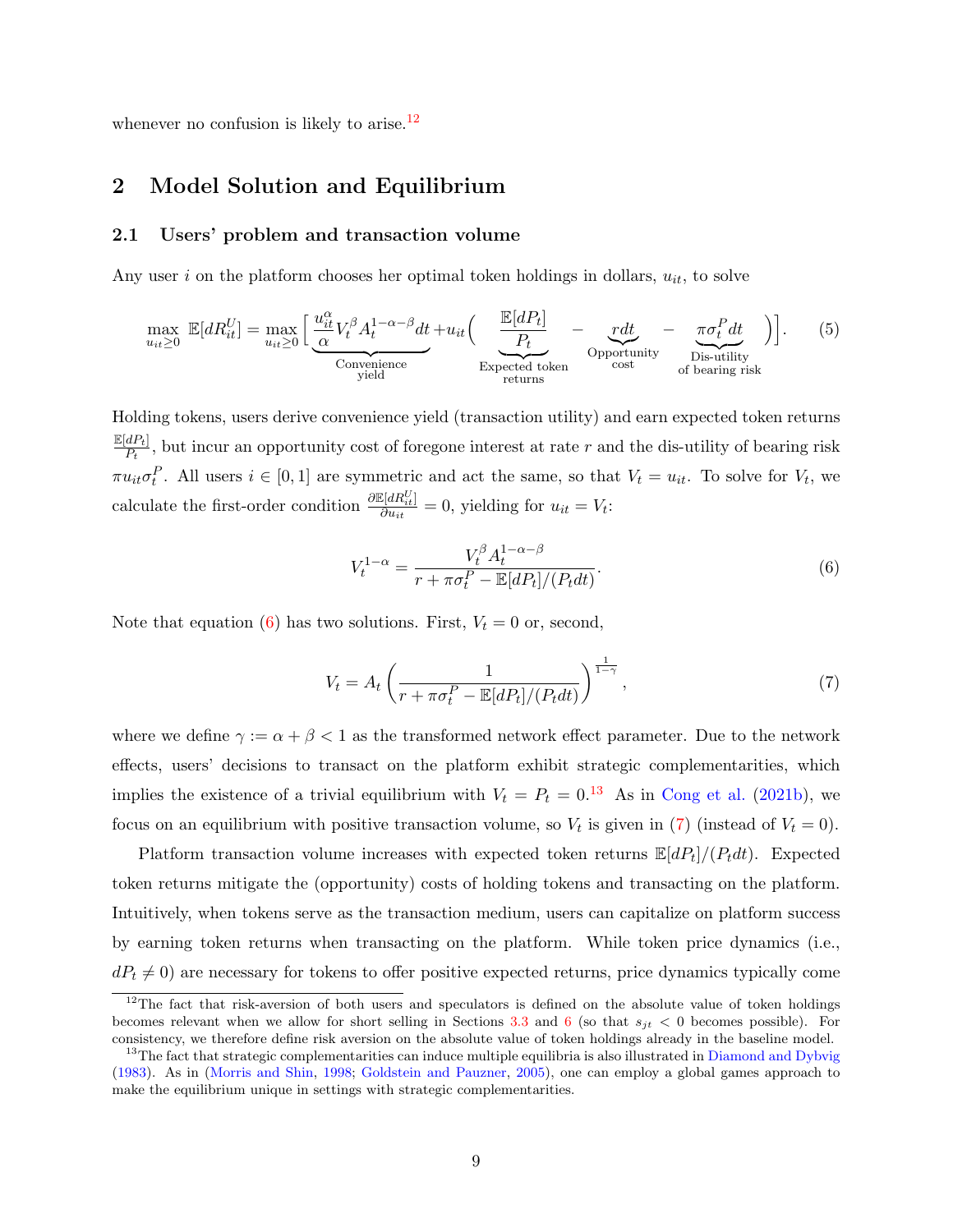along with price volatility (i.e.,  $\sigma_t^P \neq 0$ ) which curbs platform usage.

### 2.2 Speculators' problem

Any speculator  $j \in (1, 2]$  maximizes the expected payoff from trading tokens subject to a short selling constraint  $s_{jt} \geq 0$ , that is, j solves

<span id="page-10-3"></span>
$$
\max_{s_{jt} \ge 0} \mathbb{E}[dR_{jt}^S]. \tag{8}
$$

For the token market to clear, optimal token holdings  $s_{jt}$  of speculator j must be finite. Thus,  $\partial \mathbb{E}[dR^S_{jt}]$  $\frac{\partial \{a_{i}u_{j}^{t}\}}{\partial s_{j}^{t}} \leq 0$  must hold, which is

<span id="page-10-0"></span>
$$
\frac{\mathbb{E}[dP_t]}{P_t dt} \le r + \theta \pi \sigma_t^P. \tag{9}
$$

Inequality [\(9\)](#page-10-0) is an equality if speculators hold tokens and  $S_t > 0$ , where

$$
S_t = \int_1^2 s_{jt} dj
$$

denotes speculators' aggregate token holdings in dollars.  $S_t$  quantifies speculative (token) investment or, interpreted broadly, speculative (token) trading. We use the terms speculative (token) investment and speculative (token) trading interchangeably.<sup>[14](#page-10-1)</sup> If  $S_t > 0$ , expected token returns are equal to speculators' required rate of return  $r + \theta \pi \sigma_t^P$ . The intuition behind [\(9\)](#page-10-0) is that when  $\frac{\mathbb{E}[dP_t]}{P_tdt} > r + \theta \pi \sigma_t^P$ , speculators buy tokens and so drive up the demand for tokens, increasing the token price and decreasing expected token returns to the point that  $\frac{\mathbb{E}[dP_t]}{P_tdt} = r + \theta \pi \sigma_t^P$ . Limiting expected token returns, speculative investment reduces platform transaction volume  $V_t$ .

As we show later, a decrease in  $\theta$  leads to an increase in speculative investment  $S_t$ , confirming that  $\theta$  quantifies speculative investment.<sup>[15](#page-10-2)</sup> Note that when  $\theta = 1$ , users and speculators have the same risk preferences. As users derive convenience yield from holding tokens but speculators do not, users value tokens strictly more than speculators and there is no speculative investment. Thus, considering sufficiently large values of  $\theta$  is equivalent to removing speculators from the model.

<span id="page-10-1"></span><sup>&</sup>lt;sup>14</sup>Admittedly, speculative investment and trading need not be related, but they are in our framework. Section [2.4](#page-12-0) shows that in equilibrium, there is a direct link between  $S_t$  and speculative token trading. Alternatively, one could micro-found a direct relation between speculative token investment and token trading by assuming that individual speculators are "short-lived" and arrive in overlapping generations. Thus, each generation of speculators trades tokens over an instant  $[t, t+dt)$  only. Speculators who live from time t until time  $t+dt$  buy tokens at time t and sell them to users or the following generation of speculators at time  $t + dt$ . Speculative token trading volume in dollars among speculators (at  $t + dt$ ) is  $S_t + dS_t$ . Absent an uncertainty shock,  $dS_t$  is infinitesimal, so speculative token trading  $S_t + dS_t \simeq S_t$  approximately equals aggregate speculative token holdings/investments.

<span id="page-10-2"></span><sup>&</sup>lt;sup>15</sup>The parameter  $\theta$  might also be related to the ease/costs of speculative token trading affected by platform/token design and regulation.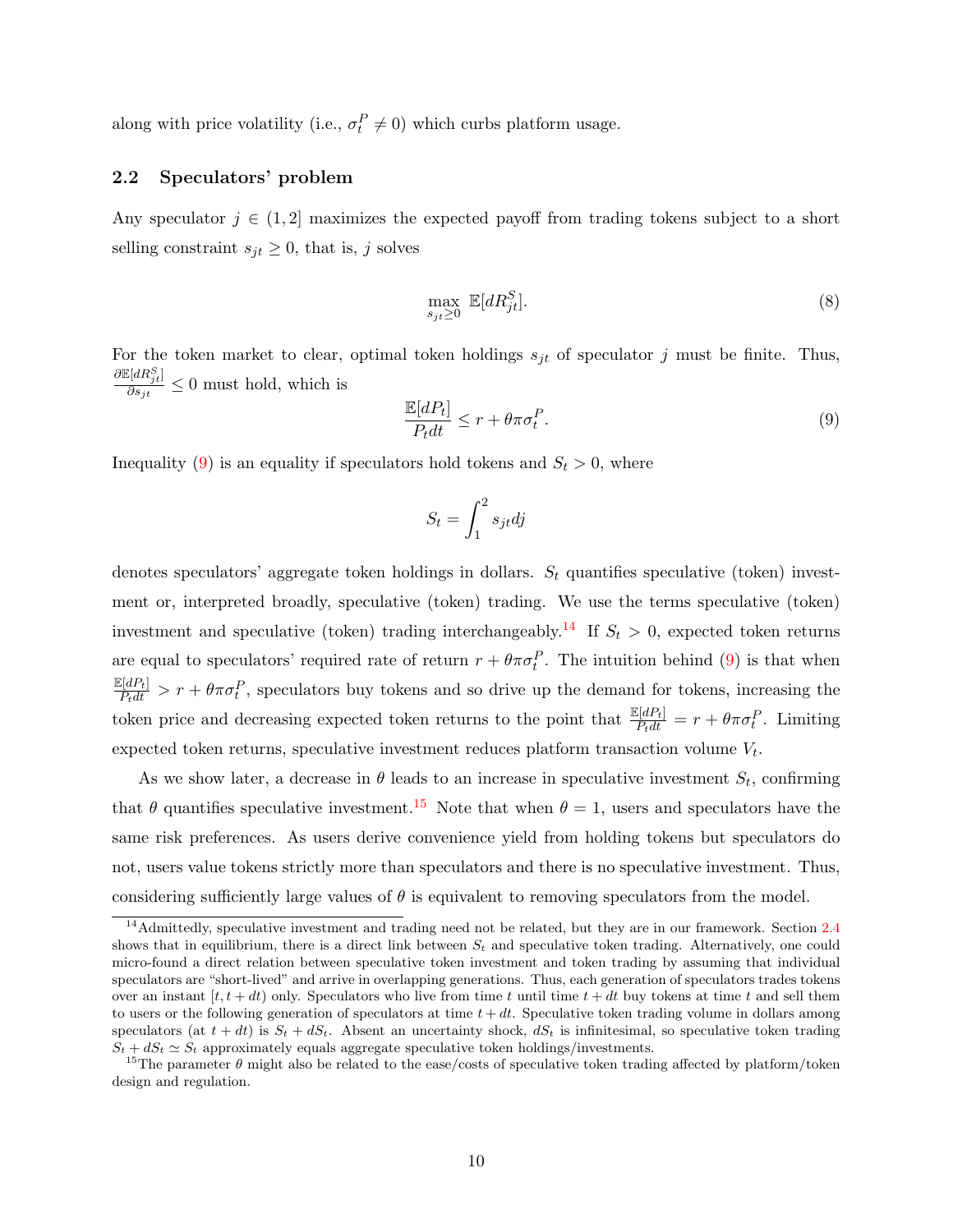### 2.3 Token pricing and equilibrium concept

Recall that token market capitalization (in dollars) is  $M_t P_t$ , users' dollar token holdings (i.e., platform transaction volume) are  $V_t$ , and speculators' dollar token holdings are  $S_t$ . As a result, the token market clearing condition becomes

<span id="page-11-5"></span>
$$
M_t P_t = V_t + S_t. \tag{10}
$$

Expected token returns reflect whether the marginal token investor is i) a speculator or ii) a user. First, when the marginal token investor is a speculator (i.e.,  $S_t > 0$ ), then [\(9\)](#page-10-0) holds in equality so<sup>[16](#page-11-0)</sup>

<span id="page-11-1"></span>
$$
P_t = \frac{\mathbb{E}[dP_t]}{(r + \theta \pi \sigma_t^P)dt}.
$$
\n(11)

Second, when there is no speculative investment (i.e.,  $S_t = 0$ ), then the marginal token investor is a user. As a result, token market clearing implies  $V_t = M_t P_t$ , and — using  $(7)$  — we obtain the following expression for the token price:

<span id="page-11-2"></span>
$$
P_t = \frac{A_t}{M_t} \left( \frac{1}{r + \pi \sigma_t^P - \mathbb{E}[dP_t]/(P_t dt)} \right)^{\frac{1}{1 - \gamma}}.
$$
\n(12)

We can combine expressions  $(11)$  and  $(12)$  to obtain

<span id="page-11-3"></span>
$$
P_t = \max\left\{\frac{A_t}{M_t}\left(\frac{1}{r + \pi\sigma_t^P - \mathbb{E}[dP_t]/(P_t dt)}\right)^{\frac{1}{1-\gamma}}, \frac{\mathbb{E}[dP_t]}{(r + \theta\pi\sigma_t^P)dt}\right\}.
$$
(13)

One can rearrange [\(13\)](#page-11-3) and solve

<span id="page-11-4"></span>
$$
r + \theta \pi \sigma_t^P = \max \left\{ \left( \frac{A_t}{M_t P_t} \right)^{1-\gamma} - (1-\theta) \pi \sigma_t^P, 0 \right\} + \frac{\mathbb{E}[dP_t]}{P_t dt} \tag{14}
$$

Token pricing equation [\(14\)](#page-11-4) resembles a traditional valuation equation for financial assets. The left-hand side depicts financial investors' (i.e., speculators') risk-adjusted required returns. The right-hand side depicts expected token returns (second term) and the risk-adjusted convenience yield the marginal investor derives from holding tokens (first term). Note that the risk-adjusted convenience yield is positive if and only if the marginal token investor is a user (and  $S_t = 0$ ),

<span id="page-11-0"></span><sup>&</sup>lt;sup>16</sup>In general, when  $S_t = 0$ , users hold tokens too and  $V_t > 0$ , because users' utility from holding tokens and the convenience yield satisfy the Inada conditions (implying an infinite marginal convenience yield/utility as  $u_{it}$ approaches zero). Strictly speaking, both users and speculators can then be considered marginal token investors. In what follows, we say that the marginal token investor is a speculator when  $S_t > 0$ , and the marginal token investor is a user when  $S_t = 0$ .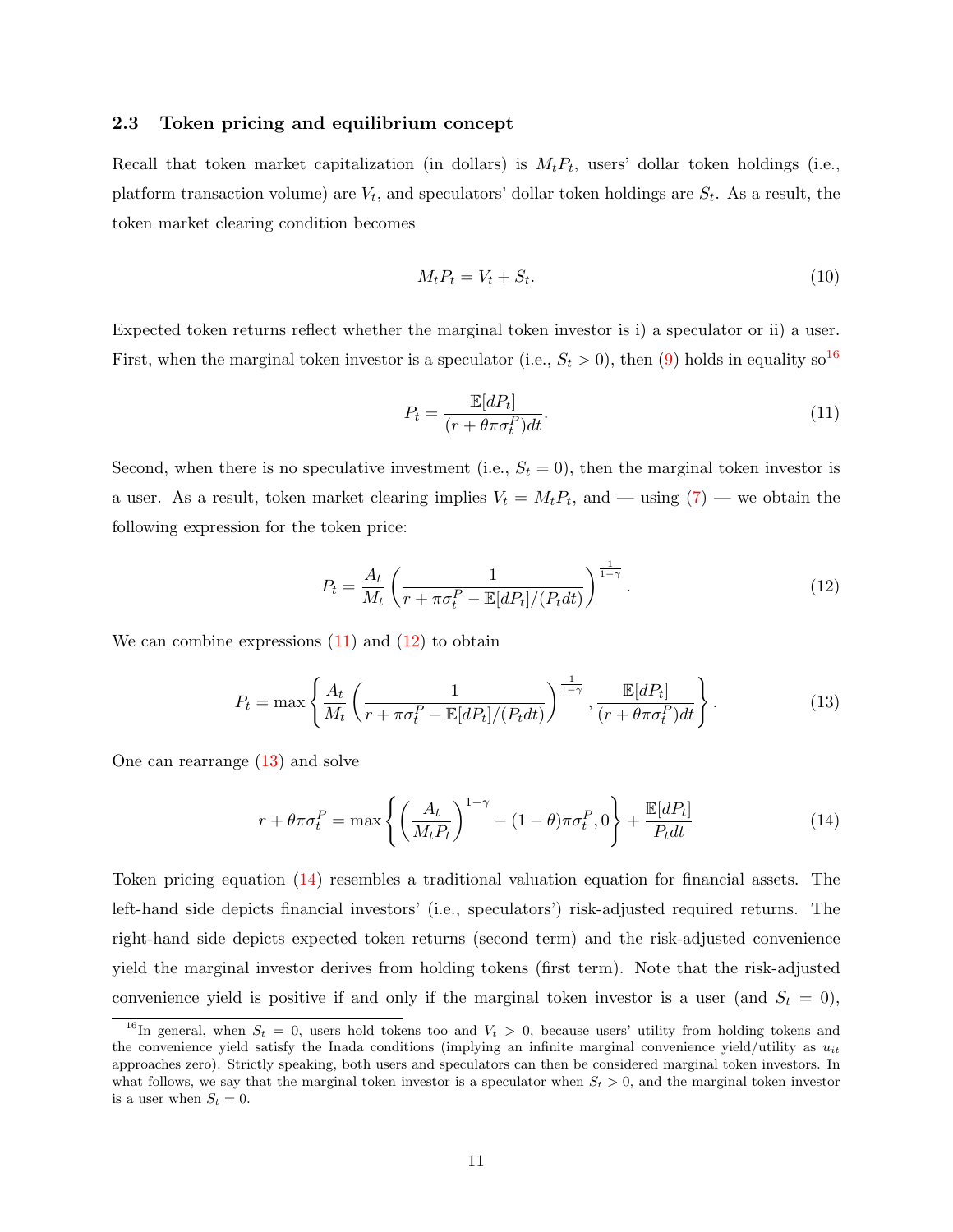reflecting that speculators do not derive convenience yield.

In the baseline, token supply  $M_t$  is constant (i.e.,  $dM_t = 0$ ) with  $M_0 = 1$ . To ease the transition to the setup with endogenous platform investment and token supply (in Section [4\)](#page-21-0), we nonetheless treat token supply  $M_t$  as state variable in the following characterization of a Markov equilibrium. We study a Markov equilibrium with state variables  $A_t$ ,  $\sigma \in {\sigma_B, \sigma_G}$ , and  $M_t$  which is characterized by the following conditions. First, all agents act optimally. That is, users solve [\(5\)](#page-9-4) so that platform transaction volume is characterized in [\(7\)](#page-9-3), and speculators solve [\(8\)](#page-10-3) so that [\(9\)](#page-10-0) holds. Second, the token market clears, in that  $(10)$  is satisfied. As shown above, the relations  $(7)$ ,  $(9)$ , and  $(10)$  imply that the token price  $P_t$  satisfies the equilibrium pricing relationship [\(13\)](#page-11-3) (or equivalently [\(14\)](#page-11-4)).

### <span id="page-12-0"></span>2.4 Solving for the equilibrium

In this Section, we solve for the Markov equilibrium described above. We demonstrate that token price  $P_t$  and platform transaction volume  $V_t$  can be expressed as functions of  $A_t$ ,  $\sigma$ , and  $M_t$  as follows. The token price  $P_t$  scales with

$$
X_t = \frac{A_t}{M_t}.\tag{15}
$$

That is, token price can be written as  $P_t = X_t p(\sigma)$ , where  $p(\sigma)$  only depends on  $\sigma$  and  $p_G = p(\sigma_G)$ and  $p_B = p(\sigma_B)$ . Thus, token market capitalization  $M_t P_t$  scales with  $A_t$  and is given by  $A_t p(\sigma)$ , so  $p(\sigma)$  can be interpreted as scaled token market capitalization too. Platform transaction volume  $V_t$  scales with  $A_t$ , so that  $V_t = A_t v(\sigma)$  where  $v_G = v(\sigma_G)$  and  $v_B = v(\sigma_B)$ .

The argument to solve for the equilibrium follows a conjecture-and-verify approach. That is, we conjecture that token price satisfies  $P_t = X_t p(\sigma)$  and transaction volume satisfies  $V_t = A_t v(\sigma)$ . Using  $dM_t = 0$  and [\(1\)](#page-6-2), it follows that

$$
\frac{dX_t}{X_t} = \mu_X(\sigma)dt + \sigma_X(\sigma)dZ_t,
$$

with  $\mu_X(\sigma) = \mu$  and  $\sigma_X(\sigma) = \sigma$ . An application of Itô's Lemma yields

<span id="page-12-1"></span>
$$
\mu_t^P = \left(\frac{\partial P_t}{\partial X_t}\right) \frac{X_t \mu_X(\sigma)}{P_t} + \frac{1}{2} \left(\frac{\partial^2 P_t}{\partial X_t^2}\right) \frac{X_t^2 \sigma_X(\sigma)^2}{P_t} = \mu_X(\sigma) \tag{16}
$$

and

<span id="page-12-2"></span>
$$
\sigma_t^P = \left(\frac{\partial P_t}{\partial X_t}\right) \frac{X_t \sigma_X(\sigma)}{P_t} = \sigma_X(\sigma). \tag{17}
$$

Thus,  $\mu_t^P = \mu$  and  $\sigma_t^P = \sigma$ . In addition, Itô's Lemma (in its version for jump processes) implies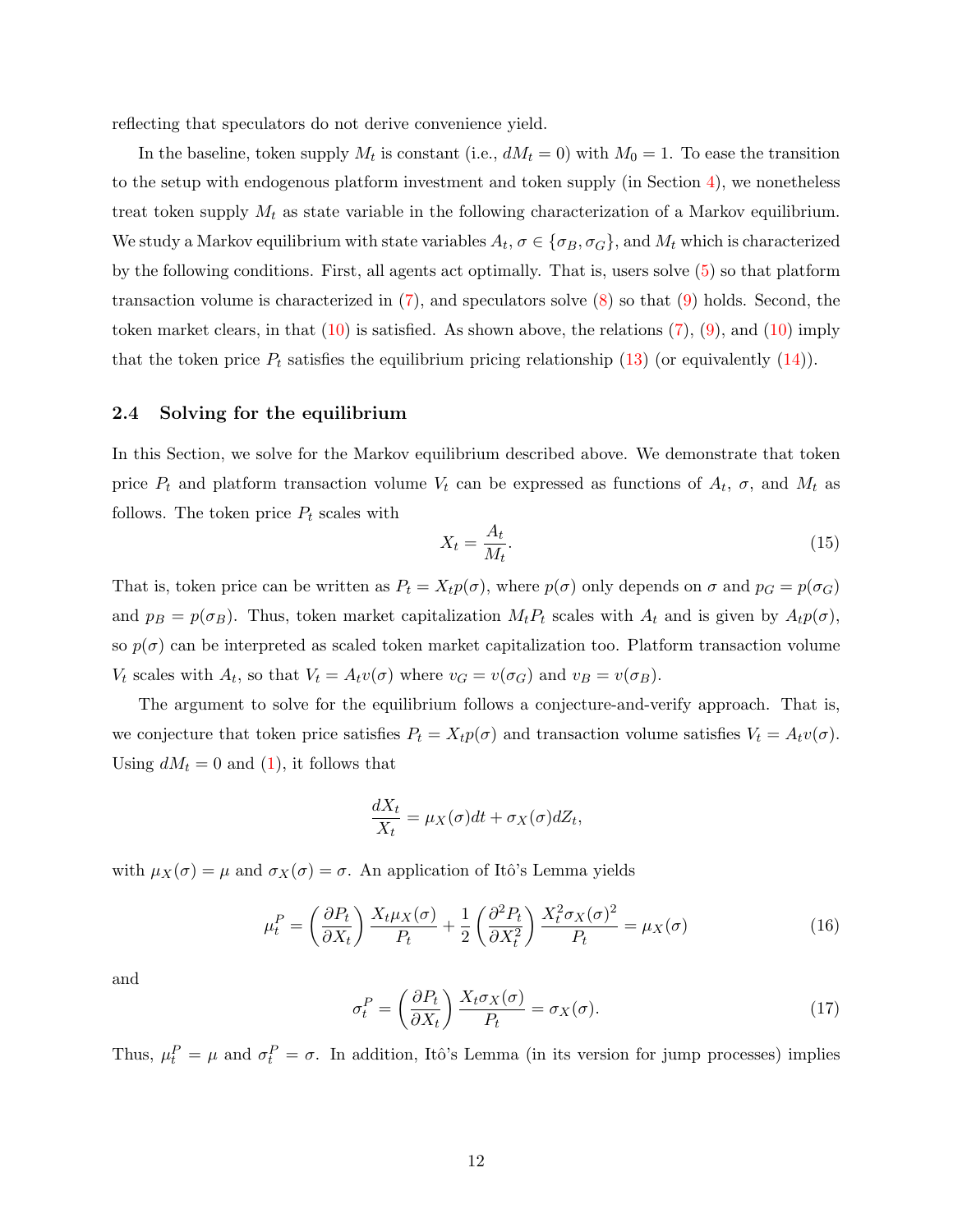that token price changes in response to uncertainty shocks are characterized by

<span id="page-13-0"></span>
$$
\Delta_t^G = \frac{p_G - p_B}{p_B} = \frac{p_G}{p_B} - 1 \quad \text{and} \quad \Delta_t^B = \frac{p_B - p_G}{p_G} = \frac{p_B}{p_G} - 1 \tag{18}
$$

respectively. We observe that  $\mu_t^P$ ,  $\sigma_t^P$  as well as  $\Delta_t^G$  and  $\Delta_t^B$  depend only on  $\sigma$  (and not on  $A_t$ ,  $M_t$ , or  $X_t$ ). Next, note that the law of motion [\(2\)](#page-7-1) implies for expected token returns

<span id="page-13-1"></span>
$$
\frac{\mathbb{E}[dP_t]}{P_t dt} = \begin{cases} \mu_t^P + \lambda_G \Delta_t^G, & \text{if } \sigma = \sigma_B \\ \mu_t^P + \lambda_B \Delta_t^B, & \text{if } \sigma = \sigma_G. \end{cases}
$$
\n(19)

As  $\mu_t^P$  and  $\Delta_t^G$ ,  $\Delta_t^B$  only depend on  $\sigma$ , expected token returns  $\frac{\mathbb{E}[dP_t]}{P_tdt}$  only depend on  $\sigma$  too.

We can now characterize the scaled token prices  $p_B$  and  $p_G$  as well as scaled transaction volume  $v_B$  and  $v_G$ . Using [\(7\)](#page-9-3), [\(18\)](#page-13-0), and [\(19\)](#page-13-1), we obtain that in state G, scaled transaction volume reads

<span id="page-13-3"></span>
$$
v_G = \left(\frac{1}{r - \mu + \pi \sigma_G - \lambda_B (p_B/p_G - 1)}\right)^{\frac{1}{1 - \gamma}}.
$$
\n(20)

The pricing equation [\(13\)](#page-11-3) (or equivalently [\(14\)](#page-11-4)) then implies the scaled token price<sup>[17](#page-13-2)</sup>

<span id="page-13-4"></span>
$$
p_G = \max\left\{v_G, \frac{\lambda_B p_B}{r - \mu + \theta \pi \sigma_G + \lambda_B}\right\}.
$$
\n(21)

Likewise, in state  $B$ , scaled transaction volume reads

<span id="page-13-5"></span>
$$
v_B = \left(\frac{1}{r - \mu + \pi \sigma_B - \lambda_G (p_G/p_B - 1)}\right)^{\frac{1}{1 - \gamma}}
$$
\n(22)

and scaled token price is

<span id="page-13-6"></span>
$$
p_B = \max\left\{v_B, \frac{\lambda G p_G}{r - \mu + \theta \pi \sigma_B + \lambda_G}\right\}.
$$
\n(23)

Expressions [\(20\)](#page-13-3), [\(21\)](#page-13-4), [\(22\)](#page-13-5), and [\(23\)](#page-13-6) only depend on  $\sigma$  (and not on  $X_t$ ,  $A_t$ , and  $M_t$ ), as we have conjectured.[18](#page-13-7) As a result, we have verified that in the Markov equilibrium, token price satisfies  $P_t = X_t p(\sigma)$ , and transaction volume satisfies  $V_t = A_t v(\sigma)$ .

<span id="page-13-2"></span><sup>&</sup>lt;sup>17</sup>For a derivation, recall [\(13\)](#page-11-3) and note that the first term in curly brackets is  $V_t/M_t$  (compare [\(7\)](#page-9-3)). First, when there is no speculative investment  $(S_t = 0)$ , [\(12\)](#page-11-2) holds,  $P_t = V_t/M_t$  and  $V_t = P_tM_t = A_t p(\sigma)$ . As  $V_t = A_t v(\sigma)$ , we obtain  $p(\sigma) = v(\sigma)$ . Second, when there is speculative investment in state  $G(S_t > 0$  and  $P_t > V_t$ , then [\(11\)](#page-11-1) holds. As such,  $\frac{\mathbb{E}[dP_t]}{P_tdt} = r + \theta \pi \sigma_t^P$ . Using [\(18\)](#page-13-0), [\(19\)](#page-13-1),  $\mu_t^P = \mu$  and  $\sigma_t^P = \sigma$  yields  $\mu + \lambda_B(p_B/p_G - 1) = r + \theta \pi \sigma_G$ . We can solve this equation for  $p_G = \frac{\lambda_B p_B}{r - \mu + \theta \pi \sigma_G + \lambda_B}$ . Combining yields the expression [\(21\)](#page-13-4) for scaled token price  $p_G$  The derivation for scaled token price  $p_B$  in state  $\widetilde{B}$  is analogous.

<span id="page-13-7"></span><sup>&</sup>lt;sup>18</sup>To obtain the equilibrium quantities  $(v_B, v_G, p_B, p_G)$ , one must then solve  $(20)$ ,  $(21)$ ,  $(22)$ , and  $(23)$ , which — in general — must be done numerically.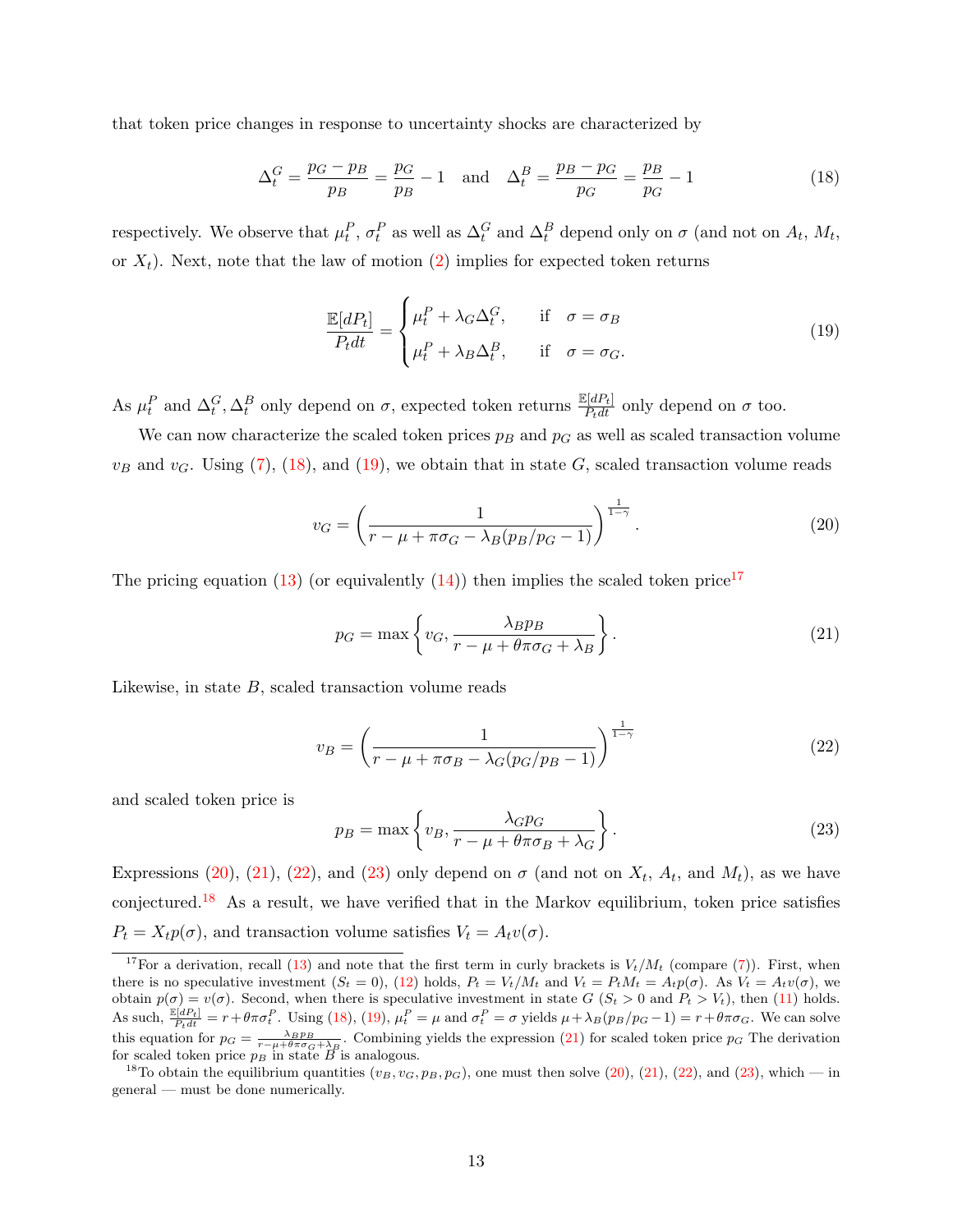Due to users' transaction-based preference for token price stability, the benefits of transacting on the platform decrease with token price volatility  $\sigma$ . Hence, all else equal, the platform is more valuable in normal times (state G) than in volatile times (state B), which implies  $p_G > p_B$ . Due to  $p_G > p_B$  and  $\mu < r$ , expected token returns in state G are less than speculators' discount rate, r. As a result, speculators do not hold tokens in state G, leading to  $p<sub>G</sub> = v<sub>G</sub>$ . The intuition is that in normal times, tokens have low expected returns and low price volatility which supports their function as a transaction medium but discourages speculative token investment. Speculators hold tokens only in state  $B$  (if at all). In state  $B$ , token price volatility is high, which curbs transaction volume and token price. The prospect of high future adoption (upon reaching state  $G$ ) implies high expected token returns going forward that encourage speculative investment.

Also note that in aggregate, speculators trade tokens only following uncertainty shocks, in that speculators' nominal token holdings  $S_t/P_t$  and scaled dollar token holdings  $S_t/A_t$  depend on  $\sigma$ only. When  $\sigma$  decreases (increases), speculators sell (buy) tokens worth  $S_t$  dollars — that is,  $S_t/P_t$ tokens — to (from) users. This confirms that indeed,  $S_t$  quantifies speculative token trading. We summarize our results in the following Proposition.

<span id="page-14-0"></span>**Proposition 1** (Token pricing). There exists a unique Markov equilibrium with state variables  $A_t$ ,  $\sigma$ , and  $M_t$  in which transaction volume  $V_t$  is characterized in [\(7\)](#page-9-3). In this Markov equilibrium, the following holds:

- 1. Platform transaction volume satisfies  $V_t = A_t v(\sigma)$ , where  $v_B = v(\sigma_B)$  is characterized in [\(22\)](#page-13-5) and  $v_G = v(\sigma_G)$  is characterized in [\(20\)](#page-13-3).
- 2. Token price  $P_t$  satisfies the pricing equation [\(14\)](#page-11-4) and scales with  $X_t = \frac{A_t}{M_t}$  $\frac{A_t}{M_t}$ . That is,  $P_t =$  $X_t p(\sigma)$ , where the scaled token price  $p_B = p(\sigma_B)$  is characterized in [\(23\)](#page-13-6) and the scaled token price  $p_G = p(\sigma_G)$  is characterized in [\(21\)](#page-13-4). Expected token returns are characterized in [\(19\)](#page-13-1). Token price drift is  $\mu_t^P = \mu$  and token price volatility is  $\sigma_t^P = \sigma$ .
- 3. Token price satisfies  $p_G > p_B$ , transaction volume satisfies  $v_G > v_B$ , and speculators do not hold tokens in state G.
- 4. Speculative token investment in dollars  $S_t$  scales with  $A_t$ . That is,  $S_t = s(\sigma)A_t$  where  $s(\sigma_B)$  $p_B - v_B$  and  $s(\sigma_G) = 0$ . Speculators' nominal token holdings  $S_t/P_t$  depend on  $\sigma$  only. In state G,  $S_t/P_t = 0$  and in state B,  $S_t/P_t = M_t(1 - v_B/p_G)$  where  $dM_t = 0$ .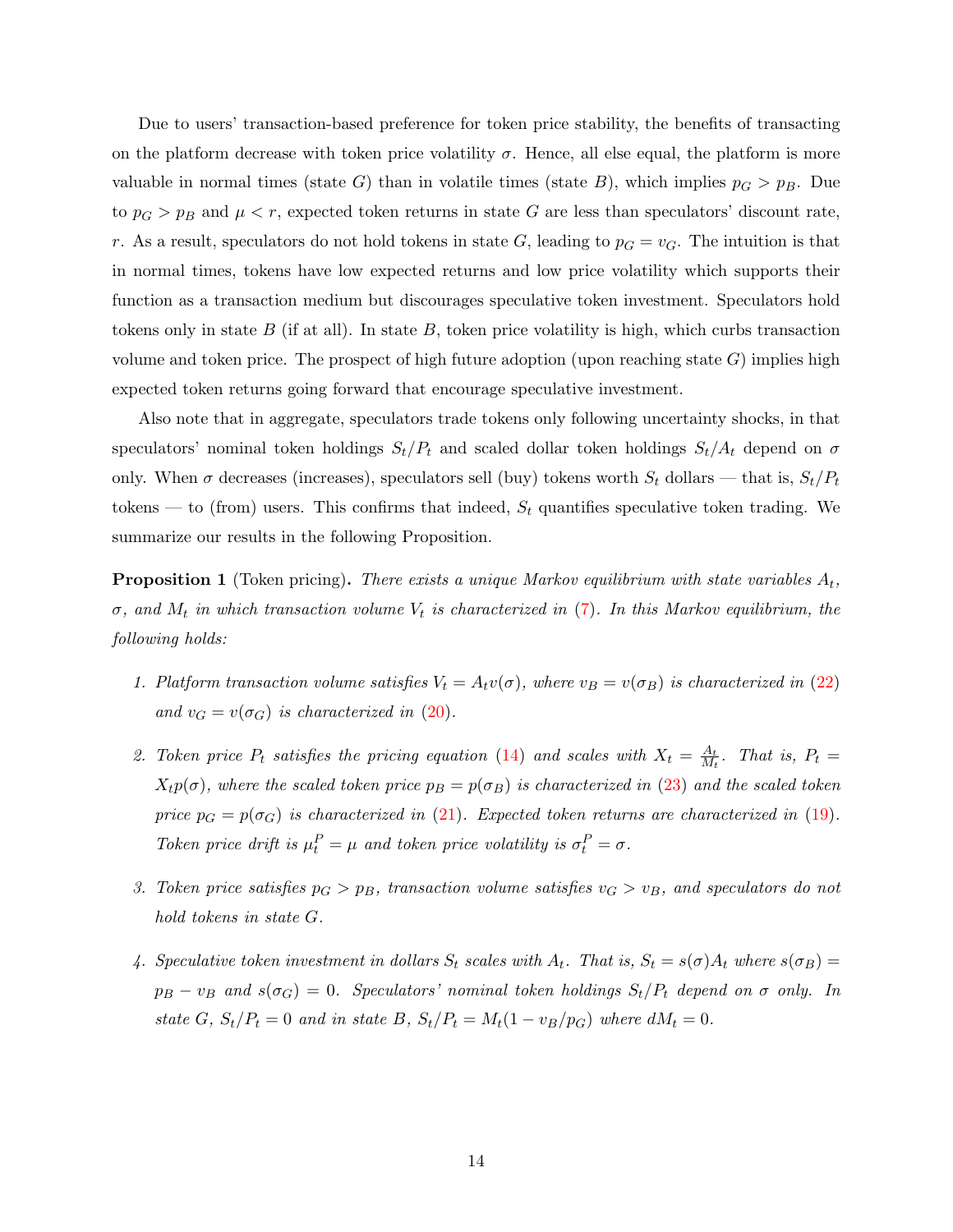<span id="page-15-0"></span>

Figure 1: The impact of speculators on token pricing and platform adoption. A lower value of  $\theta$ implies more speculative trading/investment. The solid red line depicts  $\bar{\theta}$ : speculators hold tokens in state B if and only if  $\theta < \bar{\theta}$ . The parameters are  $r = 0.06$ ,  $\mu = 0.01$ ,  $\gamma = 0.5$ ,  $\sigma_G = 1 < \sigma_B = 2$ ,  $\pi = 1$ , and  $\lambda_G = \lambda_B = 1.$ 

<span id="page-15-1"></span>

Figure 2: Expected token returns, token price fluctuations, and speculators. A lower value of  $\theta$ implies more speculative trading/investment. The solid red line depicts  $\hat{\theta}$ : speculators hold tokens in state B if and only if  $\theta < \bar{\theta}$ . The parameters are  $r = 0.06$ ,  $\mu = 0.01$ ,  $\gamma = 0.5$ ,  $\sigma_G = 1 < \sigma_B = 2$ ,  $\pi = 1$ , and  $\lambda_G = \lambda_B = 1.$ 

### 3 Analysis

### 3.1 Speculators and platform users: crowding-out vs. risk-sharing

We study the interactions between speculators and platform users as well as the effects on platform adoption and token pricing. To clearly illustrate and identify the impact of speculators, we conduct in Figures [1](#page-15-0) and [2](#page-15-1) comparative statics with respect to speculators' risk-aversion  $\theta$  which quantifies speculative investment. Figure [1](#page-15-0) plots scaled token prices  $p<sub>G</sub>$  and  $p<sub>B</sub>$  (left panel), scaled platform transaction volume  $v_G$  and  $v_B$  (middle panel), and scaled speculative dollar investment  $p_B - v_B = S_t/A_t$  in state B (right panel) against  $\theta$ .<sup>[19](#page-15-2)</sup> Indeed, speculative investment in state B decreases with  $\theta$  and reaches zero at some value  $\bar{\theta}$  depicted by the solid red line. Thus,  $\theta$  quantifies speculative investment, in that low (high)  $\theta$  corresponds to high (low) speculative investment. For  $\theta \geq \overline{\theta}$ , there is no speculative investment. For  $\theta < \overline{\theta}$ , speculators hold tokens in state B, and both

<span id="page-15-2"></span><sup>&</sup>lt;sup>19</sup>Recall there is no speculative investment in state  $G$ .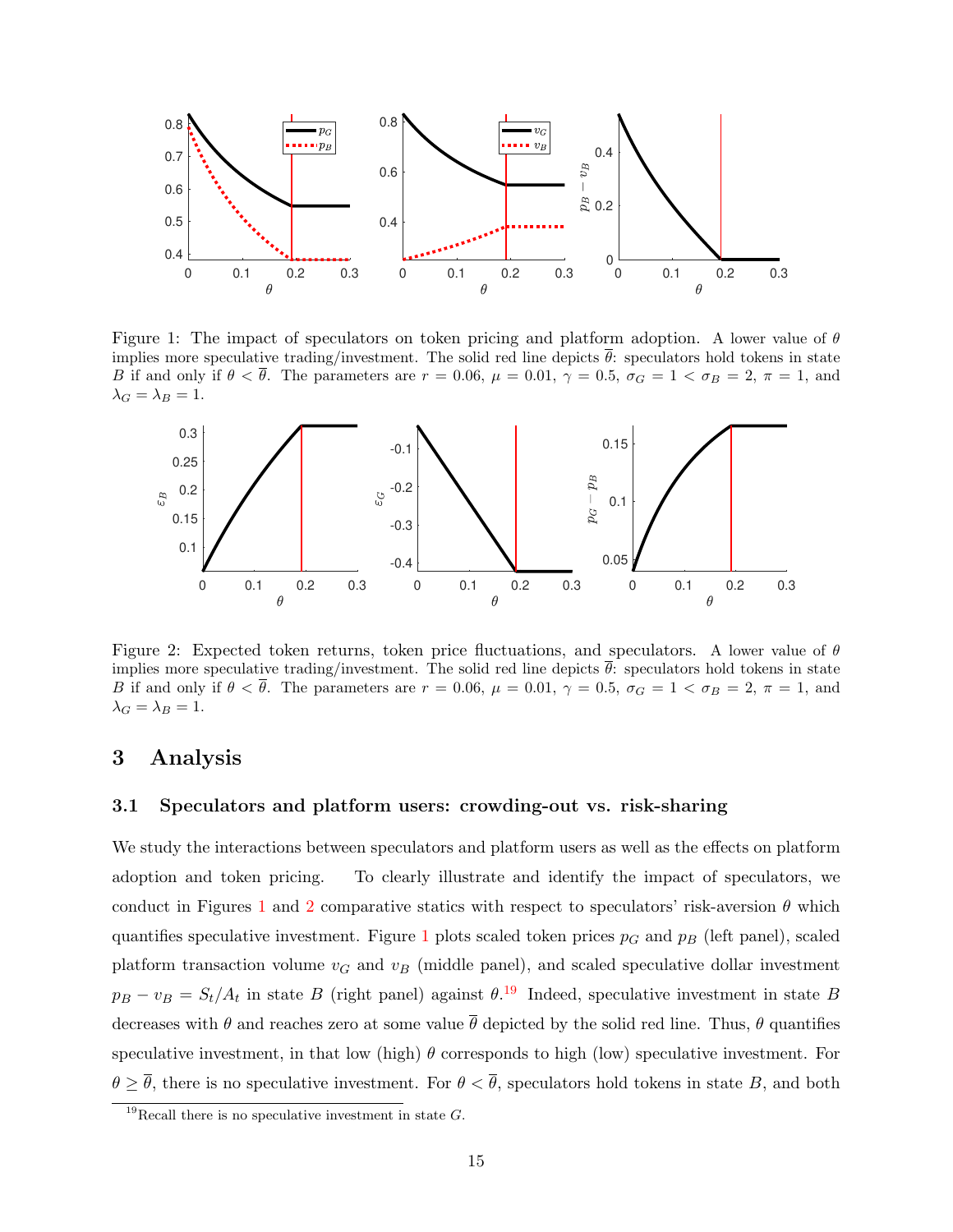$p_G$  and  $p_B$  decrease in  $\theta$ , meaning that speculative investment (in state B) boosts the token price (in both states). In addition, speculative investment reduces transaction volume in state  $B$  (i.e.,  $v_B$  increases with  $\theta$ ) but raises transaction volume in state G (i.e.,  $v_G$  decreases with  $\theta$ ).

Figure [2](#page-15-1) plots expected token returns in state B denoted  $\varepsilon_B = \mu + \lambda_G(p_G/p_B - 1)$  (left panel), expected token returns in state G denoted  $\varepsilon_G = \mu + \lambda_B(p_B/p_G - 1)$  (middle panel), and  $p_G - p_B$ (right panel) against  $\theta$ . For  $\theta < \overline{\theta}$ , expected token returns in state B (in state G) increase (decrease) in  $\theta$ . This means that speculative investment reduces expected token returns in state  $B$ , but boosts expected token returns in state G. In addition, speculative token investment reduces token price downside risk in state G and upside potential in state B, in that  $p_G - p_B$  increases in  $\theta$  for  $\theta < \theta$ . According to Figure [1,](#page-15-0)  $v_G - v_B$  decreases with  $\theta$ . Thus, the presence of speculators dampens fluctuations in token price but amplifies fluctuations in platform usage and adoption.

The intuition behind these outcomes is as follows. Recall that in normal times (state  $G$ ), the marginal token investor is a user and there is no speculative investment, and consider  $\theta < \overline{\theta}$  so that speculators are marginal in volatile times (state  $B$ ). When token price volatility rises in response to an uncertainty shock, users' utility from transacting and holding tokens decreases. Consequently, transaction volume and token price fall, implying a larger potential for token price appreciation and hence high expected token returns going forward. High expected token returns encourage speculators to buy tokens, so that the marginal token investor in volatile times is a speculator. As speculators buy tokens, they drive up demand for tokens and token price  $p_B$  in volatile times.

Boosting token price  $p_B$ , speculators reduce the potential for token price appreciation and so expected token returns in volatile times. Lower expected token returns  $\varepsilon_B$  increase users' cost of holding tokens and transacting on the platform, which further reduces platform adoption and transactions in volatile times. In other words, speculators crowd out platform users (usage) in volatile times. Due to this crowding-out effect, speculative token investments  $S_t$  and transactional token investments by users  $V_t$  can be viewed as static substitutes.

However, pushing up token price  $p_B$ , speculators also decrease token price downside risk in normal times, thereby raising expected token returns  $\varepsilon_G$ , platform adoption  $v_G$ , and token price  $p<sub>G</sub>$ . When token price volatility rises, transactional demand for tokens falls and users would like to sell tokens. Importantly, users can sell tokens in volatile times at more favorable terms precisely because speculators buy. That is, speculative investment (in volatile times) improves the resale option value of tokens and therefore increases users' incentives to hold tokens for transactions and to adopt the platform in normal times. We interpret this interaction between users and speculators as risk-sharing: providing liquidity in volatile times, speculators absorb token price volatility and therefore effectively share risk with users.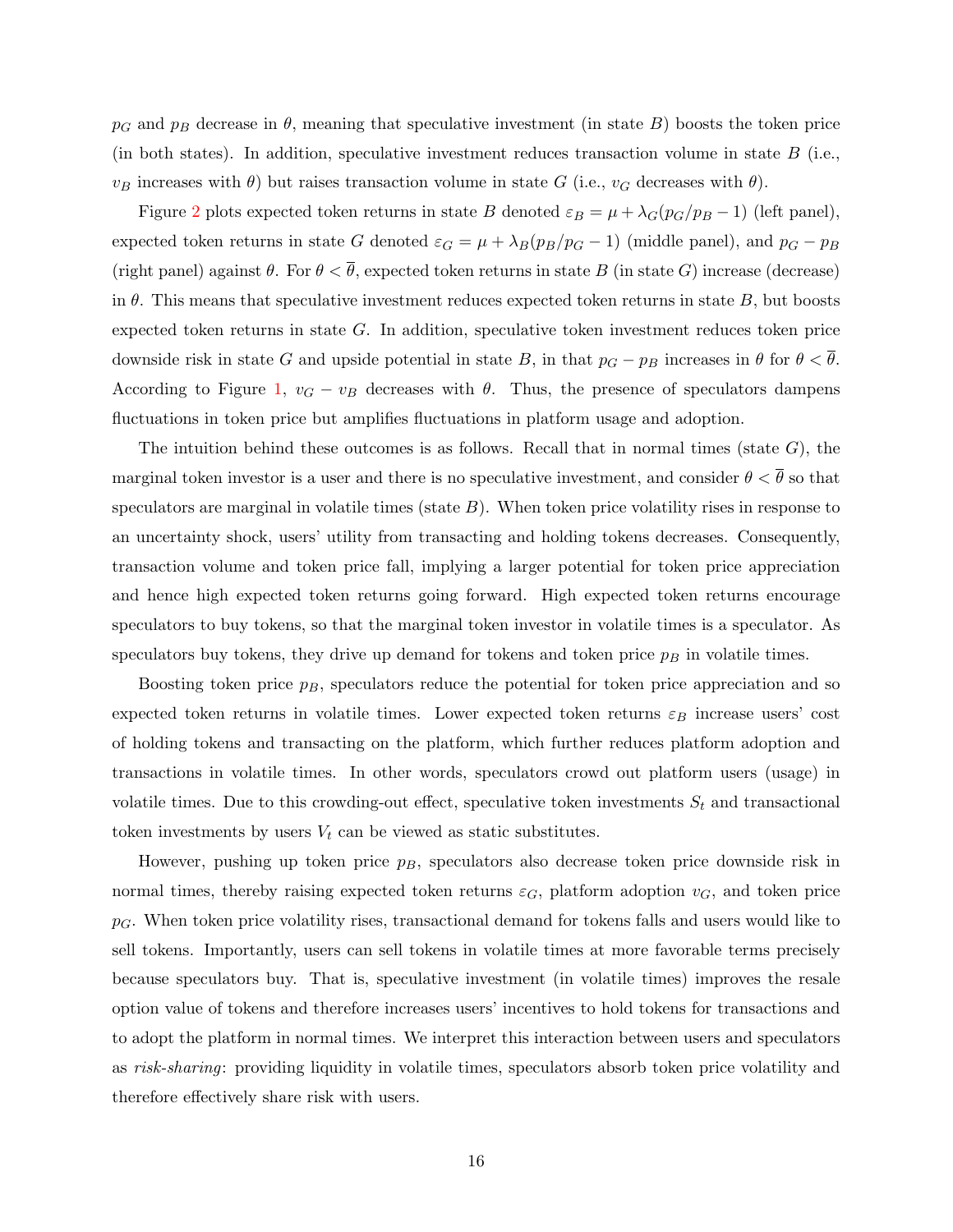This risk-sharing effect stimulates platform adoption in normal times. As speculators buy tokens in volatile times only due to the prospect of high future platform adoption, speculative and transactional token investments can be viewed as dynamic complements.[20](#page-17-0) Our model predicts that due to the static substitutes and dynamic complements feature, the amount of speculative token investments correlates negatively with contemporaneous platform usage but positively with future platform usage. We summarize our analytical findings regarding these effects discussed above in the following Corollary.

<span id="page-17-3"></span>**Corollary 1.** There exists  $\bar{\theta} < 1$  such that there is no speculative investment  $(S_t = 0)$  when  $\theta \geq \bar{\theta}$ and there is speculative investment  $(S_t > 0)$  in state B for  $\theta < \overline{\theta}$ . When  $\theta \geq \overline{\theta}$ ,  $\frac{\partial v_z}{\partial \theta} = \frac{\partial p_z}{\partial \theta} = \frac{\partial \varepsilon_z}{\partial \theta} = 0$ for  $z = B, G$ . When  $\theta < \overline{\theta}$ , the following holds:

- 1. Scaled speculative investment and token price decrease in  $\theta$ , that is,  $\frac{\partial(p_B v_B)}{\partial \theta} < 0$  and  $\frac{\partial p_z}{\partial \theta} < 0$ .
- 2. Speculative investment boosts platform adoption in state G but reduces platform adoption in state B, that is,  $\frac{\partial v_G}{\partial \theta} < 0$  and  $\frac{\partial v_B}{\partial \theta} > 0$ .
- 3. Speculative investment increases expected token returns in state G but reduces expected token returns in state B, that is,  $\frac{\partial \varepsilon_G}{\partial \theta} < 0$  and  $\frac{\partial \varepsilon_B}{\partial \theta} > 0$ .

### 3.2 Is it optimal to ban or restrict speculative trading?

The platform's dollar value/payoff at inception at  $t = 0$  is the payoff from issuing tokens, that is, the initial token market capitalization  $M_0P_0 = A_0p(\sigma)$ .<sup>[21](#page-17-1)</sup> As speculative investment boosts the token price in either state, the platform maximizing its dollar value benefits from the presence of speculators. However, the presence speculators stimulates platform adoption in normal times via the risk-sharing effect but curbs it in volatile times via the crowding-out effect. In light of these two opposing effects, it is ambiguous whether speculators improve user welfare and total surplus (which is the sum of user welfare and platform dollar value). $^{22}$  $^{22}$  $^{22}$ 

<span id="page-17-0"></span>Figure [3](#page-18-0) plots scaled user welfare (in both states), scaled total surplus (in both states), and

 $^{20}$ In detail, due to the crowding out effect, speculative and transactional investment are static substitutes, in that an increase speculative investment at time  $t$  reduces transactional investment at time  $t$ . Due to the risk-sharing effect, speculative investment and transactional investment are dynamic complements, in that an increase speculative investment at time t positively correlates with transactional investment at future times  $s > t$  and vice versa.

<span id="page-17-2"></span><span id="page-17-1"></span><sup>&</sup>lt;sup>21</sup>As there are no other payoffs besides token issuance at  $t = 0$ , the platform equity value after time  $t = 0$  is zero. <sup>22</sup>Speculators earn zero utility in equilibrium, as they hold tokens only if  $(9)$  holds in equality. But, when  $(9)$  holds

in equality, speculators are indifferent between holding tokens and not holding tokens (i.e., just break even).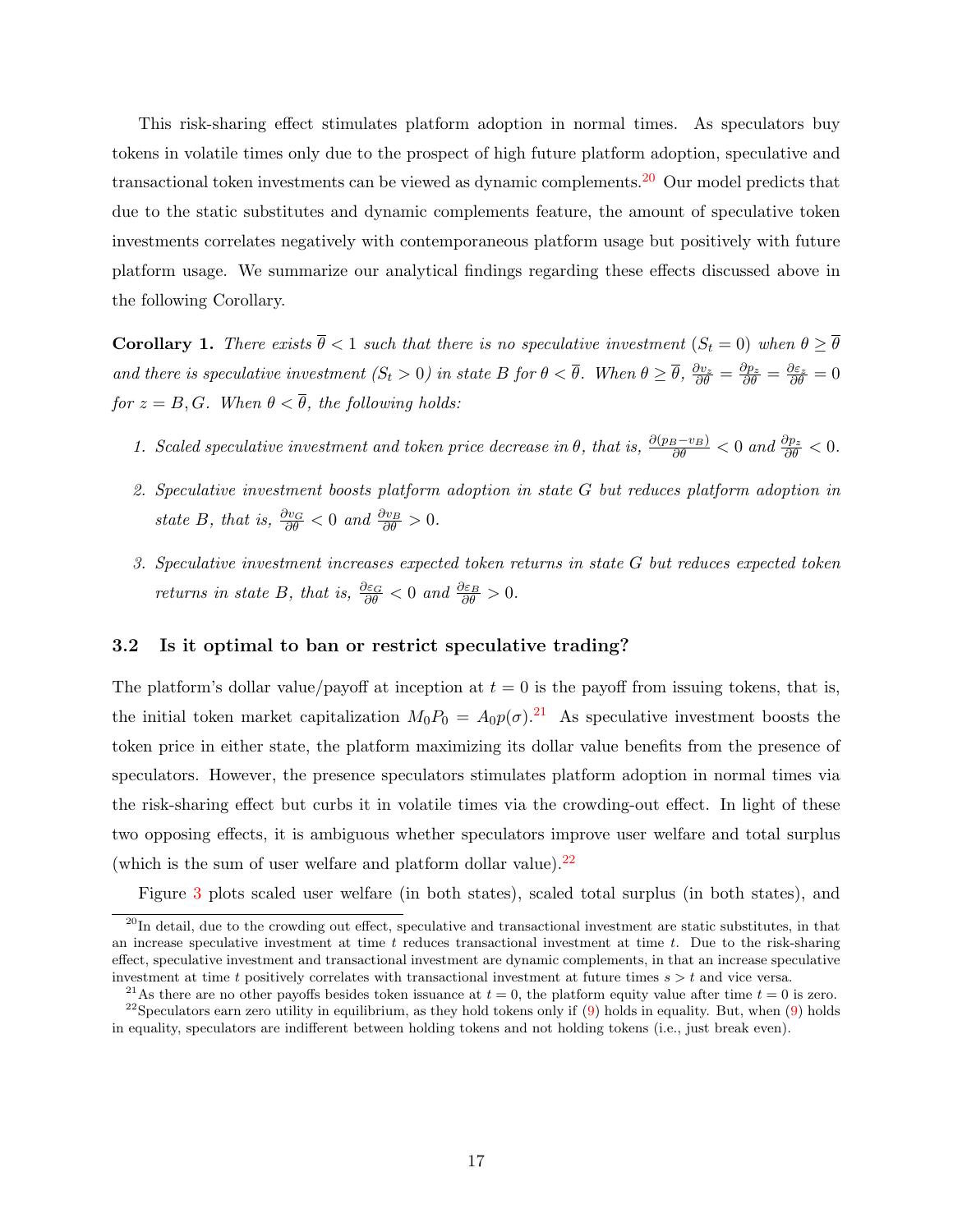<span id="page-18-0"></span>

Figure 3: Do speculators improve user welfare, total surplus, and long-run adoption? A lower value of  $\theta$  implies more speculative trading/investment. The solid red line depicts  $\bar{\theta}$ : speculators hold tokens in state B if and only if  $\theta < \overline{\theta}$ . In the left and middle panel, the solid black line depicts scaled user welfare (total surplus) in state  $G$  and the dotted red line depicts scaled user welfare (total surplus) in state  $B$ . The parameters are  $r = 0.06$ ,  $\mu = 0.01$ ,  $\alpha = 0.25$ ,  $\beta = 0.25$ ,  $\gamma = \alpha + \beta = 0.5$ ,  $\sigma_G = 1 < \sigma_B = 2$ ,  $\pi = 1$ , and  $\lambda_G = \lambda_B = 1.$ 

scaled long-run (average) adoption<sup>[23](#page-18-1)</sup>

$$
\overline{v} \equiv = \lim_{t \to \infty} \mathbb{E} \left[ \frac{V_t}{A_t} \right] = \frac{\lambda_G v_G + \lambda_B v_B}{\lambda_G + \lambda_B} \tag{24}
$$

against  $\theta$  quantifying speculative investment. To the right of the solid red line (depicting  $\bar{\theta}$ ), there is no speculative investment and, to the left of the solid red line, speculators hold tokens in state B. Note that (scaled) user welfare, total surplus, and long-run adoption are non-monotonic in θ. For intermediate values of θ, the presence of speculators reduces user welfare, total surplus, and platform adoption (compared to a situation without speculators that pertains for larger values  $\theta \geq \overline{\theta}$ ). Thus, Figure [3](#page-18-0) highlights that under certain but not all circumstances, the presence of speculators improves user welfare, total surplus, and platform adoption. From the perspective of a social planner or regulator maximizing total surplus, it is generally not optimal to ban speculative trading for cryptocurrencies and tokens. In fact, it can even be optimal to adjust platform and token design to stimulate speculative trading so as to reach an optimal level that balances the crowding-out and risk-sharing effect.

But, how to encourage speculative token investment and trading in practice? We conjecture the following possibilities. First, if the platform could discriminate between token trading by users and speculators, the platform could effectively subsidize speculative trading or at least reduce the

$$
W_0 = \mathbb{E}\left[\int_0^\infty e^{-rt} dR_{it}^U\right],
$$

<span id="page-18-1"></span> $23$ User welfare is defined as

under users' optimal choice of token holdings. Appendix [C](#page-45-0) shows how to calculate user welfare and that user welfare scales with  $A_0$ , i.e.,  $W_0 = A_0 w(\sigma)$ . Total surplus is  $A_0(w(\sigma) + p(\sigma))$ . Figure [3](#page-18-0) plots scaled user welfare  $w(\sigma)$  and scaled total surplus  $w(\sigma) + p(\sigma)$  respectively.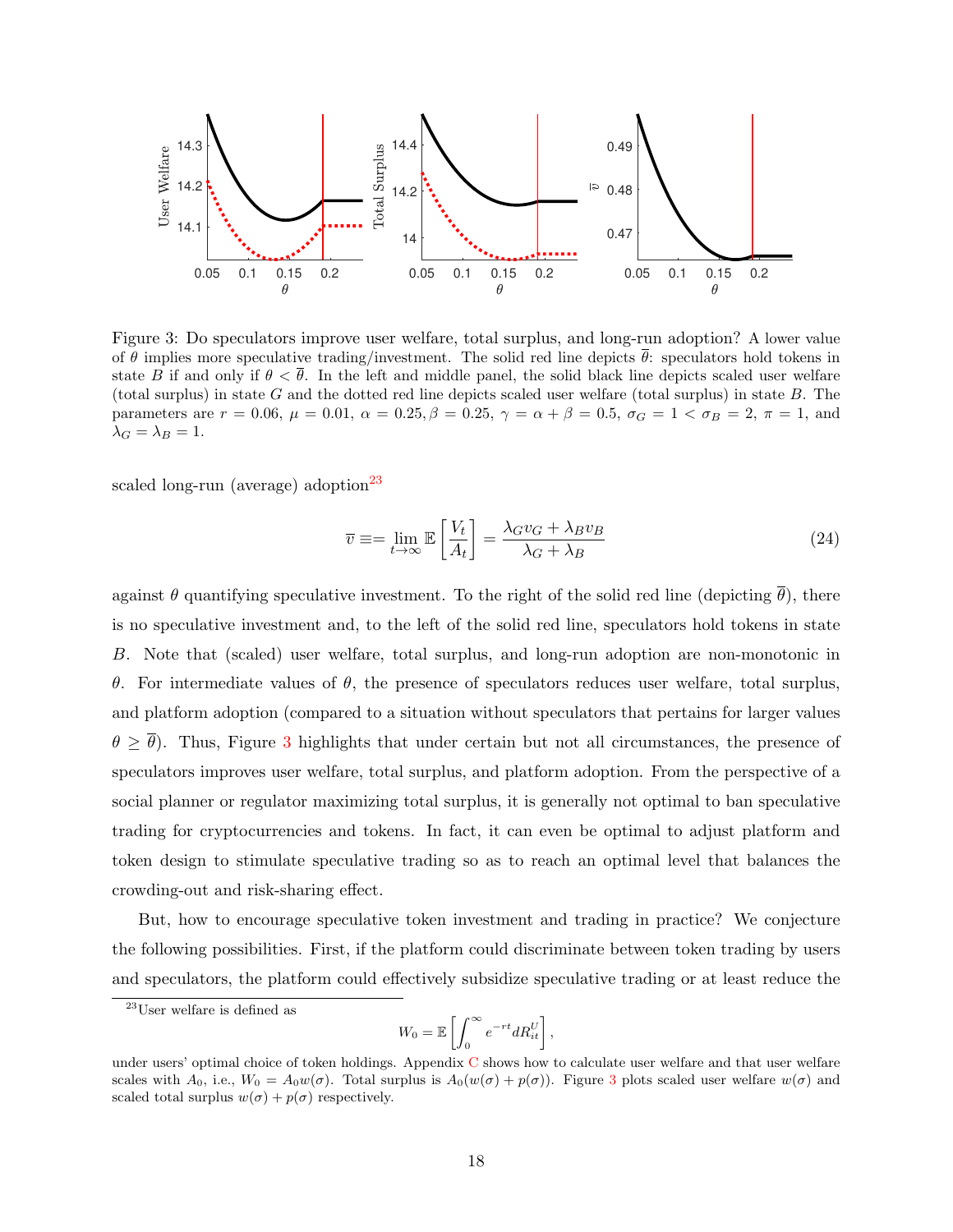barriers to speculative trading. Second, the platform could adjust technical parameters such as the block size — which determines the speed of settlement of token trades — according to speculators' needs. Third, the platform could facilitate or allow derivatives-based trading of its tokens, which may reduce the costs/barriers of trading tokens. The platform could offer the opportunity for derivatives trading on the platform itself. Because token derivatives trading primarily happens on crypto-exchanges (like Binance or Coinbase), the platform could pursue the listing of its tokens on such exchanges, e.g., through an IEO (Initial Exchange Offering).<sup>[24](#page-19-1)</sup> Fourth, the next Section discusses how the platform could increase speculator participation by facilitating short selling of tokens. Fifth, in Section [4,](#page-21-0) we endogenize platform development and introduce physical investment in platform productivity. We show then that the platform can fuel speculative token trading by structuring its investment policies according to speculators' preferences.

### <span id="page-19-0"></span>3.3 Short selling and short selling constraints

In practice, short selling is possible for many cryptocurrencies and tokens but can be costly or limited. To capture these features, we introduce limited short selling possibilities. Suppose that each speculator j faces a short selling constraint of the following form: token holdings (in dollars)  $s_{jt}$  must exceed  $S_t \leq 0$ . To preserve tractability, we assume that the short selling constraint scales with token market capitalization and takes the form

$$
\underline{S}_t = -\eta M_t P_t,\tag{25}
$$

for some constant  $\eta \geq 0$ . Thus, in nominal terms, any speculator cannot short sell more than  $\eta M_t$  tokens. The short selling constraint could be also related to the costs of short selling tokens (i.e., short selling more than  $\eta M_t$  becomes prohibitively costly). Setting  $\eta = 0$  yields our baseline. Appendix [H](#page-54-0) presents the detailed solution of the model with short selling.

Figure [4](#page-20-0) illustrates the effects of short selling and presents comparative statics with respect to  $\eta \geq 0$ , observing that a higher value of  $\eta$  corresponds to less stringent short selling restrictions. The left panel plots scaled token prices  $p_G$  and  $p_B$ , and the middle panel plots scaled transaction volume  $v_G$  and  $v_B$  and long-run (average) transaction volume  $\overline{v}$ . The right panel displays speculators' (scaled) dollar token long position in state  $B$  and token short position in state  $G$ . Note that under all parameters considered, speculators short sell tokens in state  $G$  as much as the short selling

<span id="page-19-1"></span> $^{24}$ Likewise, the platform could stimulate speculative trading by making its token attractive for trading on decentralized exchanges like Uniswap.For instance, the platform could achieve this by adopting the ERC20 token specification, so that the token can be traded on-chain (i..e, on the Ethereum blockchain) via the decentralized exchange Uniswap. In addition, the platform could initially subsidize or found liquidity pools in the automated market maker protocol to "kickstart" token trading.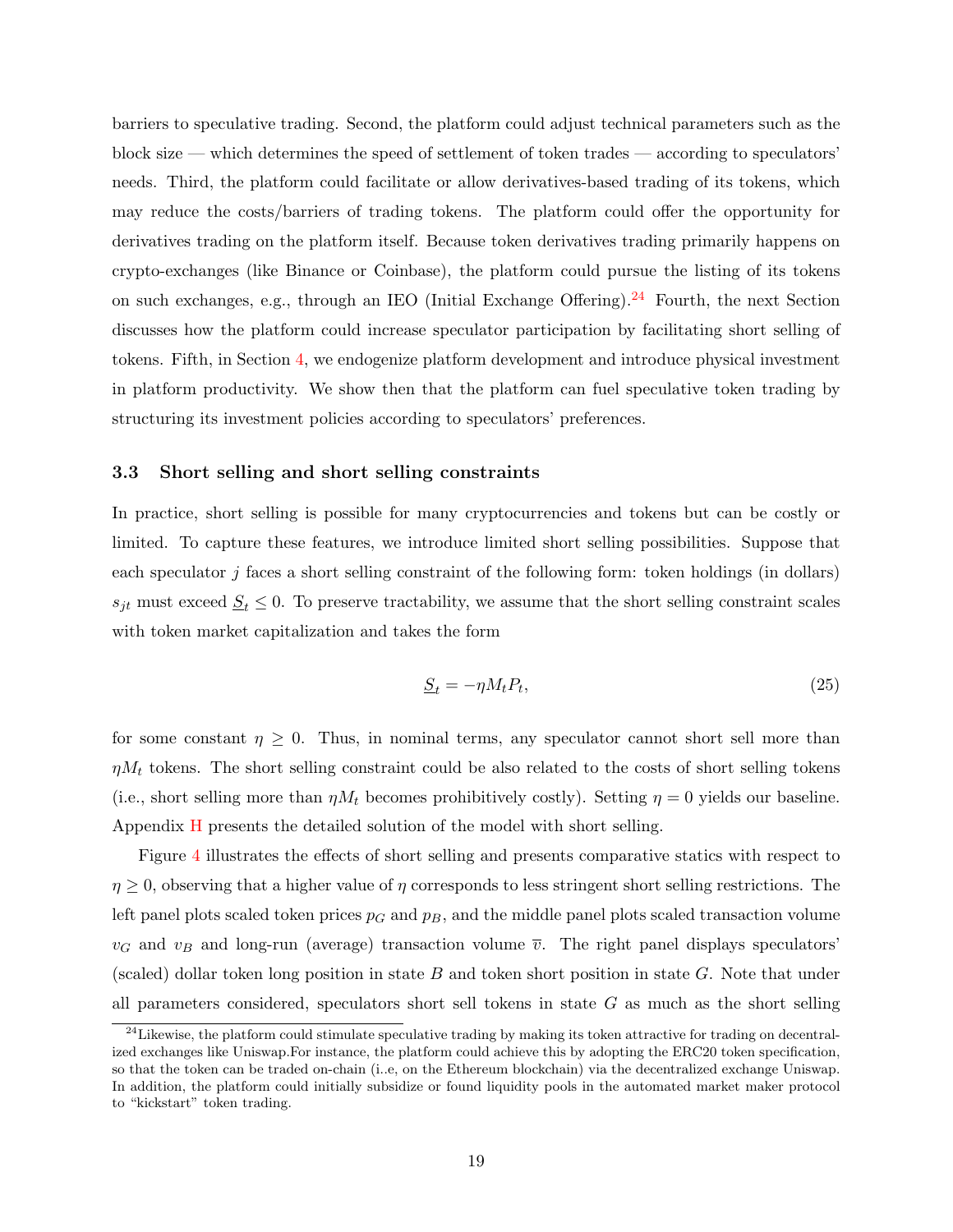<span id="page-20-0"></span>

Figure 4: The effects of short selling constraints. The parameters are  $r = 0.06$ ,  $\mu = 0.01$ ,  $\gamma = 0.5$ ,  $\sigma_G = 1 < \sigma_B = 2, \, \pi = 1, \, \lambda_G = \lambda_B = 1, \, \theta = 0.1.$ 

constraint allows, so  $S_t = -\eta M_t P_t$  and the dollar value of speculators' short position increases with  $\eta$ . In contrast, speculators do not short sell tokens in state B, and users never short sell tokens.<sup>[25](#page-20-1)</sup>

Expecting the token price drop in response to an uncertainty shock, speculators short sell tokens in normal times, thereby decreasing token price in state G (i.e.,  $\frac{\partial p_G}{\partial \eta} < 0$ ). When  $\eta$  is low, speculators' short position is low, which implies a high token price  $p<sub>G</sub>$  and so high expected token returns in state  $B$ . Then, speculators hold a (token) long position in state  $B$ , and platform transaction volume is insensitive to changes in  $\eta$ . As  $\eta$  increases, speculators' short position in state G expands, reducing token price  $p<sub>G</sub>$  and expected token returns in state B to the point that there is no more speculative investment in state  $B$ . A lower token price  $p<sub>G</sub>$  then limits the magnitude of a potential token price drop (i.e.,  $\frac{\partial(p_G-p_B)}{\partial \eta} \leq 0$ ) and so boosts expected token returns in normal times. Increasing expected token returns in state  $G$  and decreasing them in state  $B$ , short selling reduces platform usage in state B but increases platform usage in state G (i.e.,  $\frac{\partial v_G}{\partial \eta} \geq 0$  and  $\frac{\partial v_B}{\partial \eta} \leq 0$ . Overall, the positive impact of speculators' short selling on platform adoption/usage dominates, in that average (long-run) adoption  $\bar{v}$  increases with  $\eta$  under our baseline parameters. The following Corollary presents analytical results regarding the effects discussed above.

<span id="page-20-2"></span>Corollary 2. Suppose that the short selling constraint is binding in state G (i.e.,  $S_t = \underline{S}$ )  $-\eta M_tP_t$ ), and that there is no short selling in state B (i.e.,  $S_t \geq 0$ ). Then, the scaled token price (in either state) decreases with  $\eta$ , i.e.,  $\frac{\partial p_z}{\partial \eta} < 0$  for  $z = B, G$ . If speculators hold tokens in state B (i.e.,  $S_t > 0$  and  $p_B > v_B$ ), then  $\frac{\partial v_z}{\partial \eta} = 0$ . Otherwise, if speculators do not hold tokens in state B (i.e.,  $S_t = 0$  and  $p_B = v_B$ ), then  $\frac{\partial v_G}{\partial \eta} > 0$  and  $\frac{\partial v_B}{\partial \eta} < 0$ .

However, as the next Corollary demonstrates, the positive effects of short selling pertain only if short selling is subject to a constraint that prevents excessive short selling pressure. Excessive

<span id="page-20-1"></span><sup>&</sup>lt;sup>25</sup>Users optimally do not short sell tokens, because the marginal convenience yield to holding tokens in  $(3)$  becomes infinity once  $u_{it}$  approaches zero (from above).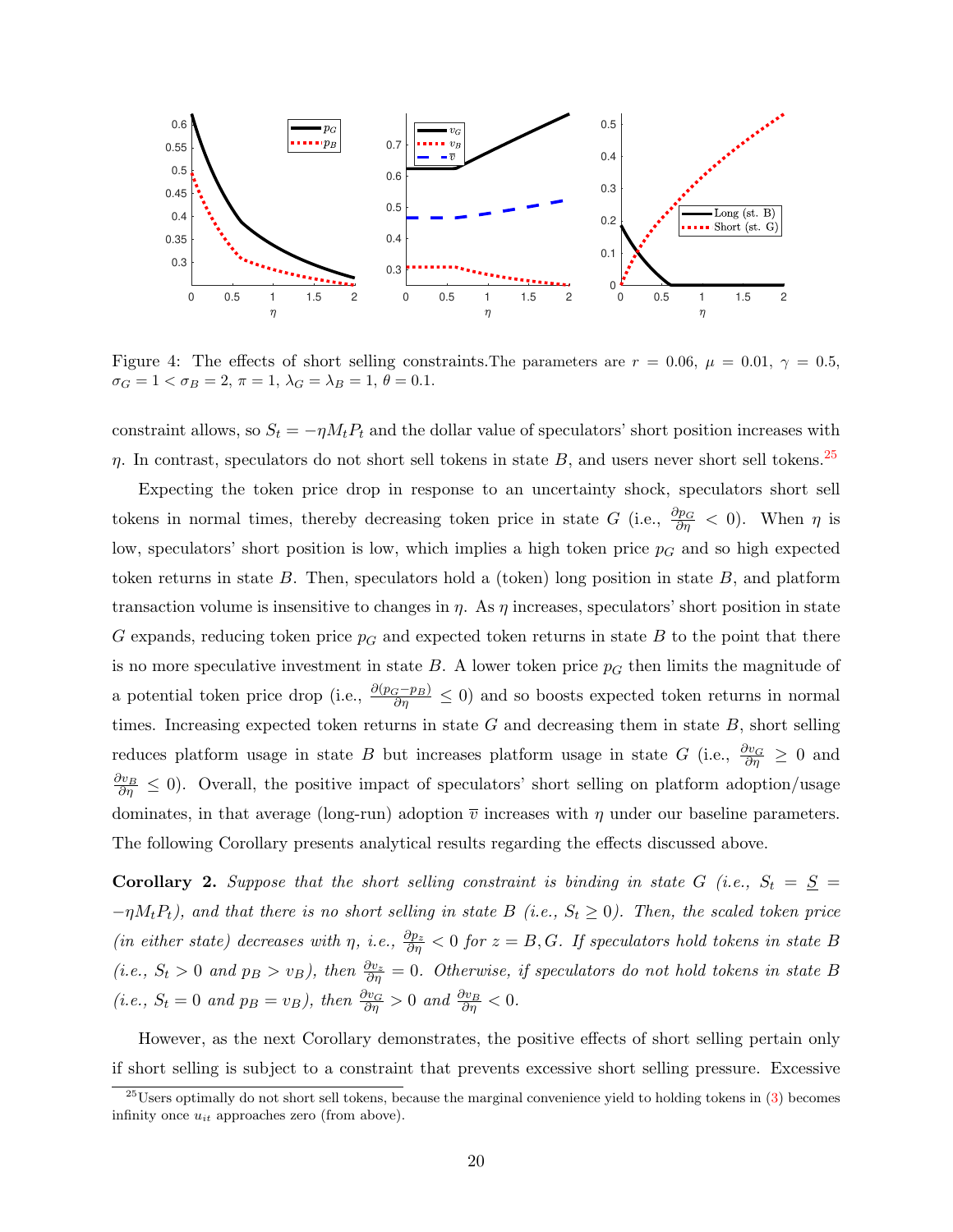short selling can be detrimental and precipitate the collapse of the token price and platform (i.e., a token price crash), precluding platform transactions and rendering the platform useless.

<span id="page-21-3"></span>**Corollary 3.** If  $\theta \geq 0$  is sufficiently small and  $\eta \geq 0$  is sufficiently large, there exists no Markov equilibrium with  $V_t = A_t v(\sigma)$  and  $P_t = X_t p(\sigma)$  whereby token price  $p(\sigma)$  and transaction volume  $v(\sigma)$  are strictly positive in at least one state  $\sigma$ . The only Markov equilibrium with  $V_t = A_t v(\sigma)$ and  $P_t = X_t p(\sigma)$  features  $v(\sigma) = p(\sigma) = 0$ .

Our findings imply that the facilitation of limited short selling dampens token price fluctuations, stimulates platform transactions and adoption, and therefore can be beneficial (for platform owners and users). Having characterized the effects of short selling, we abstract from short selling possibilities in the following analysis (except Section [6\)](#page-35-0) so that (unless otherwise mentioned)  $\eta = 0$ .

### <span id="page-21-0"></span>4 Endogenous platform development and investment

### 4.1 Setup

To analyze how platform investment and strategies interact with speculative token trading, we endogenize platform development and introduce physical investment in platform productivity. Investment  $a_t \in [0, \bar{a}]$  advances platform productivity but is risky and exacerbates token price volatility. Platform productivity evolves now according to

<span id="page-21-2"></span>
$$
\frac{dA}{A_t} = (\mu + a_t \Delta \mu)dt + (\sigma + a_t \Delta \sigma)dZ_t,
$$
\n(26)

with constants  $\Delta \mu, \Delta \sigma \geq 0$ . Increasing  $a_t$  is akin to following more ambitious and risky approaches and goals in platform development. The upper bound on investment  $\bar{a}$  satisfies

<span id="page-21-1"></span>
$$
\mu + \Delta \mu \overline{a} < r. \tag{27}
$$

Condition [\(27\)](#page-21-1) ensures that payoffs are well-defined and finite. Also note that  $\bar{a} = 0$  yields our baseline setup without investment. Investment  $a_t$  is costly and entails quadratic dollar flow costs

$$
I_t = A_t \frac{\kappa a_t^2}{2},
$$

where  $\kappa \geq 0$ . As in [Cong et al.](#page-40-10) [\(2021a\)](#page-40-10), the costs of investment  $I_t$  are financed by issuing new tokens. Issuing  $dM_t$  tokens at time t yields  $P_t dM_t$  dollars. The proceeds from token issuance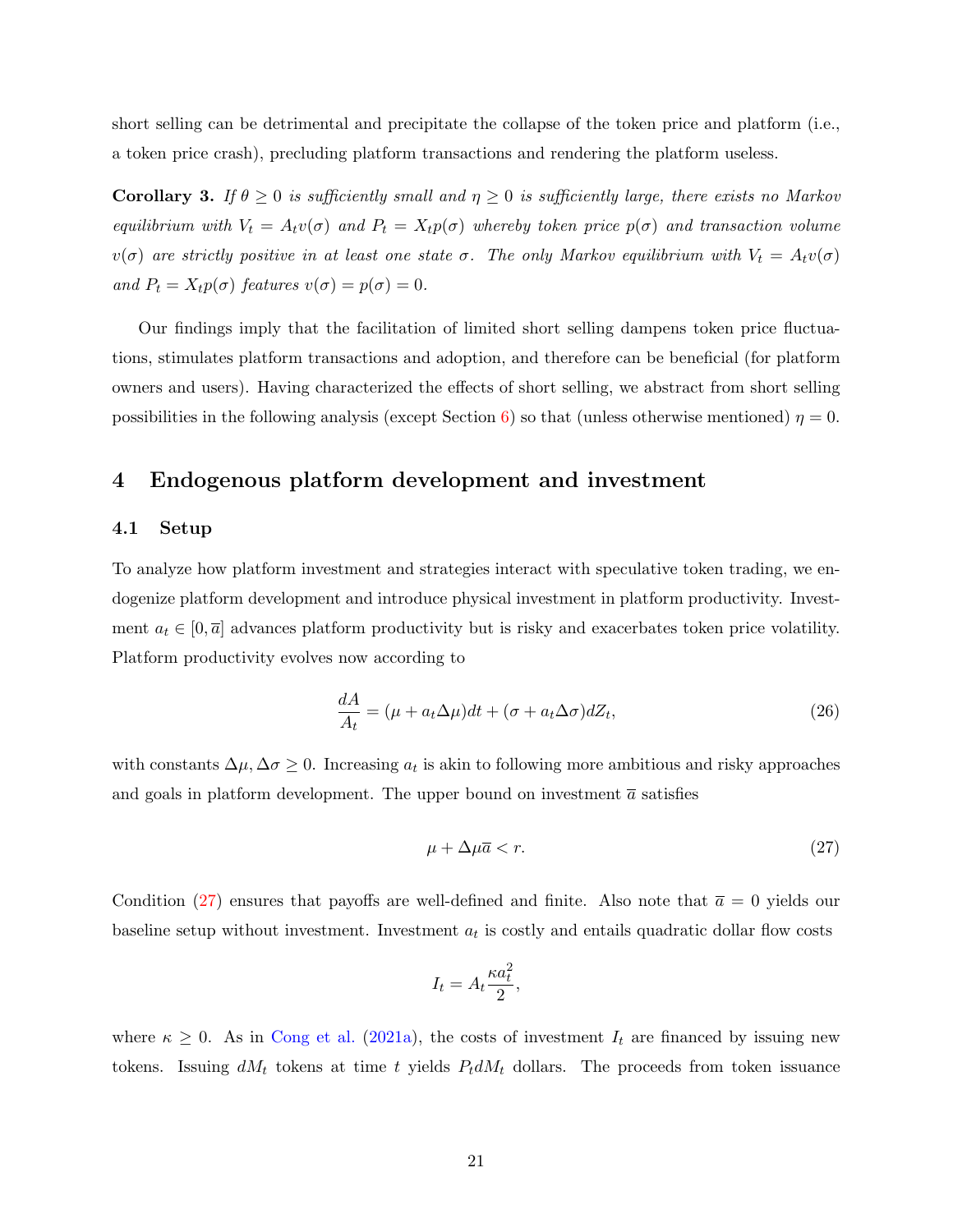exactly cover investment costs, so  $P_t dM_t = I_t dt$  and after dividing through  $M_t$  and  $P_t$ <sup>[26](#page-22-0)</sup>

<span id="page-22-1"></span>
$$
\frac{dM_t}{M_t} = \left(\frac{A_t}{M_t P_t}\right) \frac{\kappa a_t^2}{2} dt.
$$
\n(28)

The platform (or the platform owners/developers) dynamically chooses investment to maximize platform dollar value at  $t = 0$ ,  $M_0P_0$ . Notice that  $M_0P_0$  is the initial token market capitalization and hence represents the platform's revenue from issuing tokens at  $t = 0$ . This revenue can be also interpreted as the platform's seigniorage payoff from issuing tokens. Formally, the platform solves

<span id="page-22-3"></span>
$$
\max_{(a_t)_{t\geq 0}} M_0 P_0,\tag{29}
$$

subject to  $a_t \in [0, \bar{a}]$ . Analogous to the baseline, we study a Markov equilibrium with state variables  $A_t, \sigma \in {\{\sigma_B, \sigma_G\}}$ , and  $M_t$  in which i) all agents and the platform act optimally and ii) the token market clears.

### 4.2 Solution

In the Markov equilibrium, transaction volume scales with  $A_t$  (i.e.,  $V_t = A_t v(\sigma)$ ), token price scales with  $X_t$  (i.e.,  $P_t = X_t p(\sigma)$ ), and platform investment depends on  $\sigma$  only (i.e.,  $a_t = a(\sigma)$  with  $a_B = a(\sigma_B)$  and  $a_G = a(\sigma_G)$ . To solve for this Markov equilibrium with platform investment, we recall  $(26)$  and  $(28)$  and invoke Itô's Lemma to calculate<sup>[27](#page-22-2)</sup>

$$
\frac{dX_t}{X_t} = \mu_X(\sigma)dt + \sigma_X(\sigma)dZ_t,
$$
\n(30)

<span id="page-22-2"></span><sup>27</sup>For a derivation, first use  $P_t = X_t p(\sigma)$  and  $X_t = A_t/M_t$  to rewrite [\(28\)](#page-22-1) as

$$
\frac{dM_t}{M_t} = \frac{\kappa a_t^2}{2p(\sigma)} dt,
$$

with  $a_t = a(\sigma)$ , and then invoke Itô's quotient rule to obtain,

$$
\frac{dX_t}{X_t} = \frac{d(A_t/M_t)}{A_t/M_t} = \left[\mu + a(\sigma)\Delta\mu - \frac{\kappa a(\sigma)^2}{2p(\sigma)}\right]dt + (\sigma + a(\sigma)\Delta\sigma)dZ_t.
$$

<span id="page-22-0"></span> $^{26}$ The law of motion [\(28\)](#page-22-1) implies that token supply always increases but never decreases, which seems at odds with the fact that many cryptocurrencies have capped supply. However, in our setting, it is without loss of generality to consider uncapped token supply. To see this, note that the platform can always re-norm token supply  $M_t$  and token price  $P_t$  while leaving token market capitalization  $M_tP_t$  unchanged via a "reverse coin split" that is analogous to a reverse stock split. For instance, at any point in time  $t$ , the platform could decide to halve token supply and double token price via a reverse coin split, which implies that each agent's nominal token holdings are halved but the real value (i.e., dollar value) of their token holdings remains unchanged. As agents only care about the real value (i.e., dollar value) of their token holdings, this reverse coin split is payoff irrelevant, so it can be used to cap token supply without affecting the model solution.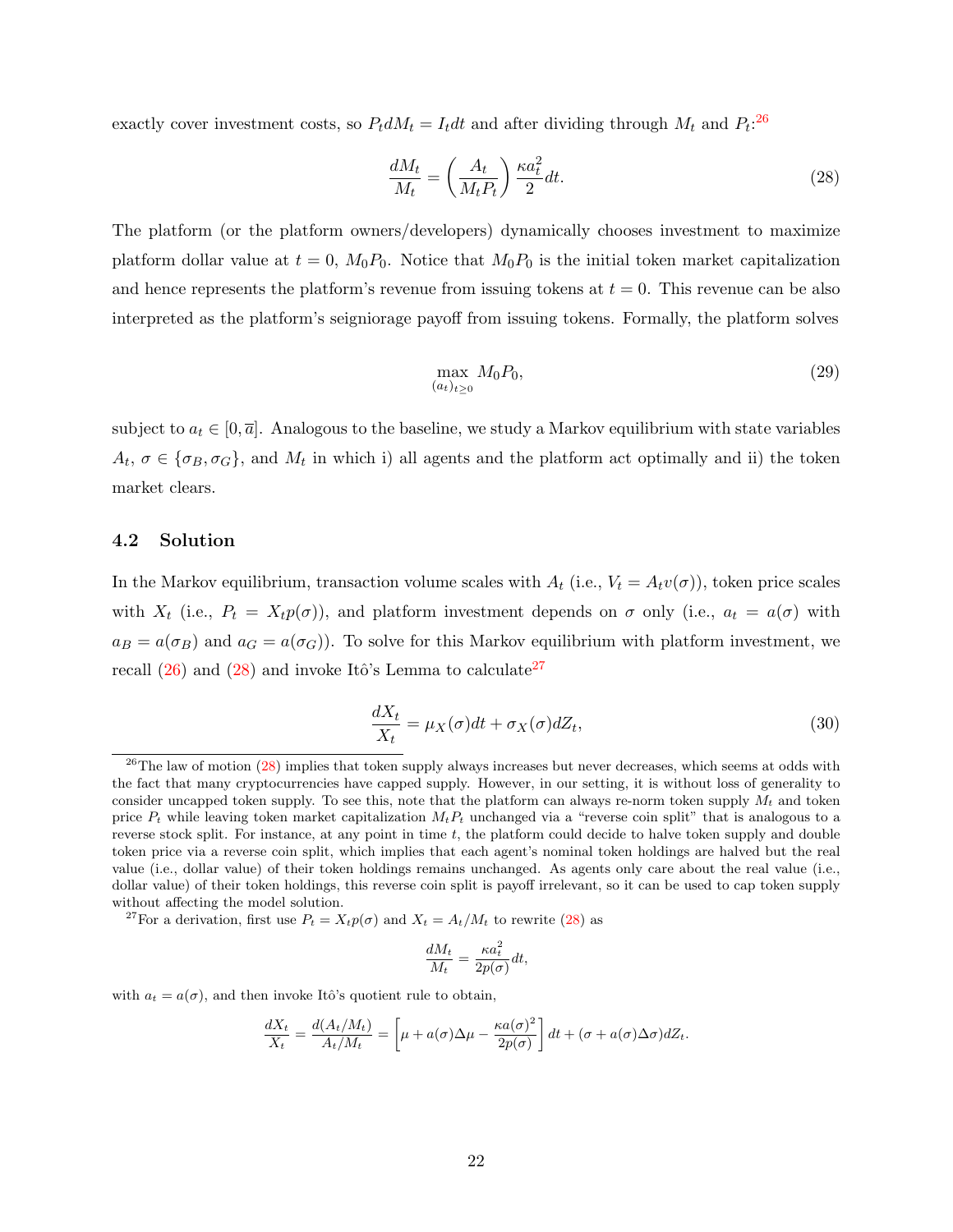with

<span id="page-23-5"></span>
$$
\mu_X(\sigma) = \mu + a(\sigma)\Delta\mu - \frac{\kappa a(\sigma)^2}{2p(\sigma)} \quad \text{and} \quad \sigma_X(\sigma) = \sigma + a(\sigma)\Delta\sigma. \tag{31}
$$

Invoking [\(16\)](#page-12-1) and [\(17\)](#page-12-2) (which are also valid in the model variant with investment), we obtain  $\mu_t^P = \mu_X(\sigma)$  and  $\sigma_t^P = \sigma_X(\sigma)$ . Using [\(7\)](#page-9-3), [\(18\)](#page-13-0), and [\(19\)](#page-13-1), we obtain scaled platform transaction volume in state G

<span id="page-23-0"></span>
$$
v_G = \left(\frac{1}{r - \mu - a_G \Delta \mu + \pi (\sigma_G + a_G \Delta \sigma) + \kappa a_G^2 / (2p_G) - \lambda_B (p_B / p_G - 1)}\right)^{\frac{1}{1 - \gamma}}.
$$
(32)

It then follows from the pricing equation [\(13\)](#page-11-3) (or equivalently [\(14\)](#page-11-4)) that scaled token price satisfies

<span id="page-23-1"></span>
$$
p_G = \max\left\{v_G, \frac{\lambda_B p_B}{r - \mu - a_G \Delta \mu + \theta \pi (\sigma_G + a_G \Delta \sigma) + \kappa a_G^2 / (2p_G) + \lambda_B}\right\}.
$$
(33)

Likewise, in state  $B$ , scaled transaction volume reads

<span id="page-23-2"></span>
$$
v_B = \left(\frac{1}{r - \mu - a_B \Delta \mu + \pi(\sigma_B + a_B \Delta \sigma) + \kappa a_B^2/(2p_B) - \lambda_G(p_G/p_B - 1)}\right)^{\frac{1}{1 - \gamma}}
$$
(34)

and scaled token price is

<span id="page-23-3"></span>
$$
p_B = \max\left\{v_B, \frac{\lambda_G p_G}{r - \mu - a_B \Delta \mu + \theta \pi (\sigma_B + a_B \Delta \sigma) + \kappa a_B^2/(2p_B) + \lambda_G}\right\}.
$$
(35)

Note that expressions [\(32\)](#page-23-0), [\(33\)](#page-23-1), [\(34\)](#page-23-2), and [\(35\)](#page-23-3) only depend on  $\sigma$  (and not on  $X_t$ ,  $A_t$ , and  $M_t$ ).

The platform solves its optimization in [\(29\)](#page-22-3) using the dynamic programming principle. As a result, in state  $z \in \{B, G\}$ , the platform chooses  $a_z$  to maximize token price  $X_t p_z$ . Taking the level of  $X_t$  as given, the platform chooses investment  $a_z$  to maximize scaled token price  $p_z$ . The token price expressions [\(33\)](#page-23-1) and [\(35\)](#page-23-3) imply then that the platform's investment choice solves

<span id="page-23-4"></span>
$$
a_z = \arg\max_{a \in [0,\overline{a}]} \left( ap_z \left(\Delta \mu - \theta_z(a)\pi \Delta \sigma \right) - \frac{\kappa a^2}{2} \right),\tag{36}
$$

where  $\theta_z(a_z) = \theta$  if and only if the marginal token investor in state z is a speculator and  $\theta_z(a_z) = 1$ if and only if the marginal token investor in state z is a user. If interior (i.e., if  $a_z \in (0, \overline{a})$ ), optimal investment satisfies

<span id="page-23-6"></span>
$$
a_z = \frac{(\Delta \mu - \theta_z(a_z)\pi \Delta \sigma)p_z}{\kappa}.
$$
\n(37)

Note that token price  $p_z$ , risk-aversion  $\theta_z(a_z)$ , and the platform's investment choice  $a_z$  reflect the preferences of the marginal token investor in state z.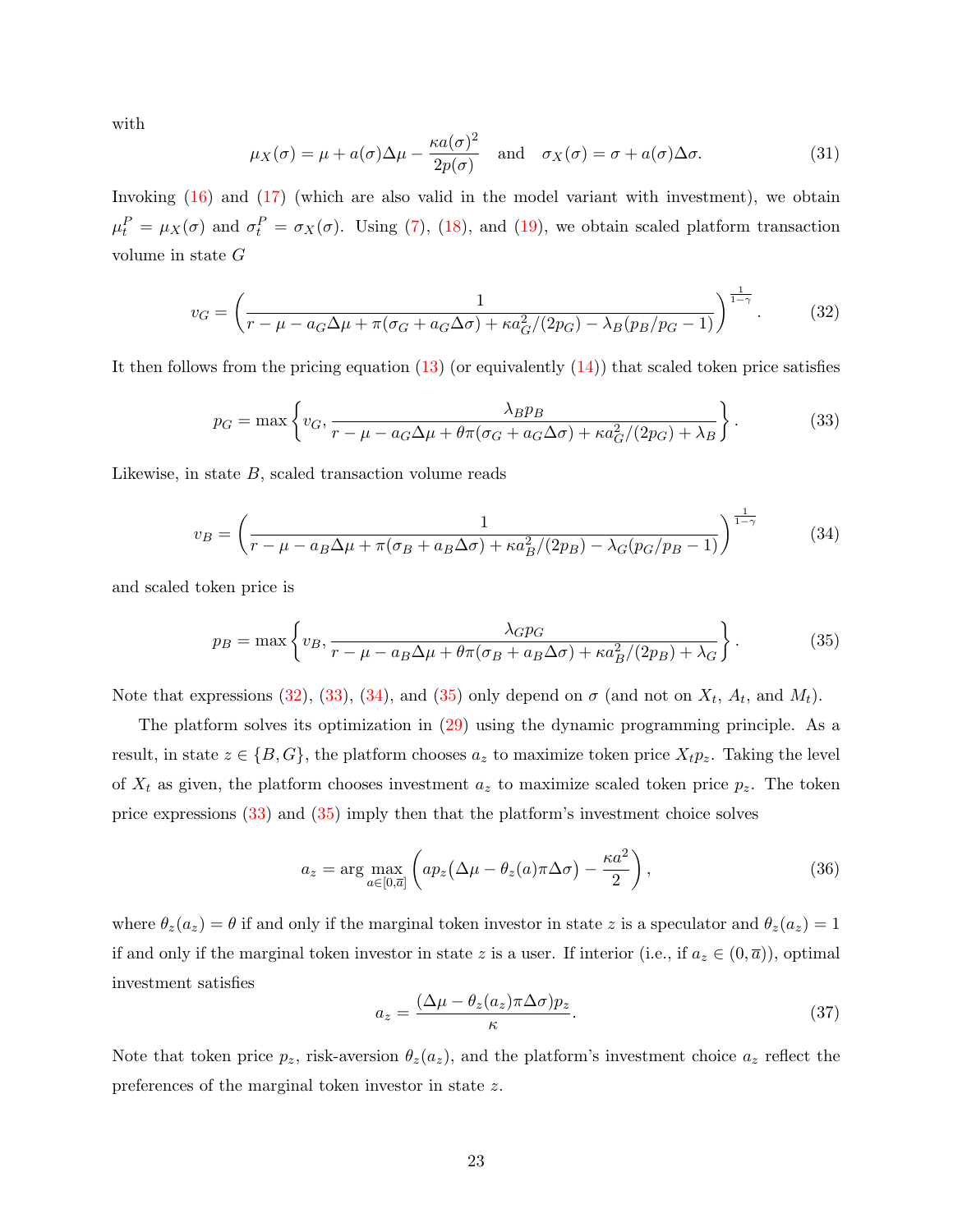Importantly, the objective in [\(36\)](#page-23-4) only depends on  $\sigma$ , implying that the optimal choice of investment also depends on  $\sigma$  only. As a result, we have verified that in the Markov equilibrium, token price satisfies  $P_t = X_t p(\sigma)$ , transaction volume satisfies  $V_t = A_t v(\sigma)$ , and investment satisfies  $a_t = a(\sigma)$ . To conclude this Section, we summarize our findings in the following Proposition.

<span id="page-24-0"></span>**Proposition 2** (Markov equilibrium with investment). There exists a unique Markov equilibrium with state variables  $A_t$ ,  $\sigma$ , and  $M_t$  in which transaction volume  $V_t$  is characterized in [\(7\)](#page-9-3). In this Markov equilibrium, the following holds:

- 1. Platform transaction volume satisfies  $V_t = A_t v(\sigma)$ , where  $v_B = v(\sigma_B)$  is characterized in [\(34\)](#page-23-2) and  $v_G = v(\sigma_G)$  is characterized in [\(32\)](#page-23-0).
- 2. Token price  $P_t$  satisfies the pricing equation [\(14\)](#page-11-4) and scales with  $X_t = \frac{A_t}{M_t}$  $\frac{A_t}{M_t}$ . That is,  $P_t =$  $X_t p(\sigma)$ , where the scaled token price  $p_B = p(\sigma_B)$  is characterized in [\(35\)](#page-23-3) and the scaled token price  $p_G = p(\sigma_G)$  is characterized in [\(33\)](#page-23-1). Expected token returns are characterized in [\(19\)](#page-13-1), with token price drift  $\mu_t^P = \mu_X(\sigma)$  and token price volatility  $\sigma_t^P = \sigma_X(\sigma)$  from [\(31\)](#page-23-5).
- 3. Platform investment only depends on  $\sigma$ , in that  $a_t = a(\sigma)$  with  $a_B = a(\sigma_B)$  and  $a_G = a(\sigma_G)$ . Optimal investment is characterized in [\(36\)](#page-23-4).

### 4.3 Optimal investment choice

To maximize token market capitalization (i.e., platform dollar value), the platform chooses its investment to cater to the marginal token investor — who can be a user or a speculator — so as to maximize token price (given token supply). Notably, the outcome that the platform's incentives are perfectly aligned with those of the marginal token investor inevitably leads to conflicts of interest in the triangular relationship between the platform (owners), platform users, and speculators.

When the marginal token investor is a user and  $\theta_z(a_z) = 1$  in [\(36\)](#page-23-4), the token price equals platform transaction volume (i.e.,  $p_z = v_z$ ) and so internalizes the negative impact of investment risk on platform transactions. As such, the token price reflects a high degree of risk-aversion, so that investment is low. When the marginal token investor is a speculator and  $\theta_z(a_z) = \theta$ ,  $p_z > v_z$ , the token price does not internalize the impact of investment risk on transactions (up to a first order) and reflects a low degree of risk-aversion, so that investment is high but platform transaction volume is low.

While the marginal token investor's (risk) preferences determine the platform's incentives to invest, the choice of investment also determines whether the marginal investor is a user or a speculator. In particular, high platform investment increases token price volatility, reduces platform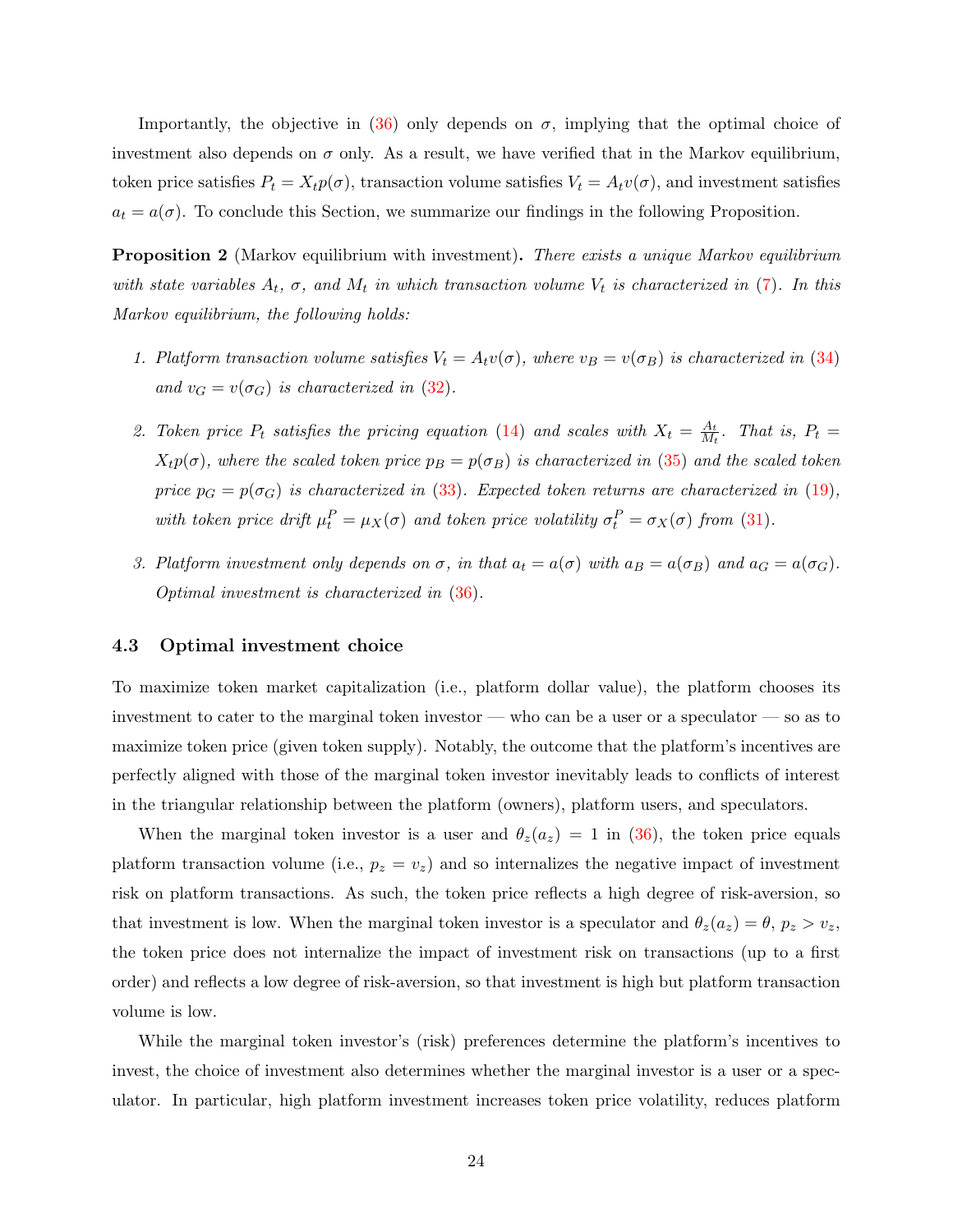<span id="page-25-1"></span>

Figure 5: Platform investment and speculative token trading. A lower value of  $\theta$  implies more speculative trading/investment. The solid red line depicts  $\bar{\theta}$ : speculators hold tokens in state B if and only if  $\theta < \bar{\theta}$ . The parameters are  $r = 0.06$ ,  $\mu = 0.01$ ,  $\gamma = 0.5$ ,  $\sigma_G = 1 < \sigma_B = 2$ ,  $\pi = 1$ ,  $\lambda_G = \lambda_B = 1$ ,  $\kappa = 1$ ,  $\Delta \sigma = 0.2$ ,  $\Delta \mu = 0.25, \overline{a} = 0.2.$ 

transactions, and fuels speculative token trading. Formally, if the platform were to choose a sufficiently large investment level  $a_z$ , then the marginal token investor in state z is a speculator and  $\theta_z(a_z) = \theta^{28}$  $\theta_z(a_z) = \theta^{28}$  $\theta_z(a_z) = \theta^{28}$  And, the subsequent rise in speculative trading incentivizes the platform to further increase its investment, in that  $a_z$  decreases with  $\theta_z(a_z)$  (see [\(36\)](#page-23-4) and [\(37\)](#page-23-6)). This two way feedback between platform investment and speculative trading advances platform development and productivity growth thereby boosting future (long-run) adoption, but amplifies token price volatility and therefore limits contemporaneous platform usage.

Figure [5](#page-25-1) illustrates these effects and plots the optimal platform investment levels  $a_B$  and  $a_G$ against  $\theta$  quantifying speculative investment/trading. Token prices satisfy  $p_G > p_B$  (not displayed), and there is no speculative investment in state G. To the right of the solid red line (i.e., for  $\theta \ge \theta$ ), there is no speculative investment in state  $B$ , so the marginal token investor is a user. Then, investment levels satisfy  $a_G > a_B$ . In contrast, when the marginal token investor in state B is a speculator (i.e., when  $\theta < \overline{\theta}$ ), platform investment and productivity growth is highest in volatile times (i.e.,  $a_B > a_G$ ). Thus, seemingly excessive token price volatility can be a positive sign suggesting high platform growth and future adoption.

Observe that speculative trading in volatile times boosts investment in both states, in that  $a_B$ and  $a_G$  decrease with  $\theta$  when  $\theta < \overline{\theta}$ . In state B, speculators as the marginal token investors have

$$
\lim_{a_G \to \infty} \frac{p_G}{v_G} = \lim_{a_G \to \infty} \frac{\kappa a_G^{\frac{2}{1-\gamma}}}{\kappa a_G^2} = \lim_{a_G \to \infty} \frac{a_G^{\frac{2}{1-\gamma}}}{a_G^2} = \lim_{a_G \to \infty} a_G^{\frac{2\gamma}{1-\gamma}} = \infty.
$$
\n(38)

<span id="page-25-0"></span><sup>&</sup>lt;sup>28</sup>To see this, note that taking the limit  $a_G \to \infty$  (ignoring the platform's optimization and the bound  $\overline{a}$ ) and using the expressions  $(32)$  and  $(33)$ ) yields

As a result, we can conclude that for  $a_G$  sufficiently large,  $p_G > v_G$  and the marginal token investor is a speculator. Repeating the same argument in state B, we obtain that for  $a_B$  sufficiently large,  $p_B > v_B$  and the marginal token investor is a speculator.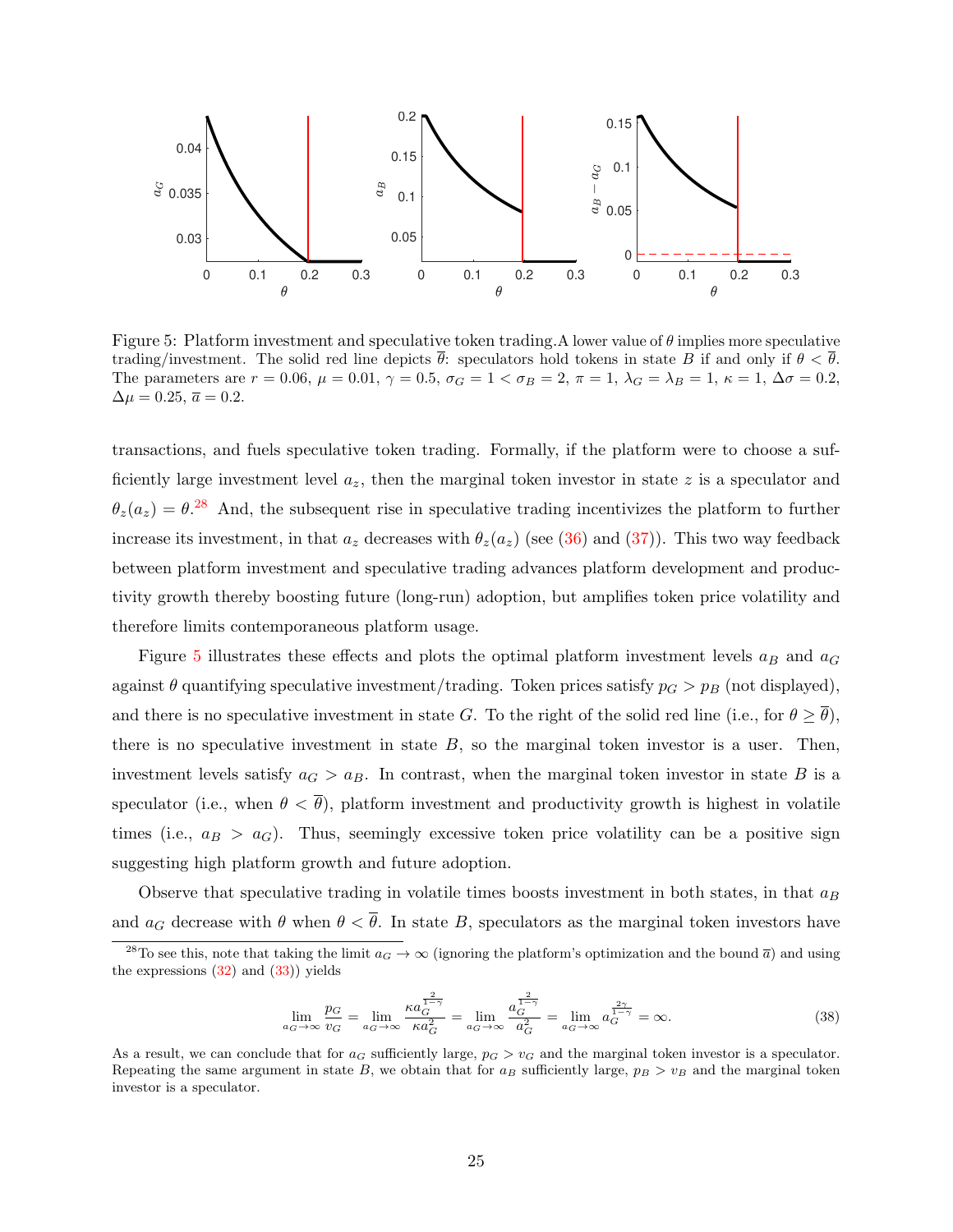<span id="page-26-1"></span>

Figure 6: Volatility spikes and platform investment.This figure plots scaled user welfare and total surplus against  $\sigma_B$  (with  $\sigma_B \geq \sigma_G$ ) in both states. In the left and middle panel, the solid black (dotted red) line depicts scaled user welfare and total surplus in state  $G(B)$ . In the right panel, the solid black line depicts investment in state  $G, a_G$ , and the dotted red line depicts investment in state  $B, a_B$ . The vertical solid red line depicts the cutoff above which speculators buy tokens in state  $B$ : that is, the marginal token investor in state B is a speculator if and only if  $\sigma_B$  lies to the right of the solid red line. The remaining parameters are  $r = 0.06$ ,  $\mu = 0.01$ ,  $\alpha = 0.25$ ,  $\beta = 0.25$ ,  $\gamma = \alpha + \beta = 0.5$ ,  $\sigma_G = 1$ ,  $\theta = 0$ ,  $\pi = 1$ ,  $\lambda_G = \lambda_B = 1$ ,  $\kappa = 1$ ,  $\Delta \sigma = 0.2$ ,  $\Delta \mu = 0.25$ ,  $\overline{a} = 0.2$ .

direct (positive) impact on investment, increasing investment  $a_B$  and token price  $p_B$  in state B. The increase in token price  $p_B$  reduces the token price downside risk in state  $G$ , increasing adoption and token price  $p<sub>G</sub>$  in normal times. And, a higher (scaled) token price  $p<sub>G</sub>$  translates into a higher investment level  $a_G$  (see [\(36\)](#page-23-4) and [\(37\)](#page-23-6)).

In normal times, speculators do not hold tokens and users' transaction-based preference for token price stability curbs platform investment, effectively causing under-investment (compared to a setting with perfect risk-sharing between users and speculators).[29](#page-26-0) Speculators as the marginal token investors in volatile times then boost investment (in both normal and volatile times), which mitigates this under-investment problem. Therefore, occasional periods of high volatility (i.e., volatility spikes) are desirable, as they invite speculative token trading that stimulates platform development, investment, and future adoption. Figure [6](#page-26-1) illustrates these outcomes and plots scaled user welfare and total surplus as well as platform investment against volatility  $\sigma_B \in [\sigma_G, 2\sigma_G]$  both in state G (solid black line) and B (dotted red line). When  $\sigma_B$  is small and close to  $\sigma_G$ , there are effectively no periods of high volatility. Then, speculators never buy tokens and low investment prevails in both states, which can be interpreted as under-investment. Once  $\sigma_B$  surpasses a critical level (denoted by the vertical solid red line), speculators become the marginal token investors in state  $B$ , and their presence boosts platform investment (in state  $B$ ), improving user welfare and total surplus. As, at the cutoff (vertical solid red line), the increase in investment  $a_B$  induced by speculators comes along with an increase in user welfare and total surplus, one concludes that

<span id="page-26-0"></span> $^{29}$ Section [5.2](#page-33-0) and Appendix [G.1](#page-54-1) discuss the model solution with perfect risk-sharing.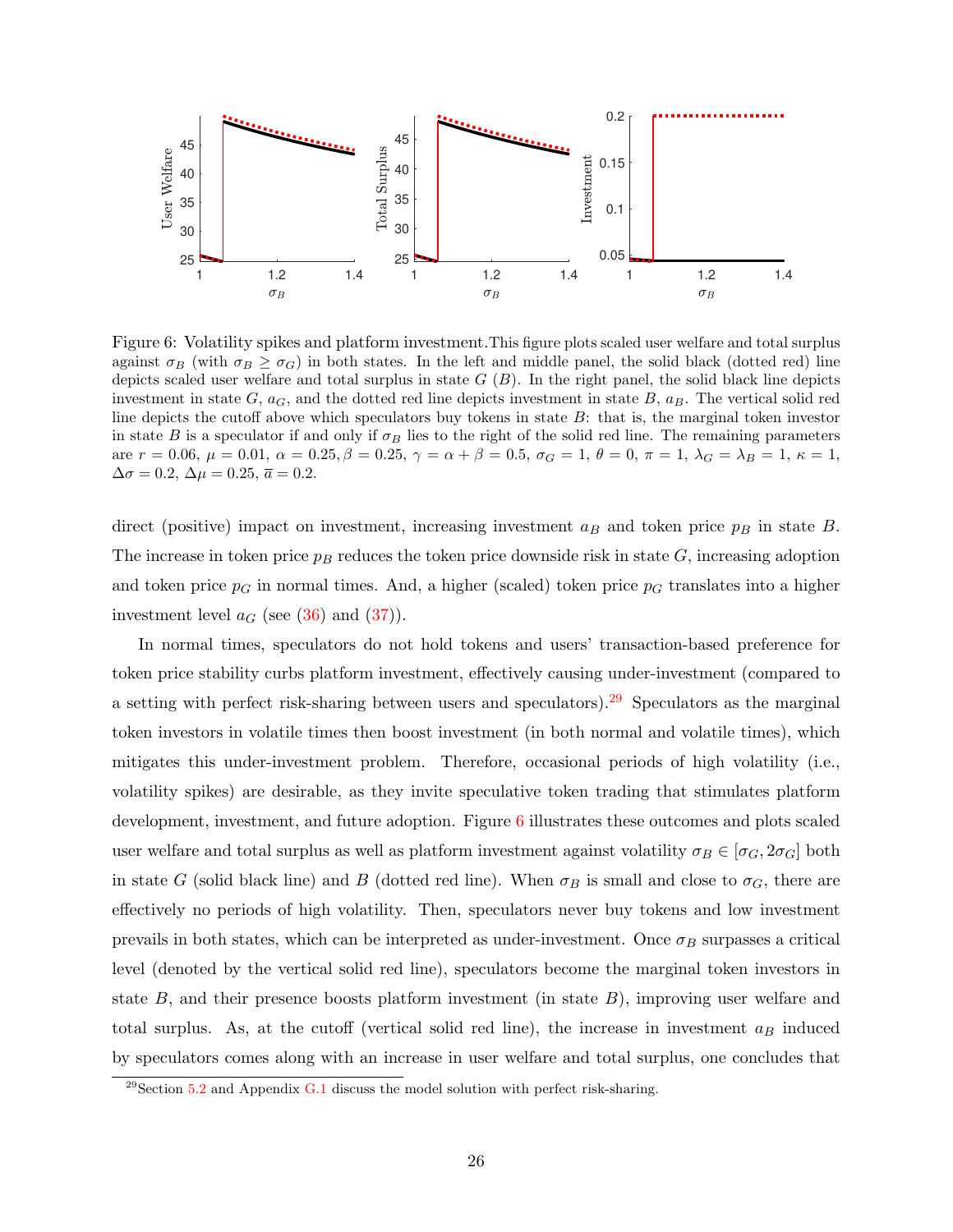<span id="page-27-0"></span>

Figure 7: Investment uncertainty and over-investment.This figure plots scaled user welfare and total surplus against investment uncertainty  $\Delta \sigma$  both when  $\Delta \mu = 0.1$  (solid black line) and  $\Delta \mu = 0$  (dotted red line). The upper two panels use  $\theta = 0$ . The lower two panels use  $\theta = 1$  and so consider the model without speculators. Note that the axis labels are rounded to one decimal, so in the lower two panels any changes are quantitatively small. The remaining parameters are  $r = 0.06$ ,  $\mu = 0.01$ ,  $\alpha = 0.25$ ,  $\beta = 0.25$ ,  $\gamma = \alpha + \beta = 0.5$ ,  $\sigma_G = 1 < 2 = \sigma_B, \, \theta = 0, \, \pi = 1, \, \lambda_G = \lambda_B = 1, \, \kappa = 1, \, \overline{a} = 0.2.$ 

speculators mitigate the under-investment problem that prevails for lower levels of  $\sigma_B$ . Any further increase in  $\sigma_B$ , however, reduces user welfare, total surplus, and token price, so there is an interior optimal level of volatility  $\sigma_B > \sigma_G$ .

Crucially, the investment-stimulating effect of speculators has a counterpart: the presence of speculators can induce excessively high investment in state  $B$ , which can be seen as over-investment (compared to a setting without speculators). This over-investment leads to extended periods of excessively low platform usage and excessively high token volatility and speculative trading. The combination of speculative token investors and profitable growth (investment) opportunities leads to the curse of over-investment when the platform's growth opportunities are subject to high uncertainty and risk (i.e.,  $\Delta \sigma$  is sufficiently large).

To illustrate this result, Figure [7](#page-27-0) plots user welfare and total surplus against  $\Delta \sigma$  both in a setting with investment opportunities (i.e.,  $\Delta \mu = 0.1$ ; solid black line) and without investment opportunities (i.e.,  $\Delta \mu = 0$ ; dotted red line), using  $\theta = 0$  in the upper two panels and  $\theta = 1$ in the lower two panels. In the upper two panels, the marginal token investor in state  $B$  is a speculator under all parameters considered, whereas in the lower two panels there is no speculative investment. To improve overview and reduce the number of figure panels, we display quantities in state G only. First, consider the upper two panels. Observe that when  $\theta = 0$  and  $\Delta \sigma$  is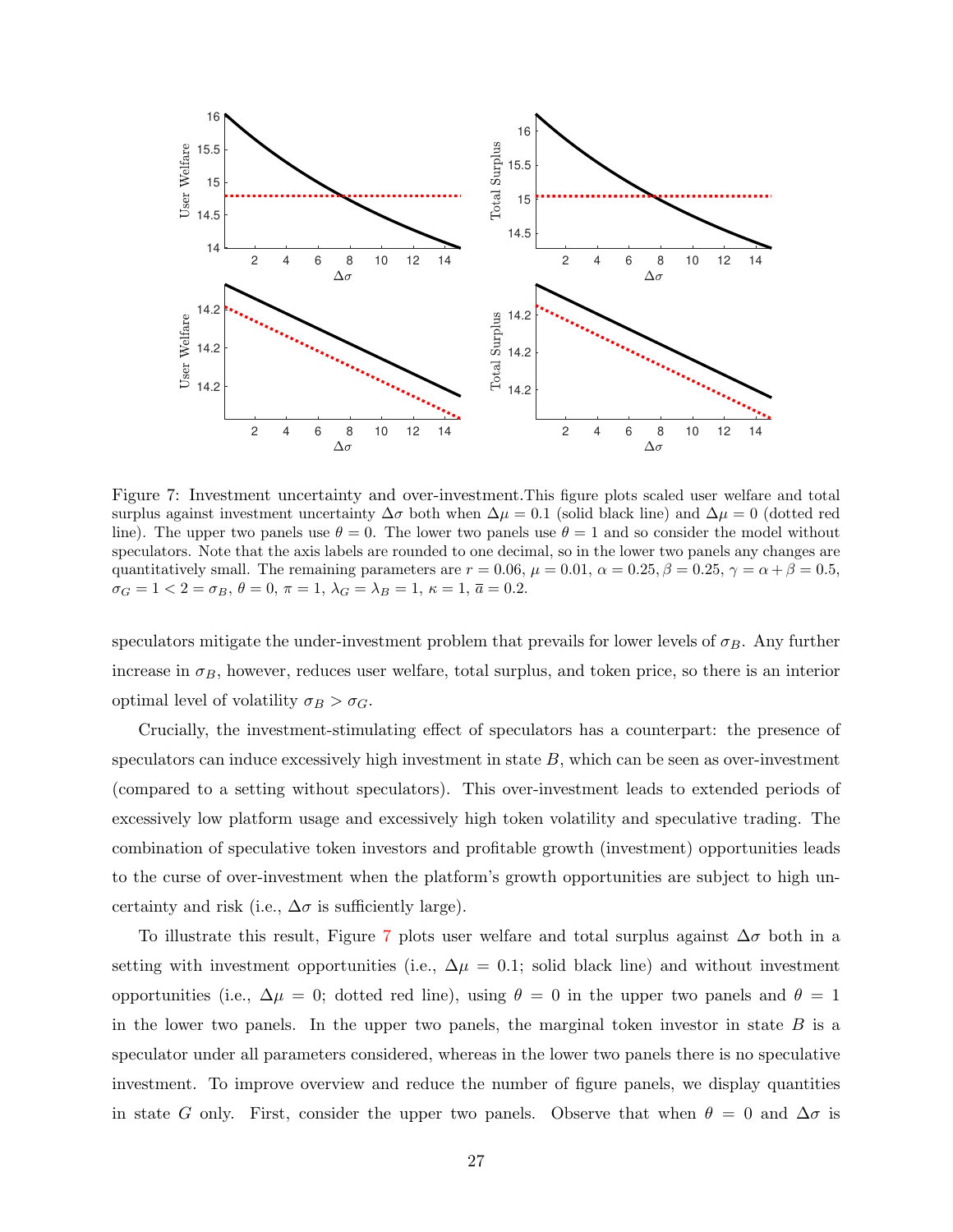sufficiently large, the platform and its users would be better off without investment opportunities (i.e.,  $\Delta \mu = 0$ ), which implies that platform investment must be inefficiently high and there must be over-investment (when  $\Delta \mu = 0.1$ ). Crucially, these effects cannot be seen in the lower two panels (without speculators), so it must be that speculators cause this over-investment.

# 5 Alternative platform structures and perfect risk-sharing

A token-based platform suffers from the volatility of its native transaction medium. As the previous sections have highlighted, speculators can alleviate this problem by engaging in (imperfect) risksharing with platform users. In this Section, we propose two alternative platform structures that feature a stable platform transaction medium and, notably, improve risk-sharing between platform users and speculators: a fiat-based (platform) structure and a dual token structure. We show that a fiat-based and dual token structure improve risk-sharing by transferring (platform) productivity risk from platform users to speculators (financial investors) who act as the platform's equity holders.

### <span id="page-28-2"></span>5.1 Fiat-based platform

Recall that under the token-based (platform) structure, tokens serve as the platform transaction medium and the platform earns initially  $M_0P_0$  dollars from issuing tokens. In other words, the platform earns seigniorage from issuing tokens. Notably, seigniorage monetizes platform transactions and allows the platform to earn payoffs and to be profitable without i) charging users a transaction fee or ii) adopting other monetization models that are likely to harm users (such as selling or exploiting user data or putting advertisements).

This changes under a fiat-based (platform) structure which features the numeraire ("dollars") as the platform transaction medium. When fiat money serves as the platform transaction medium, the platform does not earn seigniorage.<sup>[30](#page-28-0)</sup> To earn payoffs and to monetize platform transactions, the platform charges users a fee for platform services and transactions, which curbs platform usage.<sup>[31](#page-28-1)</sup> In general, an optimal transaction fee structure on platforms can be complex [\(Rochet and Tirole](#page-42-18) [\(2003\)](#page-42-18)) and is beyond the scope of the paper. To maintain tractability, we restrict attention to variable transaction fees  $\phi_t$  per dollar transaction, modelled in reduced form as a proportional fee

<span id="page-28-1"></span><span id="page-28-0"></span><sup>&</sup>lt;sup>30</sup>Strictly speaking, seigniorage accrues to the central bank issuing fiat money (which is outside of our model).

<sup>&</sup>lt;sup>31</sup>Admittedly, other monetization models for platform transactions, that are outside of our model and beyond the scope of the paper, exist — such as putting/targeting advertisements or exploiting user/transaction data. Similar to transaction fees, these monetization models may limit the usefulness of the platform and therefore may harm platform users and adoption. For simplicity, we restrict attention to transaction fees as the platform's revenue source under a fiat-based structure. In addition, we abstract from transaction fees under a token-based structure. Token market capitalization  $M_0P_0$  is therefore a lower bound on platform dollar value under a token-based structure and potentially could be improved upon by levying transaction fees.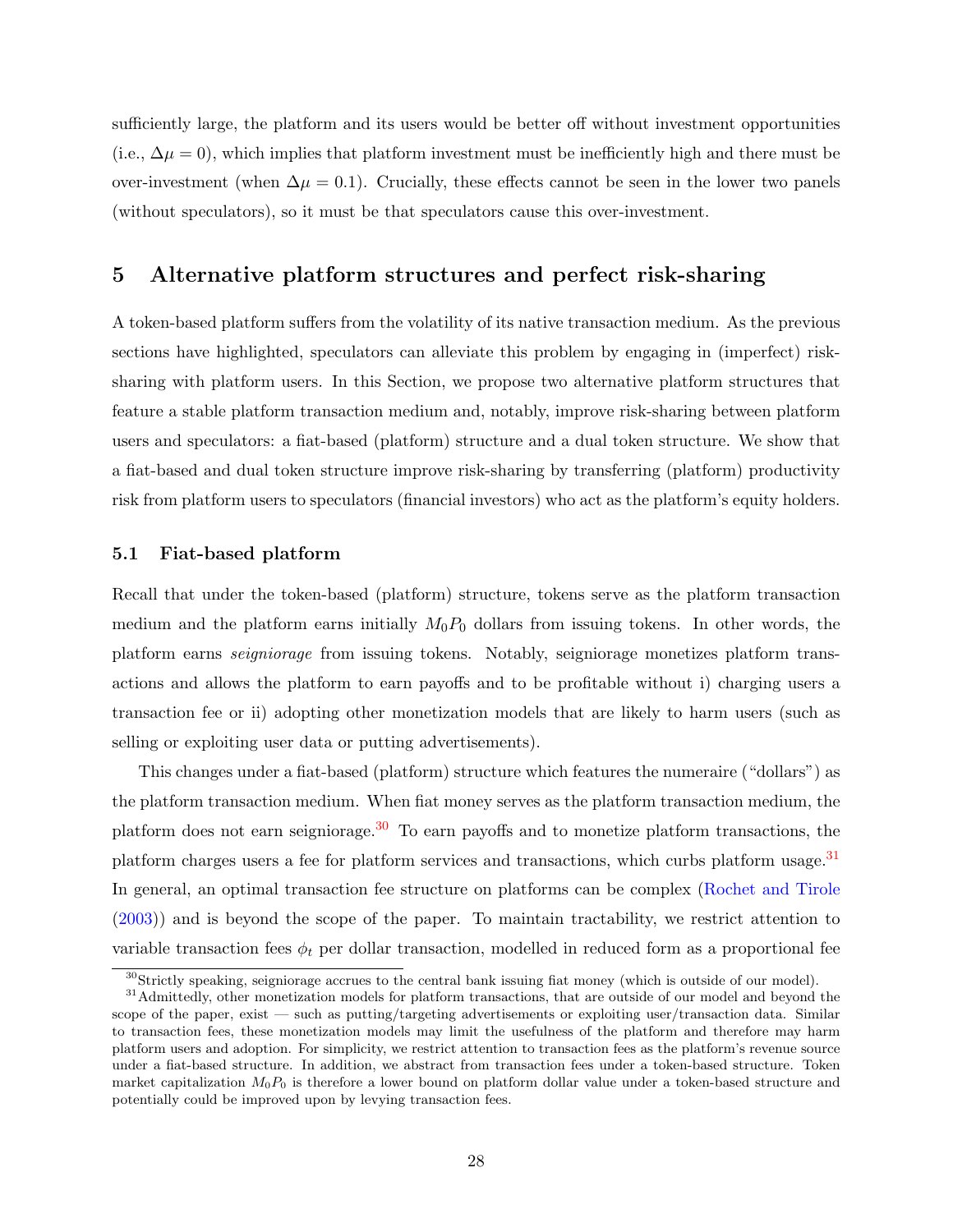on users' holdings of fiat money.[32](#page-29-0)

As in the baseline, we model platform transactions in reduced form following the money-in-the utility-function approach, in that any user i derives utility from holding  $u_{it} \geq 0$  dollars:

<span id="page-29-1"></span>
$$
dR_{it}^U := \underbrace{\frac{u_{it}^{\alpha}}{\alpha} V_t^{\beta} A_t^{1-\alpha-\beta} dt}_{\text{Convenience}} + u_{it} \left( \underbrace{\phi_t dt}_{\text{Transaction}} - \underbrace{r dt}_{\text{opportunity}} \right). \tag{39}
$$

Compared with users' utility on a token-based platform (see [\(3\)](#page-7-3)), few differences are noteworthy. First, by definition, fiat money as a transaction medium is price-stable in terms of the numeraire ("dollars"). Price stability is a desirable feature of a transaction medium, but also precludes that users earn returns and capitalize on platform success when transacting. Second, users incur a proportional transaction fee  $\phi_t$  (modelled as a fee on users' dollar holdings  $u_{it}$ ). We assume that users do not earn interest when holding dollars, giving rise to the opportunity cost in [\(39\)](#page-29-1).

The platform's equity value  $Q_t$  is the risk-adjusted expected discounted stream of fee revenues net the cost of investment, that is,

<span id="page-29-4"></span>
$$
Q_t = \max_{(a_t)_{t \ge 0, (\phi_t)_{t \ge 0}} \mathbb{E}_t \left[ \int_t^{\infty} e^{-r(s-t)} \left( \phi_s V_s - A_s \frac{\kappa a_s^2}{2} - \theta \pi Q_s |\sigma_s^Q| \right) ds \right],
$$
 (40)

where  $\sigma_t^Q$  $\epsilon_t^Q$  is the volatility of  $dQ_t/Q_t$ .<sup>[33](#page-29-2)</sup> There are no financial frictions, and investment can be financed by issuing new equity units. Platform equity is held by speculators (i.e., financial investors) who exhibit a similar type of risk-aversion as in the baseline: speculators are risk-averse with respect to the volatility  $\sigma_t^Q$ <sup> $Q_t$ </sup> of equity value  $Q_t$  and their risk-aversion is governed by θπ. The platform dynamically chooses transaction fees  $\phi_t$  and investment  $a_t$  to maximize its equity value. Note that at  $t = 0$ , the platform's dollar value/payoff under a fiat-based structure is the platform equity value  $Q_0$ , while the platform's dollar value/payoff under a token-based structure is the token market capitalization  $M_0 P_0$ .<sup>[34](#page-29-3)</sup>

<span id="page-29-0"></span>Appendix  $E$  presents the solution and equilibrium under a fiat-based platform structure. As

$$
\frac{dQ_t}{Q_t} = \mu_t^Q dt + \sigma_t^Q dZ_t + \Delta_t^{GQ} dJ_t^G + \Delta_t^{BQ} dJ_t^B,
$$

 $32$ Note that a similar transaction fee structure is adopted by large fiat-based platforms, such as Uber or AirBnB, where users pay a service fee that increases in the dollar value of the transaction.

<span id="page-29-2"></span> $33$ Formally, platform equity value/price evolves according to:

where price drift  $\mu_t^Q$ , price volatility  $\sigma_t^Q$ , and the jump terms  $\Delta_t^{zQ}$  are endogenous. Platform equity value and price are the same under the assumption that there is one unit of equity. See Appendix  $E$  for the solution and the equilibrium under the fiat-based platform structure.

<span id="page-29-3"></span> $34\text{As}$ , under a token-based structure, there are no payoffs besides token issuance at  $t = 0$ , platform equity value after time  $t = 0$  is zero under a token-based structure. For simplicity, we abstract from transaction fees which would imply positive equity value after  $t = 0$ .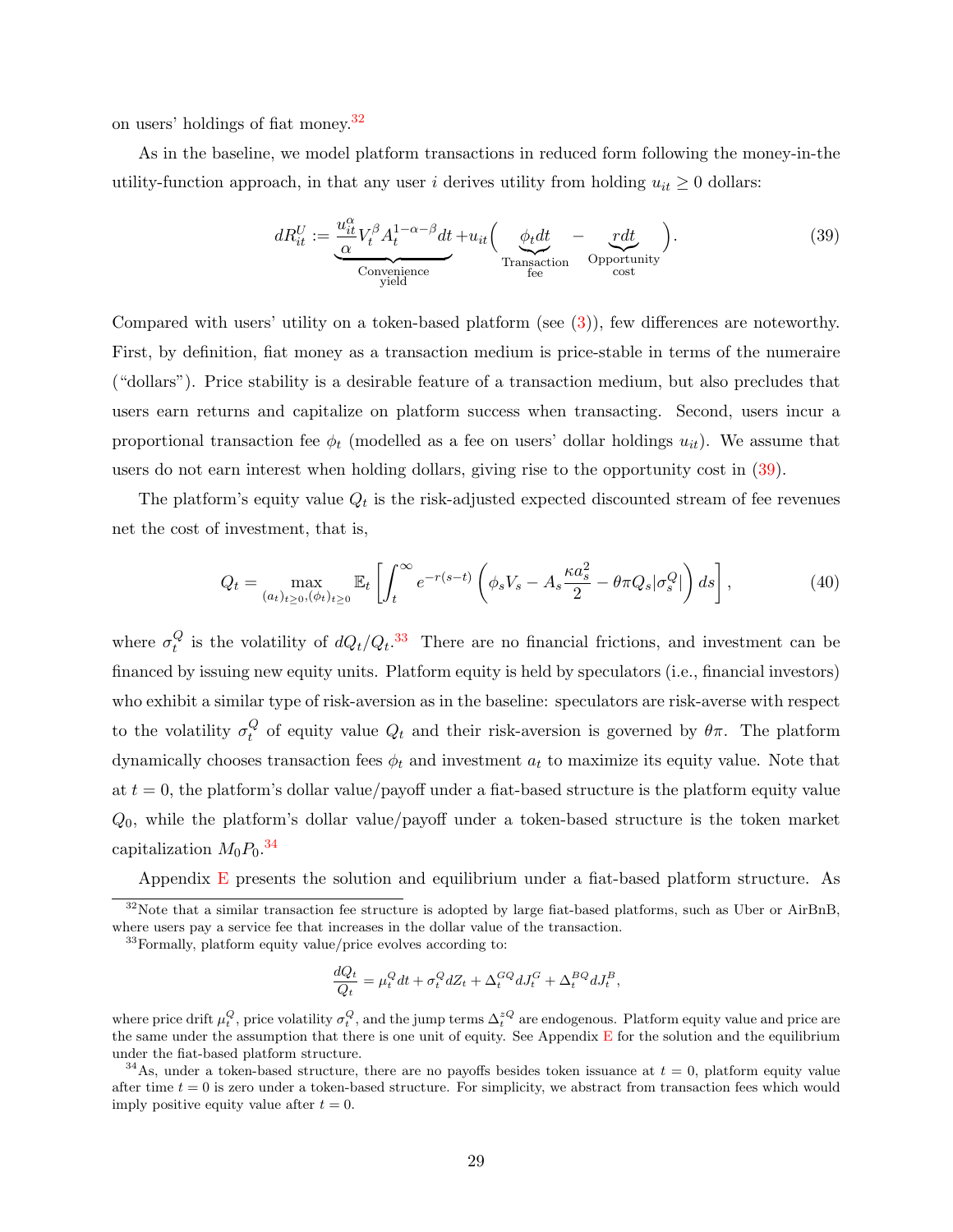<span id="page-30-1"></span>

Figure 8: Token-based vs. fiat-based structure.This figure plots the scaled platform dollar value, long-run adoption  $\overline{v}$ , user welfare, and total surplus under a token-based structure (solid black line) and a fiat-based structure (dotted red line) against  $\sigma_G$  (with  $\sigma_B = 2\sigma_G$ . The vertical solid red line depicts the unique point at which the scaled platform dollar value in state  $G$  is the same under a token-based and fiat-based structure. At this point, scaled platform dollar value is approximately the same under both structures in state B too. The parameters satisfy  $r = 0.06$ ,  $\mu = 0.01$ ,  $\alpha = 0.25$ ,  $\beta = 0.25$ ,  $\gamma = \alpha + \beta = 0.5$ ,  $\sigma_B/\sigma_G = 2$ ,  $\theta = 0$ ,  $\pi = 1$ ,  $\lambda_G = \lambda_B = 1, \overline{a} = 0.$ 

we show, a fiat-based structure improves risk-sharing between users and speculators (relative to a token-based structure), in a sense that under a fiat-based structure, users are not exposed to any platform-specific risk which is entirely absorbed by speculators as the platform's equity holders.[35](#page-30-0) However, this improved risk-sharing comes at the expense of seigniorage.

#### 5.1.1 Comparison: token-based platform vs. fiat-based platform

From the perspective of an entrepreneur or platform owner, the choice between implementing a fiat-based or token-based platform structure reflects the trade-off to either obtain price stability of the transaction medium (i.e., improved risk-sharing) or seigniorage. A token-based structure allows the platform to earn seigniorage and to dispense with transaction fees but features a volatile transaction medium. A fiat-based structure features a stable transaction medium but foregoes seigniorage and requires the platform to charge transaction fees.

We analyze under which circumstances it is optimal to adopt a token-based rather than a fiatbased platform structure. For this sake, Figure [8](#page-30-1) plots scaled platform dollar value, scaled long-run (average) adoption  $\overline{v}$ , scaled user welfare, and scaled total surplus under a token-based structure (solid black line) and a fiat-based structure (dotted red line) against  $\sigma_G$  in both states B and G.

<span id="page-30-0"></span> $35$ Note that this result not necessarily implied by the stability of the platform transaction medium, as potentially users could be exposed to platform risk via transaction fees and their dynamics.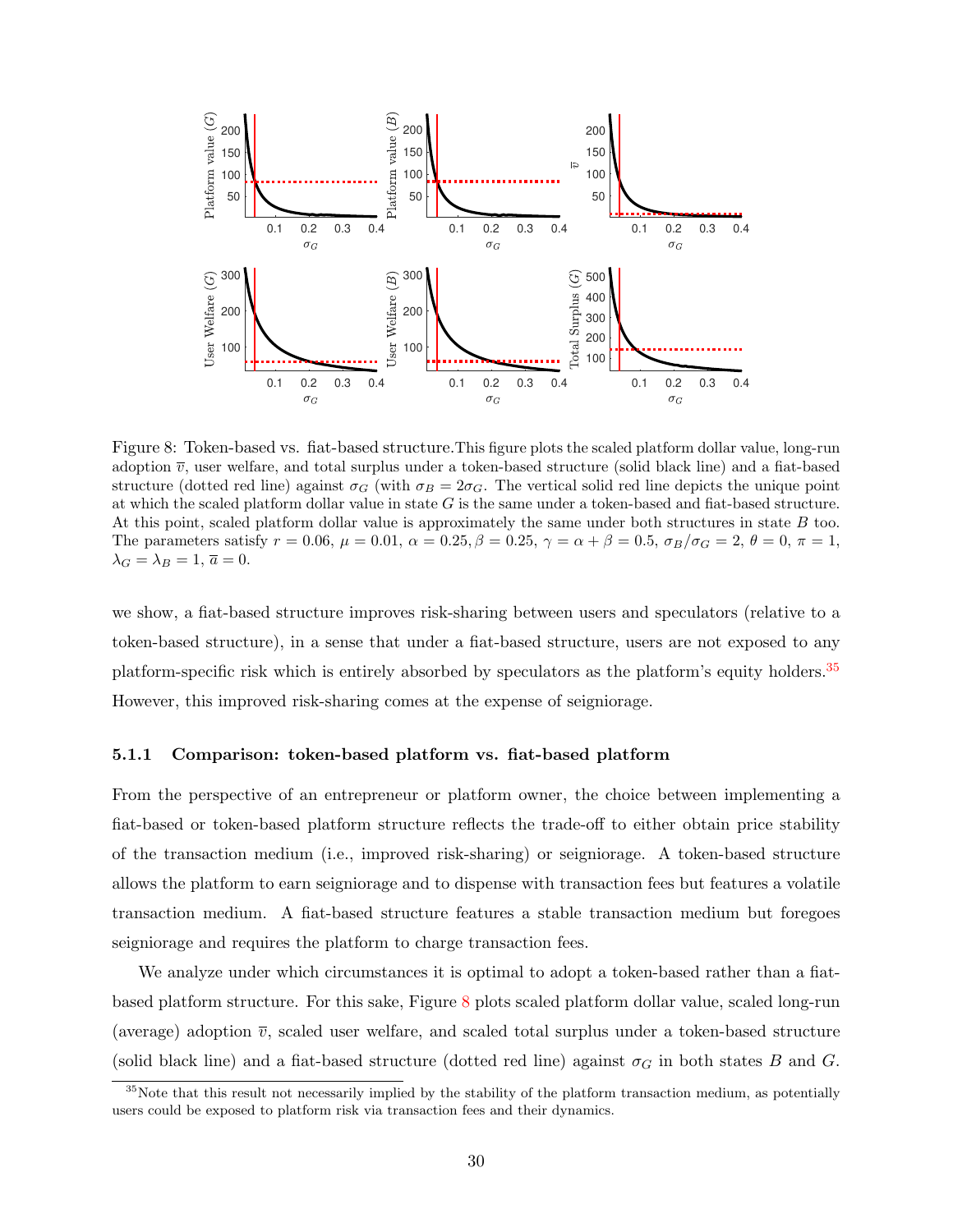We stipulate  $\sigma_B = 2\sigma_G$ , so the ratio  $\sigma_B/\sigma_G$  remains constant. According to Figure [8,](#page-30-1) a token-based structure implies higher platform dollar value, user welfare, total surplus, and adoption if and only if  $\sigma_G$  is sufficiently small. Thus, a token-based platform is by all means preferred over a fiat-based platform if and only if platform risk and uncertainty — as captured by  $\sigma_B$  and  $\sigma_G$  — is low. The intuition is that low platform risk implies low token price volatility, which limits the additional benefits of achieving full price stability through a fiat-based structure.

That is, according to our model, only developed and mature platforms that tend to face less (technological or user demand) uncertainty than early-stage platforms benefit from issuing their own tokens and implementing a token-based structure. Consequently, our findings rationalize why large technology and digital platform firms such as Amazon, Facebook, or Uber plan to launch their own tokens, while — at the same time — the ICO market dominated by young and earlystage platform firms performed poorly in the past. Likewise, our model implies that a token-based structure tends to be more beneficial for platform applications facing relatively low technological or user demand uncertainty (e.g., marketplace platforms), as opposed to platform applications facing relatively high uncertainty (e.g., "Internet of Things" or quantum computing platforms).

The platform (owner) finds it privately optimal to implement a token-based structure if and only if  $\sigma_G$  lies to the left of the solid red line depicting the unique point at which scaled platform dollar value in state G is the same under a token-based and fiat-based structure.<sup>[36](#page-31-0)</sup> However, from the perspective of platform users or a social planner (regulator) maximizing total surplus, it is desirable to implement a token-based structure for even higher levels of  $\sigma_G$  that lie to the right of the solid red line. That is, from a social welfare point of view, platform owners do not have sufficient private incentives to implement a token-based structure and therefore decide "too often" for a fiat-based structure. Intuitively, platform owners do not fully internalize that tokenization spurs transaction activity, causing an under-provision of viable token-based platforms. According to our model, optimal regulation should address this under-provision problem and facilitate token issuance by mature/developed (and less risky) platforms, while restricting token issuance by earlystage (and risky) platforms. We summarize our analytical findings in the following Corollary.

<span id="page-31-1"></span>Corollary 4. If  $\sigma_G$  and  $\sigma_B$  are sufficiently large and  $\theta \geq 0$  is sufficiently small, a fiat-based platform yields higher (scaled) platform dollar value, user welfare, total surplus, and long-run adoption than a token-based platform.

<span id="page-31-0"></span> $36$ At this point, scaled platform value is approximately the same under both structures in state B too.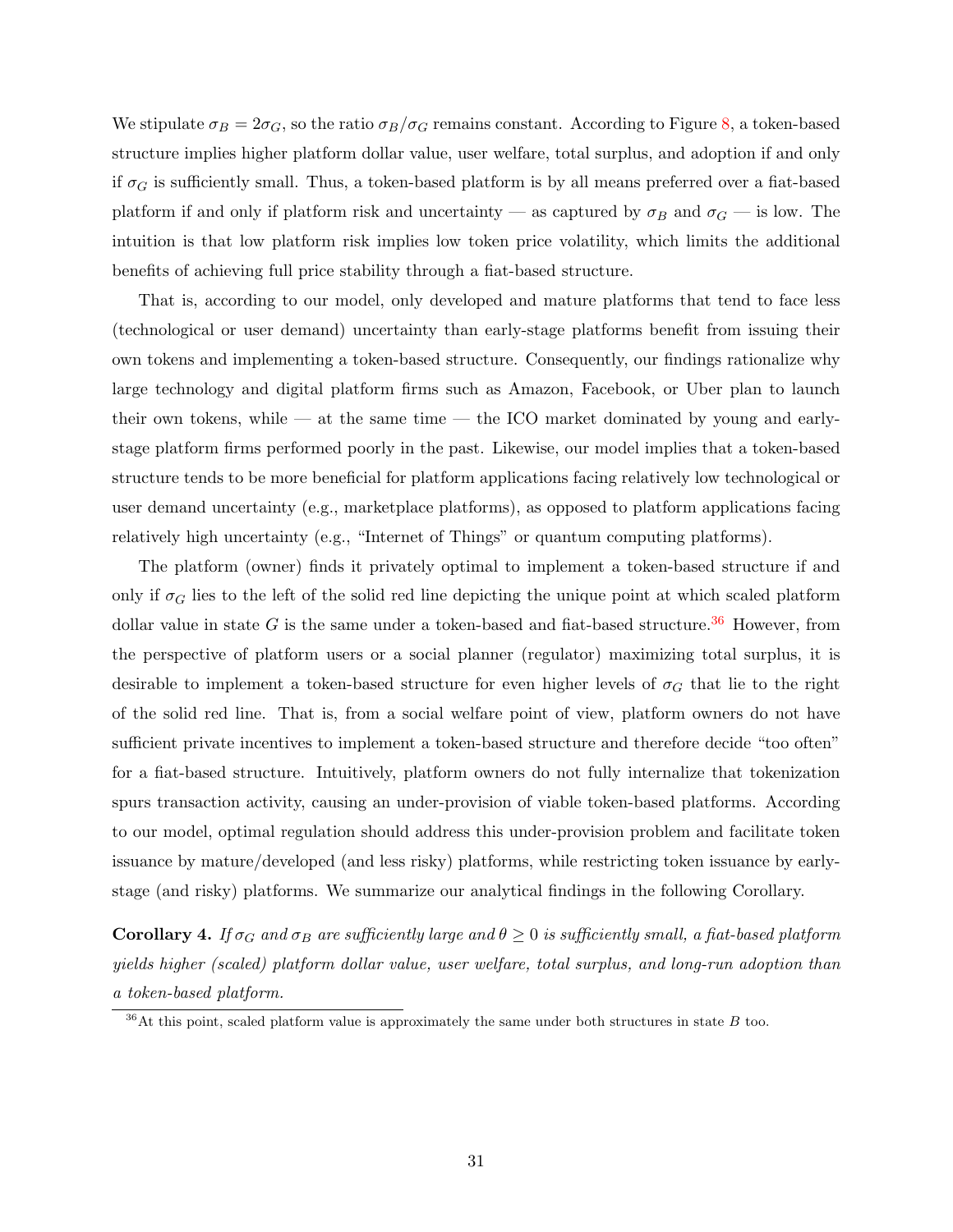#### <span id="page-32-0"></span>5.1.2 Platform structure and agency conflicts

Under a token-based structure, the platform's incentives are not necessarily aligned with those of its users, giving rise to agency conflicts (i.e., conflicts of interest) between the platform and its users (see Section [4\)](#page-21-0). We now study how the platform structure affects these agency conflicts. To do so in the most tractable and illustrative way, we present the following stylized model variant.

We introduce that at any time t, the platform chooses action  $b_t \in \{0,1\}$  (next to its investment  $a_t$ ) that boosts the growth rate of platform productivity  $A_t$  at the expense of users. Specifically, setting  $b_t = 1$  increases the growth rate of  $A_t$  by arbitrarily small amount  $\varepsilon > 0$ , but implies that the platform does not facilitate transactions at time  $t$  in that tokens offer zero convenience yield and platform transaction volume becomes  $V_t = 0$ . Throughout, we consider that the boost in growth rate is negligible, that is, the analysis is carried out in the limit  $\varepsilon \to 0$ . Hence, choosing  $b_t = 1$  unambiguously harms platform users and therefore is akin to "abusing platform users" as in [Sockin and Xiong](#page-42-3) [\(2021\)](#page-42-3). Formally, under a token-based structure, any user's utility from holding  $u_{it}$  dollars in tokens becomes

<span id="page-32-1"></span>
$$
dR_{it}^U \equiv \underbrace{(1-b_t)\frac{u_{it}^{\alpha}}{\alpha}V_t^{\beta}A_t^{1-\alpha-\beta}dt}_{\text{Convenience}} + u_{it}\left(\underbrace{\frac{dP_t}{P_t}}_{\text{Token}} - \underbrace{rdt}_{\text{Opportunity}}\right) - \underbrace{\pi|u_{it}\sigma_t^P|dt}_{\text{Risk}}.
$$
\n
$$
(41)
$$

Platform productivity evolves according to

<span id="page-32-2"></span>
$$
\frac{dA}{A_t} = (\mu + a_t \Delta \mu + b_t \varepsilon) dt + (\sigma + a_t \Delta \sigma) dZ_t,
$$
\n(42)

where  $b_t \in \{0, 1\}$ . The platform chooses  $(b_t)_{t\geq 0}$  to maximize platform dollar value at  $t = 0$ , that is, initial token market capitalization  $M_0P_0$  under a token-based structure. In equilibrium, the optimal choice of  $b_t$  depends on  $\sigma$  only, so that  $b_t = b_z$  for  $z = B, G$ . And, the platform then chooses  $b_z$  to maximize scaled token price  $p_z$ . All other model elements remain unchanged compared with the baseline. Appendix [F](#page-48-0) presents the model solution and equilibrium under this model specification, considering both a token-based and fiat-based structure.

Although choosing  $b_z = 1$  has sizable negative impact on platform transaction volume and only negligible positive impact on productivity growth, the platform may nevertheless choose  $b_z = 1$ under a token-based structure. Under a token-based structure, the platform's incentives are aligned with those of the marginal token investor who is either a user or a speculator, which inevitably leads to conflicts of interest in the triangular relationship between the platform, its users, and speculators. When the marginal investor is a speculator, the token price and hence the platform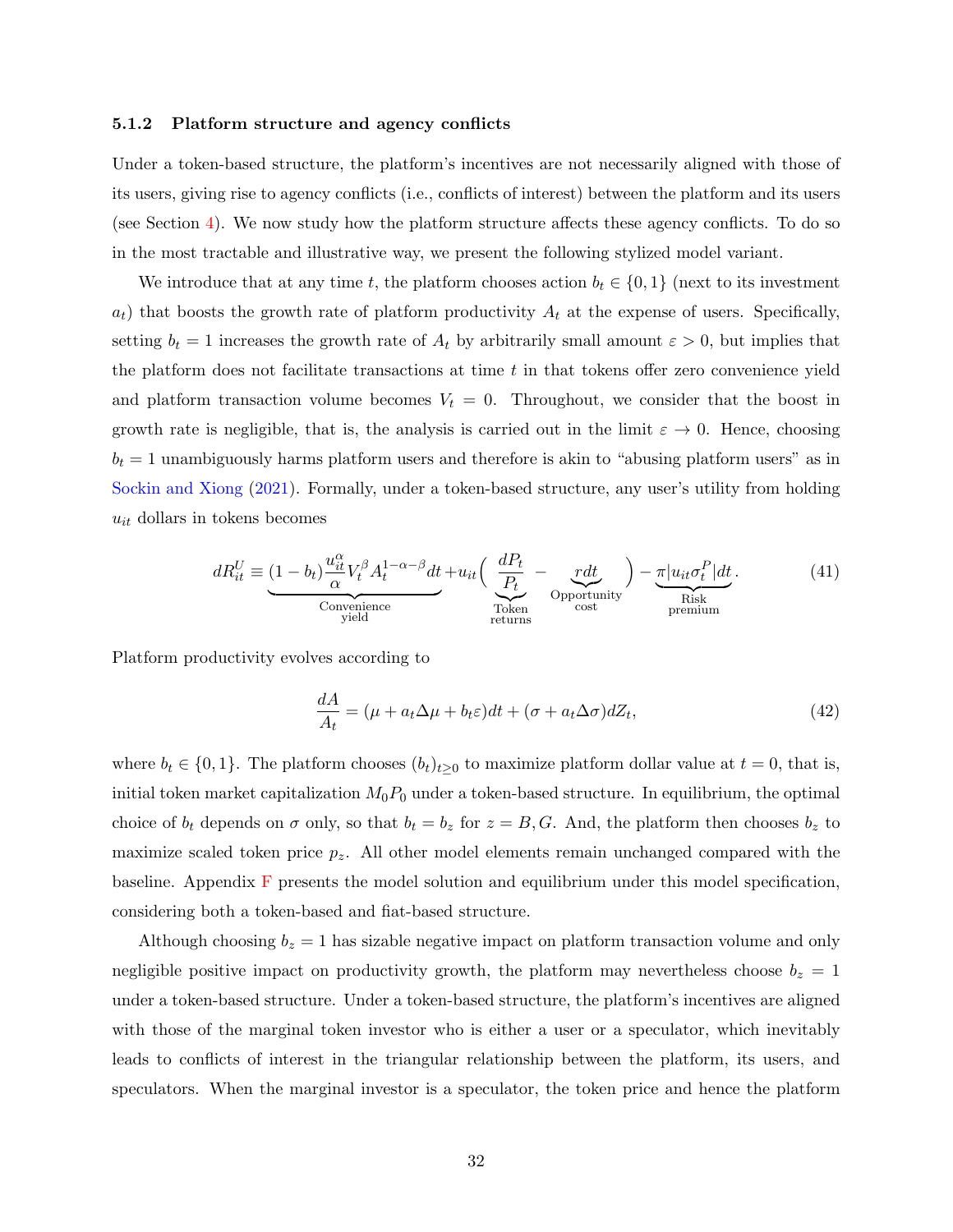do not internalize that choosing  $b_z = 1$  reduces token convenience yield and transaction volume. Then, the platform sets  $b_z = 1$  so as to boost token price and platform growth at the expense of users. Intuitively, the platform caters to speculators at the expense of users. We show that when  $\sigma_B$  is sufficiently large and  $\theta$  is sufficiently low, the marginal token investor in volatile times is indeed a speculator, implying  $b_B = 1$  (and  $b_G = 0$ ) by the preceding arguments.

Crucially, the inefficient outcome  $b_z = 1$  does not arise under a fiat-based platform structure. The reason is that under a fiat-based structure, the platform charges a transaction fee to users. If the platform ignored users' preferences, platform transaction volume and fee revenues would drop. Thus, the platform internalizes any negative effects on platform users. Transaction fee revenues depend on platform usage and directly reflect user preferences, while revenues from token issuance (i.e., seigniorage) may reflect speculators' investments and preferences too. In the presence of speculators, a fiat-based structure better aligns the incentives of platform owners and users than a token-based structure, thereby alleviating agency conflicts between platform owners and users.<sup>[37](#page-33-1)</sup>

We can conclude that a fiat-based structure is preferred over a token-based structure, when agency conflicts between platform owners' and users' are severe and a first-order concern. This prediction is consistent with our previous finding that only developed and mature platforms benefit from implementing a token-based structure, as one would expect developed and mature platforms to suffer from less severe agency problems than early-stage platforms. To conclude this Section, we summarize these findings in the following Proposition.

<span id="page-33-2"></span>**Proposition 3.** Under a fiat-based structure, the platform chooses  $b_z = 0$ . Under a token-based structure, the platform chooses  $b_z = 1$  if and only if the marginal token investor in state z is a speculator. When  $\sigma_B$  is sufficiently large and  $\theta$  is sufficiently small, the platform chooses  $b_B = 1$ in state  $B$  (and  $b_G = 0$  in state G) under a token-based structure.

### <span id="page-33-0"></span>5.2 Dual token structure

In this Section, we propose a dual token structure that allows platform owners to harness the advantages of both a fiat-based and token-based platform structure: i) price stability of the platform transaction medium (implementing improved risk-sharing between users and speculators), ii) seigniorage, and iii) the alignment of the platform's incentives with those of its users. The dual token structure features two native tokens: i) a price-stable transaction token (stablecoin) held by users for transactions and ii) a governance token (equity) held by speculators for returns. The price of the stablecoin is normalized to one and stablecoin supply is adjusted accordingly to keep the

<span id="page-33-1"></span><sup>&</sup>lt;sup>37</sup>Admittedly, our arguments suggest that transaction fees on a token-based platform could potentially solve this agency problem and align the platform's incentives with those of its users. We leave this possibility for future research.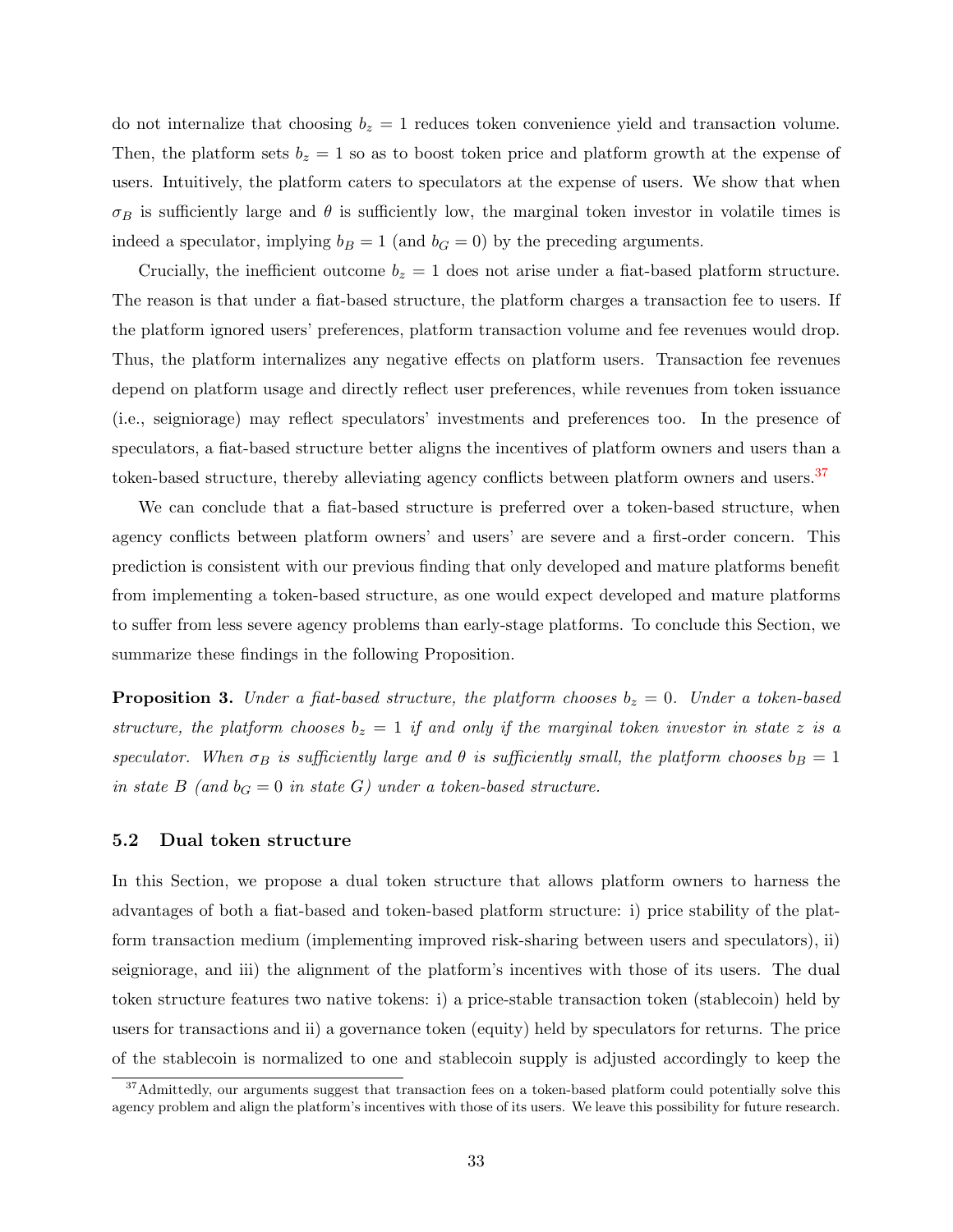price stable. Therefore, for the transaction token market to clear, transaction token supply must equal transaction volume  $V_t$  (which is users' aggregate transaction token holdings in dollars).

The governance token pays revenues from transaction fees and transaction token issuance as dividends  $dDiv_t$ . The platform can always issue new governance tokens to raise funds (without any frictions), in which case  $dDiv_t < 0$ . These funds are used i) to buy back (and burn) transaction tokens to adjust supply to maintain price stability and ii) to finance physical investment. Thus, governance token dividends read

<span id="page-34-1"></span>
$$
dDiv_t = \underbrace{dV_t}_{\text{Stablecoin supply}} + \underbrace{\phi_t V_t dt}_{\text{Free}} - \underbrace{\frac{A_t \kappa a_t^2}{2} dt}_{\text{Investment}}.
$$
\n(43)

The aggregate value of governance tokens — which is the value of platform equity — is the riskadjusted expected discounted stream of future dividends, i.e.,

<span id="page-34-2"></span>
$$
Q_t = \max_{(a_t)_{t \ge 0}, (\phi_t)_{t \ge 0}} \mathbb{E}_t \left[ \int_t^{\infty} e^{-r(s-t)} \left( dDiv_s - \theta \pi | Q_s \sigma_s^Q + \sigma_s^{Div} | ds \right) \right], \tag{44}
$$

where  $\sigma_t^P$  is the volatility of  $dQ_t/Q_t$  and  $\sigma_t^{Div}$  the volatility of  $dDiv_t$ <sup>[38](#page-34-0)</sup> Governance tokens (equity) are held by speculators who have a similar type of risk-aversion as in the baseline: speculators are risk-averse with respect to the volatility of equity value  $Q_t$  and dividends  $Div_t$ , with risk-aversion coefficient  $\theta \pi$ . The platform chooses transaction fees and investment to dynamically maximize platform dollar value at time zero, given by  $V_0 + Q_0$ . Notably, under a dual token structure, platform (dollar) value stems from two sources: i) seigniorage (i.e., the proceeds from issuing transaction tokens) yielding  $V_0$  dollars at  $t = 0$  and ii) equity or governance token issuance yielding  $Q_0$  dollars at  $t = 0$ . Appendix [G](#page-51-0) presents the detailed solution under a dual token structure.

Under the baseline token-based platform structure, tokens have both a transaction and investment function; a dual token structure separates these two functions. As such, the dual token structure minimizes platform users' risk exposure by offloading risk to speculators, which enhances risk-sharing between users and speculators relative to the baseline token-based structure. Unlike a fiat-based structure, the dual token structure improves risk-sharing while collecting seigniorage from transaction token issuance. As argued in Appendix [G,](#page-51-0) the transaction fees and commitment to transaction token price stability under a dual token structure align the platform's incentives

$$
\frac{dQ_t}{Q_t} = \mu_t^Q dt + \sigma_t^Q dZ_t + \Delta_t^{GQ} dJ_t^G + \Delta_t^{BQ} dJ_t^B,
$$

<span id="page-34-0"></span><sup>&</sup>lt;sup>38</sup>As under a fiat-based structure (see Section [5.1\)](#page-28-2), platform equity value/price evolves according to:

where price drift  $\mu_t^Q$ , price volatility  $\sigma_t^Q$ , and the jump terms  $\Delta_t^{zQ}$  are endogenous. See Appendix [G](#page-51-0) for the solution and the equilibrium under the dual token structure.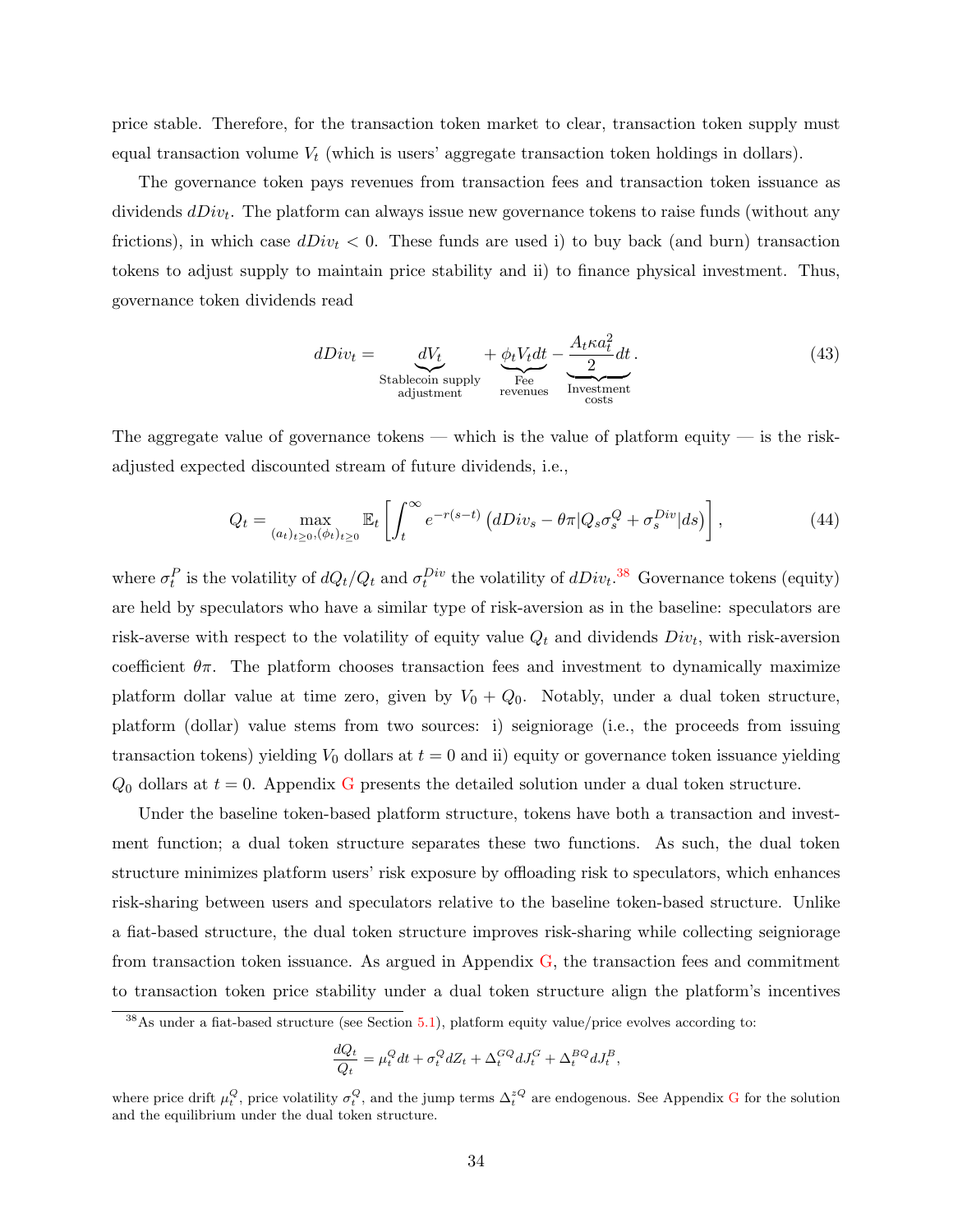with those of its users, thereby alleviating agency conflicts between the platform and its users.

Appendix [G.1](#page-54-1) shows that under certain circumstances, the dual token structure implements perfect risk-sharing between users and speculators.[39](#page-35-1) Then, the dual token structure leads to higher adoption and payoffs than the baseline token-based structure. In addition, risk-sharing between users and speculators eliminates the under-investment problem that is induced by users' transaction-based preference for price stability. However, the dual token structure is no free lunch. The reason is that in practice, implementing a dual token structure may be challenging, costly, or even infeasible due to various factors omitted in our analysis. Price stability of the stablecoin may be difficult to achieve, for instance, because the platform cannot credibly commit to token price stability, the issuance of governance tokens is subject to frictions and/or the stablecoin is undercollateralized [\(Routledge and Zetlin-Jones,](#page-42-19) [2021;](#page-42-19) [Li and Mayer,](#page-41-17) [2021\)](#page-41-17). Note that the proposed stablecoin system operates without reserves, and would be best described as "algorithmic stablecoin." In contemporaneous work, [Bourany, d'Avernas, and Vandeweyer](#page-39-17) [\(2021\)](#page-39-17) show that especially algorithmic stablecoins are exposed to demand fluctuations that can threaten price stability.

# <span id="page-35-0"></span>6 Noise traders and short squeeze risk

Major cryptocurrencies with high trading volume, market capitalization, and liquidity  $-$  such as Bitcoin, Cardano, or  $E$ ther  $- i$ ) have become popular among retail investors and ii) can be shorted relatively easily/cheaply (e.g., via centralized exchanges like Binance or decentralized exchanges like Uniswap). To capture these features, we consider a model variant with i) no short selling constraints and ii) noise traders who represent retail traders. Note that speculators are modelled as fully rational and informed financial investors, a description that may not be suitable for a large share of retail investors. Therefore, speculators rather represent professional traders or professional and accredited investors, whereas noise traders rather represent less informed/skilled retail traders. We model noise traders following [Kyle](#page-41-18) [\(1985\)](#page-41-18) and [Back, Collin-Dufresne, Fos, Li, and Ljungqvist](#page-39-18) [\(2018\)](#page-39-18). Noise traders trade randomly according to a Brownian Motion  $d\tilde{Z}_t$  that is independent of  $dZ_t$ . Noise traders' aggregate nominal token holdings  $\tilde{N}_t$  evolve according

$$
d\tilde{N}_t = \tilde{\sigma}_t d\tilde{Z}_t.
$$

<span id="page-35-1"></span> $39\text{As}$  for a fiat-based platform, the price stability of the platform transaction does not necessarily imply perfect risk-sharing, because users could be exposed to platform risk via transaction fees and their dynamics.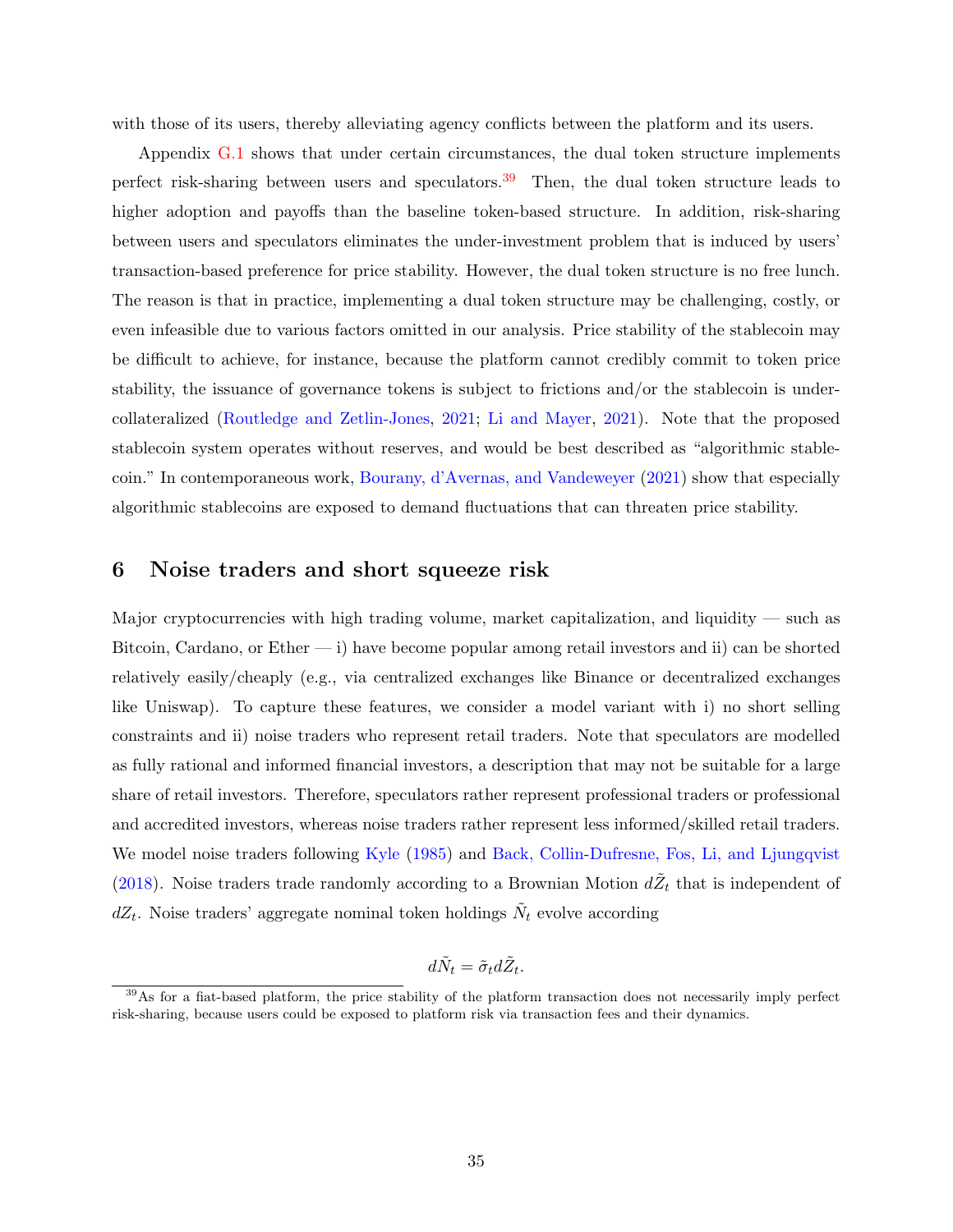Noise traders' aggregate token holdings in dollars are  $\tilde{N}_t P_t$ . As a result, the token market clearing condition in the presence of noise traders becomes  $40$ 

<span id="page-36-2"></span>
$$
M_t P_t = V_t + S_t + \tilde{N}_t P_t \iff N_t P_t = V_t + S_t,\tag{45}
$$

where we define the token supply net of noise trader demand as

$$
N_t \equiv M_t - \tilde{N}_t.
$$

In principle, there are now four state variables: i) token supply  $M_t$ , ii) noise trader demand  $\tilde{N}_t$ , iii) productivity  $A_t$ , and iv) volatility  $\sigma$ . To reduce the dimensionality of the state space, we assume

$$
\tilde{\sigma}_t = N_t \tilde{\sigma}
$$

for some constant volatility parameter  $\tilde{\sigma} \geq 0$ . The assumption that  $\tilde{\sigma}_t$  scales with  $N_t$  is economically sensible, as it prevents noise traders' demand for tokens from exceeding token supply  $M_t$ .<sup>[41](#page-36-1)</sup> To clearly illustrate the economic forces that are specific to noise traders, we eliminate uncertainty shocks and investment, in that we consider that  $\sigma = \sigma_G$  at all times (i.e.,  $\lambda_B = 0$ ) and  $\overline{a} = 0$ . The general solution with noise traders, uncertainty shocks, and investment is left for further research. We expect the same key implications of noise trading to arise in a more general setup too.

As there are now two types of Brownian shocks, equilibrium token price evolves according to

$$
\frac{dP_t}{P_t} = \mu_t^P dt + \sigma_t^P dZ_t + \tilde{\sigma}_t^P d\tilde{Z}_t.
$$
\n(46)

We stipulate that users and speculators are risk-averse with respect to price volatility from noise trading: user *i* incurs dis-utility  $\pi_U | u_{it} \tilde{\sigma}_t^P|$  and speculator *j* incurs dis-utility  $\pi_S | s_{jt} \tilde{\sigma}_t^P|$  for bearing token price risk, where  $\pi_U, \pi_S \geq 0$  (with  $\pi_U \geq \pi_S$ ) are constants. In what follows, we look for a Markov equilibrium with state variables  $A_t$  and  $N_t$  that is similar to the one considered in the baseline (except that  $\sigma$  is constant). In this Markov equilibrium, token price scales with  $Y_t = A_t/N_t$ so that  $P_t = Y_t p_N$ , and transaction volume scales with  $A_t$  so that  $V_t = A_t v_N$ . Appendix [I](#page-58-0) presents the detailed solution and equilibrium.

In equilibrium (provided it exists),  $\frac{\mathbb{E}[dP_t]}{P_tdt} = \mu_t^P = \mu$ ,  $\sigma_t^P = \sigma$ ,  $\tilde{\sigma}_t^P = \tilde{\sigma}$ , and platform transaction volume  $v_N$  decreases with  $\tilde{\sigma}$ . Generating additional price volatility, noise traders hamper platform

<span id="page-36-0"></span><sup>&</sup>lt;sup>40</sup>As there is no limit to short selling,  $\tilde{N}_t < 0$  and  $S_t < 0$  are possible. Users do not short sell tokens, because the marginal convenience yield  $(in (3))$  $(in (3))$  $(in (3))$  becomes infinite once  $u_{it}$  approaches zero (from above).

<span id="page-36-1"></span><sup>&</sup>lt;sup>41</sup>If it were  $\tilde{N}_t > M_t$ , then  $N_t < 0$  and the joint aggregate token holdings of users and speculators is negative.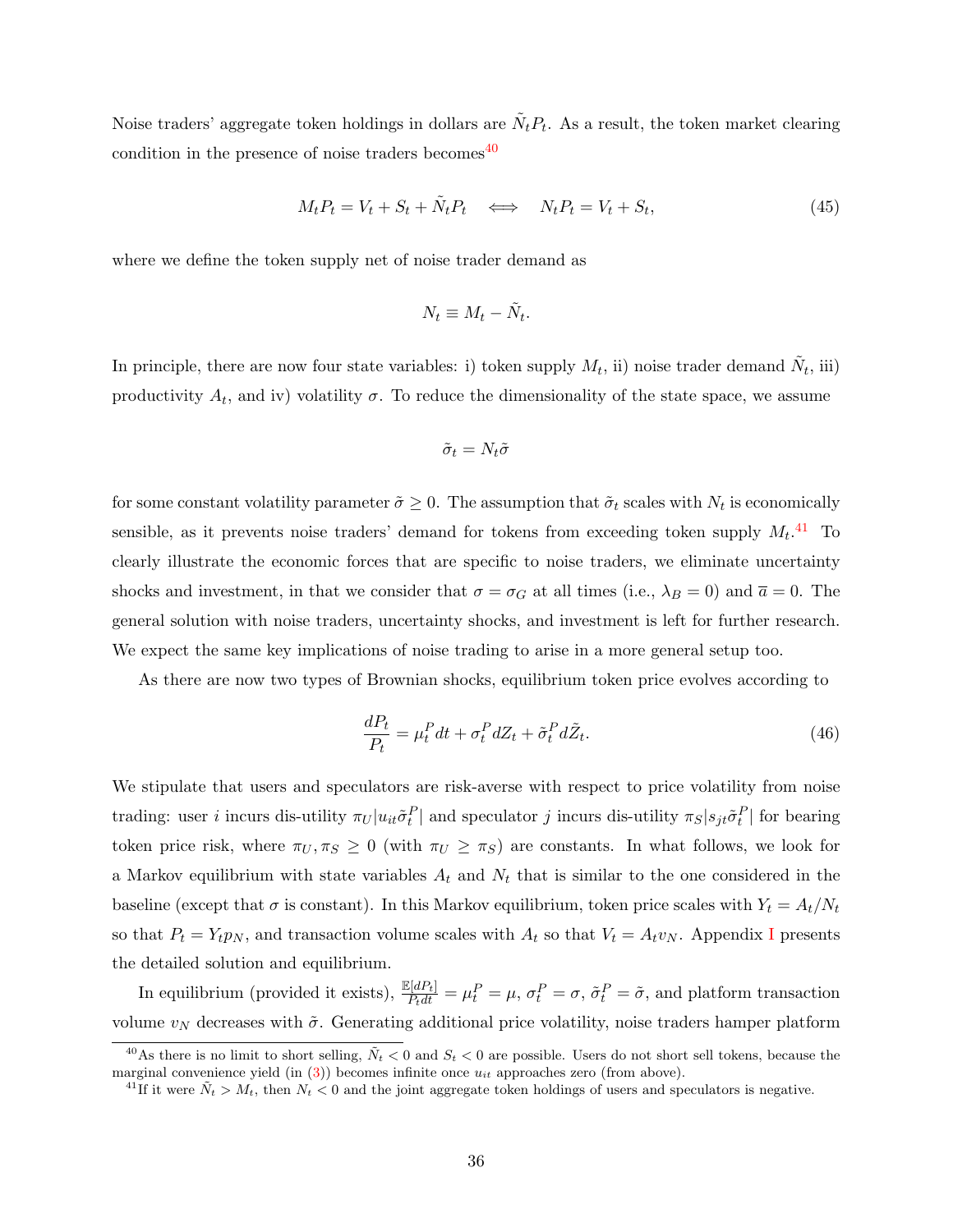transactions and adoption. Note that due to  $\frac{\mathbb{E}[dP_t]}{P_tdt} < r$ , speculators do not take a token long position. Importantly, there exists a Markov equilibrium with positive token price  $p<sub>N</sub> > 0$  and platform transaction volume  $v_N > 0$  if and only if

<span id="page-37-0"></span>
$$
\tilde{\pi}_S \tilde{\sigma} \ge r - \mu - \theta \pi \sigma. \tag{47}
$$

Condition [\(47\)](#page-37-0) states that when  $r - \mu - \theta \pi \sigma > 0$ , a certain extent of noise trading is necessary for the token and the platform to possess value. The reason is that when [\(47\)](#page-37-0) does not hold, expected token returns are so low (relative to the risk of short selling) that any speculator j would find it optimal to take an arbitrarily large short position (i.e.,  $s_{jt} \to -\infty$ ). This excessive short selling pressure would cause the token price to crash down to zero, triggering that there are no more platform transactions and the platform essentially collapses.

Noise trading generates unpredictable price fluctuations, thereby inducing a "short squeeze risk" that discourages such large short positions (when  $\tilde{\pi}_S > 0$ ). As the recent examples of GameStop or AMC have emphasized, short squeeze risk is likely a concern for short sellers across asset classes. When  $(47)$  holds, the short squeeze risk from noise trading prevents excessive short selling by rational speculators that could cause the token price to crash. That is, noise traders help the token and the platform to sustain value and therefore can be beneficial for token-based platforms and its users. According to our model, it can be important that cryptocurrencies and tokens are tradeable for retail investors. In general, optimal regulation should not restrict cryptocurrency and token investments for retail investors and to accredited and professional investors only. We formalize our findings in the following Proposition.

<span id="page-37-1"></span>**Proposition 4** (Noise Trading). There exists a Markov equilibrium with  $V_t = A_t v_N$  and  $P_t = Y_t p_N$ whereby  $p_N > 0$  and  $v_N > 0$  if and only if [\(47\)](#page-37-0) holds; otherwise, if (47) does not hold, there exist only a "degenerate" Markov equilibrium with  $p_N = v_N = 0$ .

# 7 Conclusions

Although often intended to serve as a means of payment, cryptocurrencies and tokens have become notorious for rampant speculation. In this paper, we develop a dynamic model of token-based platforms with both platform users and speculators as token investors. The token price reflects the demand from both users and speculators, and the marginal token investor can be a user or a speculator. The interaction between platform user and speculators can be described by two opposing effects, i) crowding-out and ii) risk-sharing. Via their investment, speculators crowd-out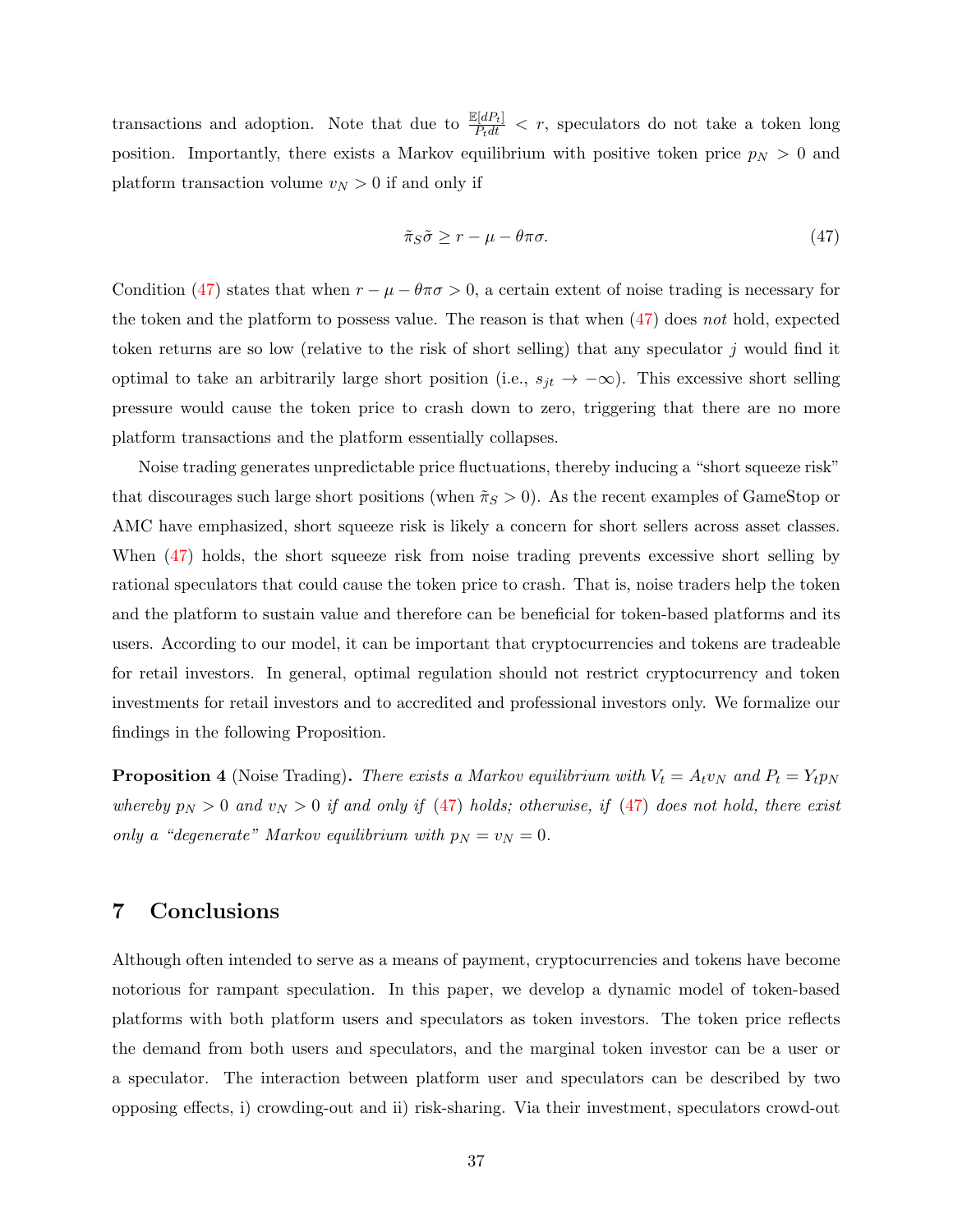platform users in volatile times, curbing platform adoption. However, providing liquidity in volatile times, speculators increase the resale option value of tokens and effectively share risks with users, which incentivizes users to acquire tokens and to adopt the platform in normal times. As speculators stimulate platform transactions and adoption via risk-sharing, it is in general not optimal for the regulator or platform to ban speculative trading in tokens and cryptocurrencies.

Next, we endogenize platform development and investment and show that the platform chooses its investment policies to cater to the marginal token investor who can be a user or a speculator, giving rise to conflicts of interest between the platform, its users, and speculators. Notably, speculators as the marginal token investors incentivize platform investment and mitigate the underinvestment problem induced by users' preferences for token price volatility. Occasional periods can be seen as a feature rather than a bug of token-based platforms: volatility spikes invite speculative trading that boosts platform investment, growth, and long-run adoption.

We then discuss alternative platform structures, such as a fiat-based and dual token structure. Under a token-based structure, the platform earns seigniorage and can dispense with transaction fees but the platform transaction medium is volatile. Under a fiat-based structure, the platform features a stable transaction but does not earn seigniorage and therefore must charge a transaction fee to be profitable. The choice between a fiat-based and token-based platform structure is subject to the trade-off of obtaining stability of the platform transaction medium or seigniorage. A dual token structure with a stablecoin and governance token allows the platform to harness the benefits of both a token-based and fiat-based platform structure, namely, seigniorage and stability of the transaction medium.

Finally, we also demonstrate that noise traders help the platform and token to sustain value, because their trading generates unpredictable price fluctuations (leading to short-squeeze risk) that discourages excessive short positions by rational speculators. Overall, our results have implications for token and platform design as well as for the empirical relationship between speculative token trading and platform usage. Our model also provides guidance for the optimal regulation of i) cryptocurrency trading for speculators and retail investors and ii) token issuance (e.g., via ICOs and STOs).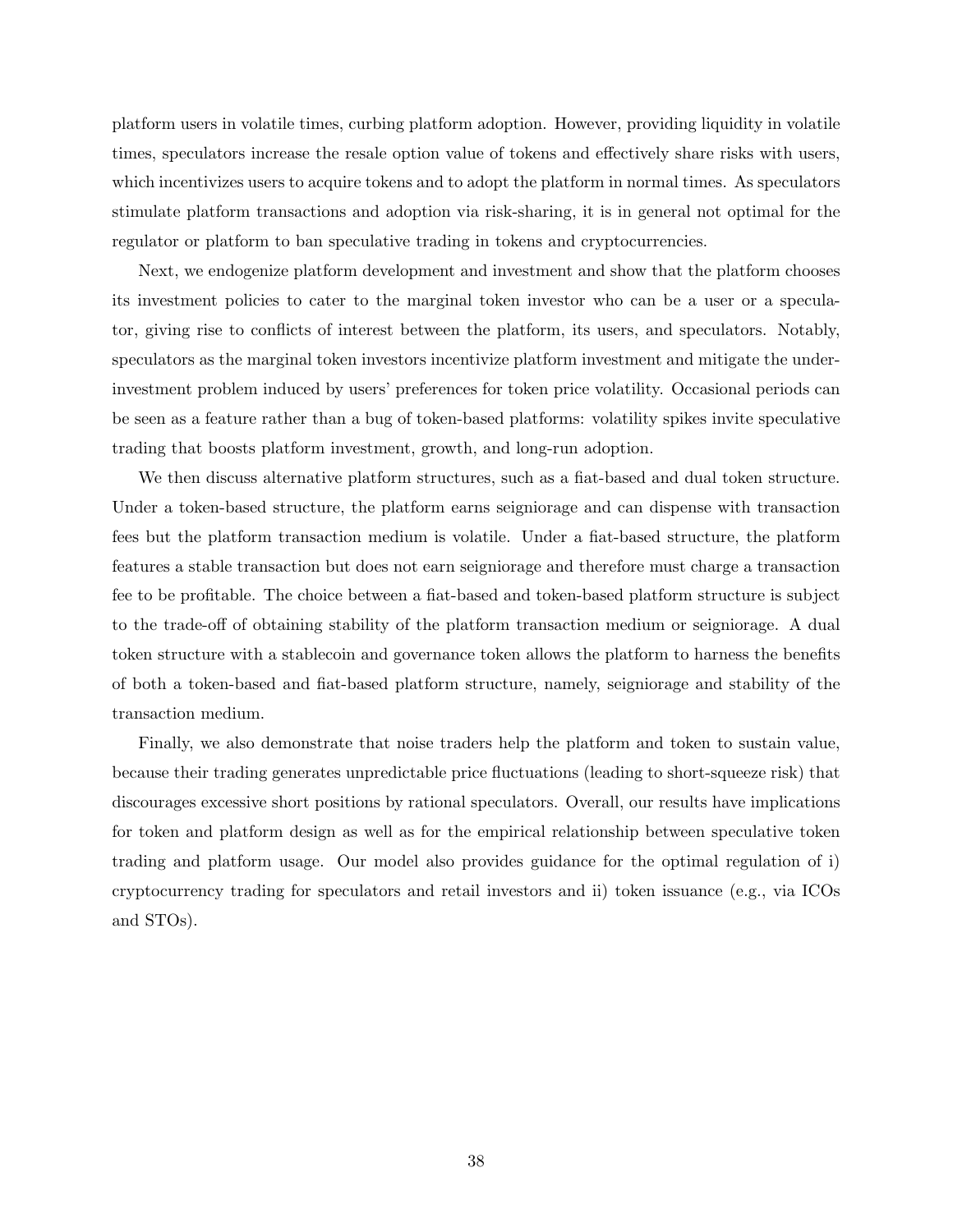# References

- <span id="page-39-0"></span>Abadi, J. and M. Brunnermeier (2018). Blockchain economics. Working Paper .
- <span id="page-39-2"></span>Allen, F., X. Gu, and J. Jagtiani (2020). A survey of fintech research and policy discussion.
- <span id="page-39-18"></span>Back, K., P. Collin-Dufresne, V. Fos, T. Li, and A. Ljungqvist (2018). Activism, strategic trading, and liquidity. *Econometrica*  $86(4)$ , 1431–1463.
- <span id="page-39-8"></span>Bakos, Y. and H. Halaburda (2019a). Funding new ventures with digital tokens: Due diligence and token tradability. Working Paper.
- <span id="page-39-9"></span>Bakos, Y. and H. Halaburda (2019b). The role of cryptographic tokens and icos in fostering platform adoption. Working Paper .
- <span id="page-39-14"></span>Bansal, R. and A. Yaron (2004). Risks for the long run: A potential resolution of asset pricing puzzles. The Journal of Finance  $59(4)$ , 1481–1509.
- <span id="page-39-6"></span>Benetton, M., G. Compiani, and A. Morse (2021). When cryptomining comes to town: High electricity-use spillovers to the local economy. Working Paper .
- <span id="page-39-5"></span>Biais, B., C. Bisiere, M. Bouvard, and C. Casamatta (2019). The blockchain folk theorem. The Review of Financial Studies 32 (5), 1662–1715.
- <span id="page-39-4"></span>Biais, B., C. Bisiere, M. Bouvard, C. Casamatta, and A. J. Menkveld (2018). Equilibrium bitcoin pricing. Working Paper .
- <span id="page-39-13"></span>Bloom, N. (2009). The impact of uncertainty shocks. *econometrica*  $77(3)$ , 623–685.
- <span id="page-39-16"></span>Bolton, P., H. Chen, and N. Wang (2013). Market timing, investment, and risk management. Journal of Financial Economics 109 (1), 40–62.
- <span id="page-39-17"></span>Bourany, T., A. d'Avernas, and Q. Vandeweyer (2021). Are stablecoins stable? Working Paper.
- <span id="page-39-12"></span>Budish, E. (2018). The economic limits of bitcoin and the blockchain. Working Paper.
- <span id="page-39-11"></span>Caballero, R. J. and A. Simsek (2020). A risk-centric model of demand recessions and speculation. The Quarterly Journal of Economics 135 (3), 1493–1566.
- <span id="page-39-15"></span>Campbell, J. Y., S. Giglio, C. Polk, and R. Turley (2018). An intertemporal capm with stochastic volatility. Journal of Financial Economics 128(2), 207–233.
- <span id="page-39-10"></span>Canidio, A. (2021). Financial incentives for the development of blockchain-based platforms. Working paper.
- <span id="page-39-7"></span>Catalini, C. and J. S. Gans (2018). Initial coin offerings and the value of crypto tokens. Working Paper.
- <span id="page-39-1"></span>Chen, L., L. W. Cong, and Y. Xiao (2021). A brief introduction to blockchain economics. In Information for Efficient Decision Making: Big Data, Blockchain and Relevance, pp. 1–40. World Scientific.
- <span id="page-39-3"></span>Chiu, J. and T. V. Koeppl (2019). Blockchain-based settlement for asset trading. The Review of Financial Studies 32 (5), 1716–1753.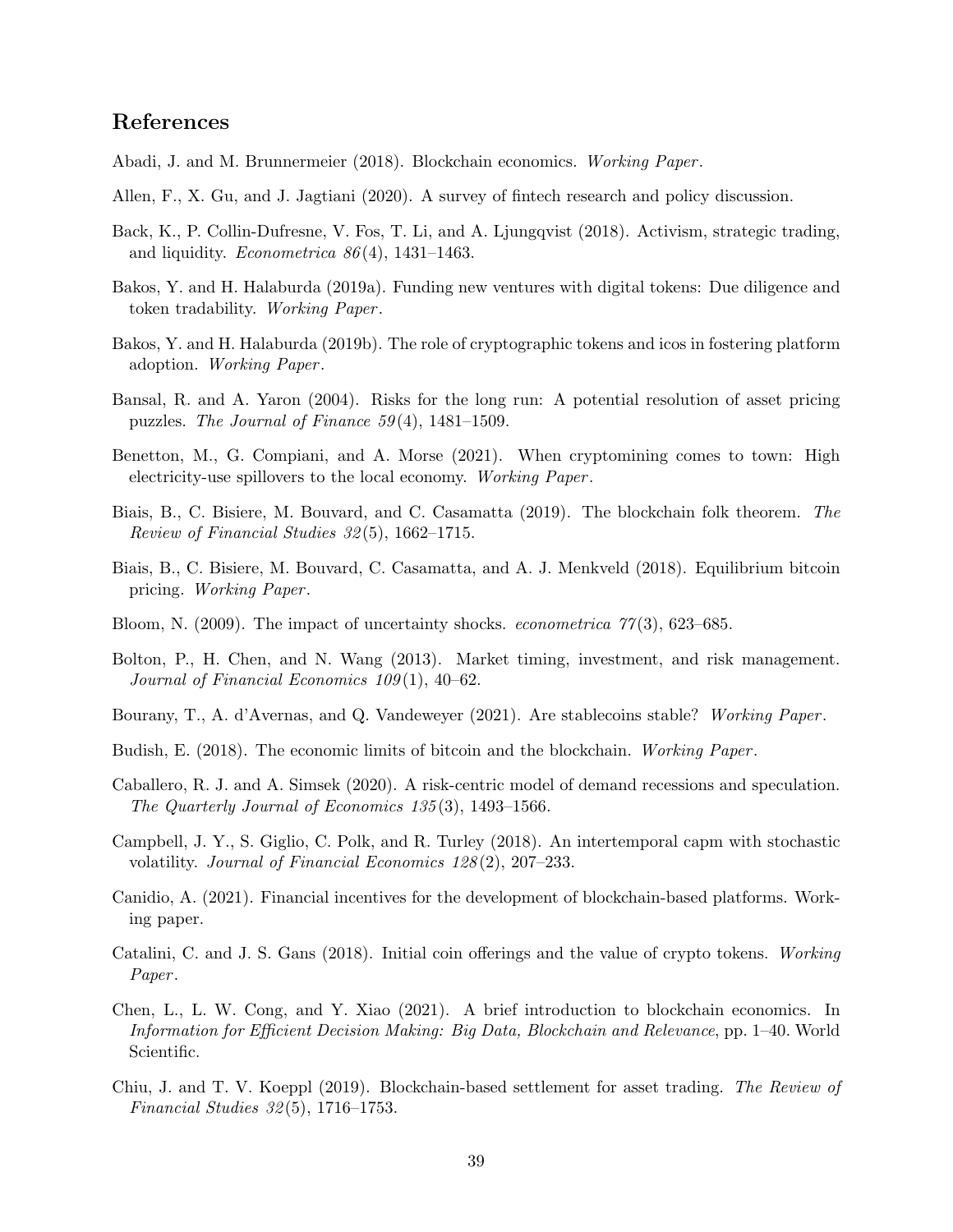- <span id="page-40-9"></span>Chod, J. and E. Lyandres (2021). A theory of icos: Diversification, agency, and information asymmetry. Management Science.
- <span id="page-40-14"></span>Christiano, L. J., R. Motto, and M. Rostagno (2014). Risk shocks. American Economic Re*view*  $104(1)$ *, 27–65.*
- <span id="page-40-1"></span>Cong, L. W. and Z. He (2019). Blockchain disruption and smart contracts. The Review of Financial Studies  $32(5)$ , 1754–1797.
- <span id="page-40-10"></span>Cong, L. W., Y. Li, and N. Wang (2021a). Token-based platform finance. Journal of Financial Economics (forthcoming).
- <span id="page-40-11"></span>Cong, L. W., Y. Li, and N. Wang (2021b). Tokenomics: Dynamic adoption and valuation. The Review of Financial Studies  $34(3)$ , 1105–1155.
- <span id="page-40-12"></span>Danos, V., S. Marcassa, M. Oliva, and J. Prat (2021). Fundamental pricing of utility tokens. Working Paper .
- <span id="page-40-5"></span>Davydiuk, T., D. Gupta, and S. Rosen (2020). De-crypto-ing signals in initial coin offerings: Evidence of rational token retention. Working Paper .
- <span id="page-40-15"></span>Di Tella, S. (2017). Uncertainty shocks and balance sheet recessions. Journal of Political Econ $omy\ 125(6),\ 2038-2081.$
- <span id="page-40-17"></span>Diamond, D. W. and P. H. Dybvig (1983). Bank runs, deposit insurance, and liquidity. Journal of Political Economy 91 (3), 401–419.
- <span id="page-40-0"></span>Doepke, M. and M. Schneider (2017). Money as a unit of account. *Econometrica* 85(5), 1537–1574.
- <span id="page-40-18"></span>Duffie, D. (2010). Dynamic asset pricing theory. Princeton University Press.
- <span id="page-40-3"></span>Easley, D., M. O'Hara, and S. Basu (2019). From mining to markets: The evolution of bitcoin transaction fees. Journal of Financial Economics.
- <span id="page-40-2"></span>Ebrahimi, Z., B. Routledge, and A. Zetlin-Jones (2020). Getting blockchain incentives right. Working paper .
- <span id="page-40-16"></span>Feenstra, R. C. (1986). Functional equivalence between liquidity costs and the utility of money. Journal of Monetary Economics  $17(2)$ ,  $271 - 291$ .
- <span id="page-40-7"></span>Gan, J., G. Tsoukalas, and S. Netessine (2021a). Initial coin offerings, speculation, and asset tokenization. Management Science  $67(2)$ , 914–931.
- <span id="page-40-8"></span>Gan, R., G. Tsoukalas, and S. Netessine (2021b). To infinity and beyond: Financing platforms with uncapped crypto tokens. Working Paper.
- <span id="page-40-13"></span>Gao, Z., M. Sockin, and W. Xiong (2020). Economic consequences of housing speculation. The Review of Financial Studies 33 (11), 5248–5287.
- <span id="page-40-4"></span>Garratt, R. and M. R. van Oordt (2020). Why fixed costs matter for proof-of-work based cryptocurrencies. Working Paper.
- <span id="page-40-6"></span>Garratt, R. J. and M. R. Van Oordt (2021). Entrepreneurial incentives and the role of initial coin offerings. Journal of Economic Dynamics and Control, 104171.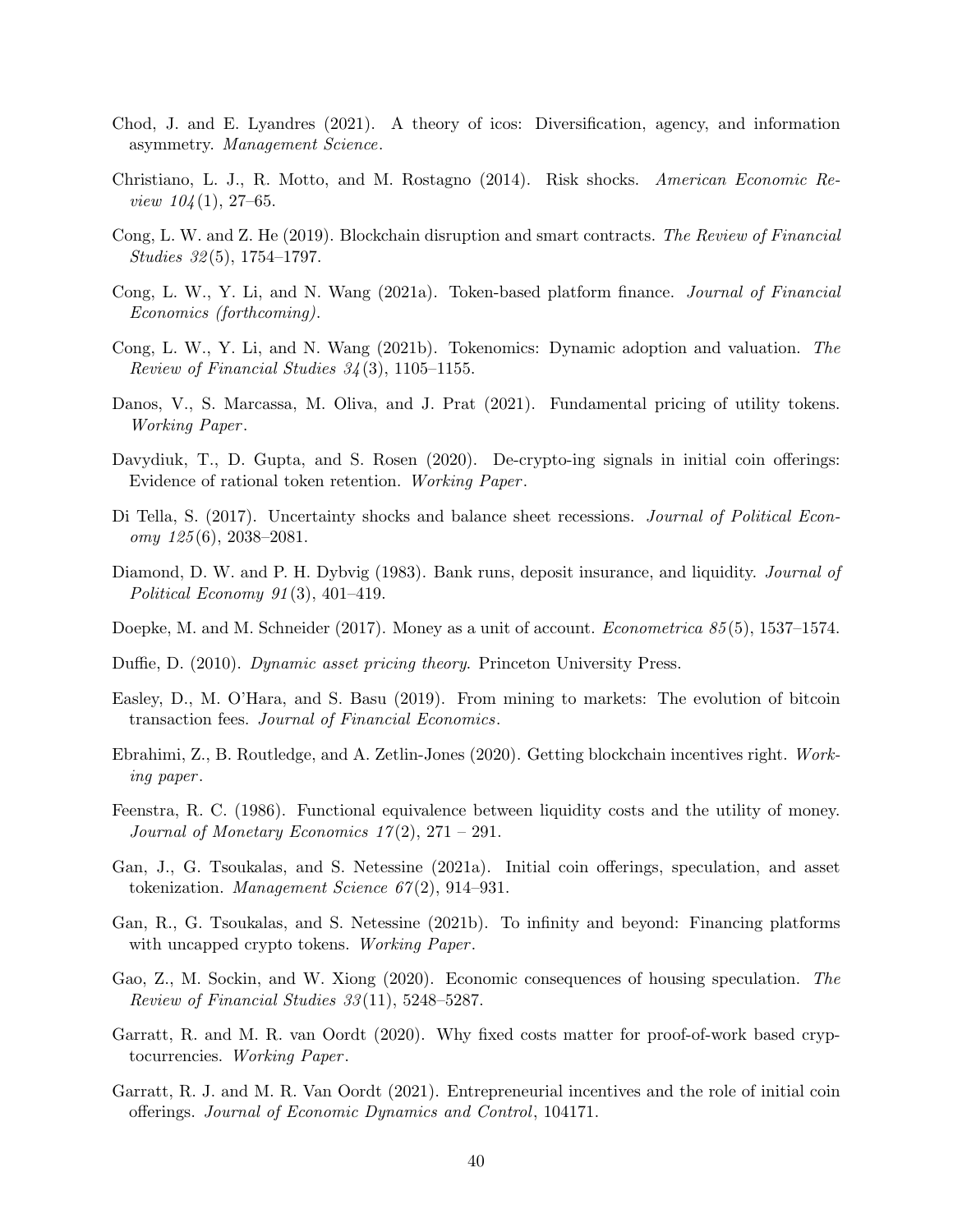- <span id="page-41-12"></span>Goldstein, I., D. Gupta, and R. Sverchkov (2021). Initial coin offerings as a commitment to competition. Working Paper.
- <span id="page-41-16"></span>Goldstein, I. and A. Pauzner (2005). Demand–deposit contracts and the probability of bank runs. The Journal of Finance  $60(3)$ , 1293–1327.
- <span id="page-41-13"></span>Gryglewicz, S., S. Mayer, and E. Morellec (2021). Optimal financing with tokens. Journal of Financial Economics (forthcoming).
- <span id="page-41-0"></span>Hafner, C. M. (2020). Testing for bubbles in cryptocurrencies with time-varying volatility. Journal of Financial Econometrics 18 (2), 233–249.
- <span id="page-41-14"></span>Harrison, J. M. and D. M. Kreps (1978). Speculative investor behavior in a stock market with heterogeneous expectations. The Quarterly Journal of Economics 92(2), 323–336.
- <span id="page-41-7"></span>Hinzen, F. J., K. John, and F. Saleh (2021). Bitcoin's fatal flaw: The limited adoption problem. Working Paper .
- <span id="page-41-15"></span>Hong, H., J. Scheinkman, and W. Xiong (2006). Asset float and speculative bubbles. The journal of finance  $61(3)$ , 1073-1117.
- <span id="page-41-9"></span>Howell, S. T., M. Niessner, and D. Yermack (2020). Initial coin offerings: Financing growth with cryptocurrency token sales. The Review of Financial Studies 33 (9), 3925–3974.
- <span id="page-41-4"></span>Hu, A. S., C. A. Parlour, and U. Rajan (2019). Cryptocurrencies: Stylized facts on a new investible instrument. Financial Management 48 (4), 1049–1068.
- <span id="page-41-2"></span>Huberman, G., J. Leshno, and C. C. Moallemi (2019). An economic analysis of the bitcoin payment system. Working Paper.
- <span id="page-41-1"></span>Irresberger, F., K. John, and F. Saleh (2020). The public blockchain ecosystem: An empirical analysis. Working Paper .
- <span id="page-41-3"></span>John, K., T. J. Rivera, and F. Saleh (2020). Economic implications of scaling blockchains: Why the consensus protocol matters. Working paper.
- <span id="page-41-18"></span>Kyle, A. S. (1985). Continuous auctions and insider trading. *Econometrica: Journal of the Econo*metric Society, 1315–1335.
- <span id="page-41-11"></span>Lee, J. and C. A. Parlour (2020). Consumers as financiers: crowdfunding, initial coin offerings and consumer surplus. The Review of Financial Studies (forthcoming).
- <span id="page-41-6"></span>Lehar, A. and C. A. Parlour (2020). Miner collusion and the bitcoin protocol. Working Paper.
- <span id="page-41-8"></span>Li, J. and W. Mann (2019). Initial coin offerings: Current research and future directions. Palgrave-MacMillan Handbook of Alternative Finance.
- <span id="page-41-10"></span>Li, J. and W. Mann (2020). Digital tokens and platform building. Working Paper.
- <span id="page-41-17"></span>Li, Y. and S. Mayer (2021). Li, money creation in decentralized finance: A dynamic model of stablecoins and crypto shadow banking. Working Paper .
- <span id="page-41-5"></span>Liu, Y. and A. Tsyvinski (2021). Risks and returns of cryptocurrency. The Review of Financial Studies 34 (6), 2689–2727.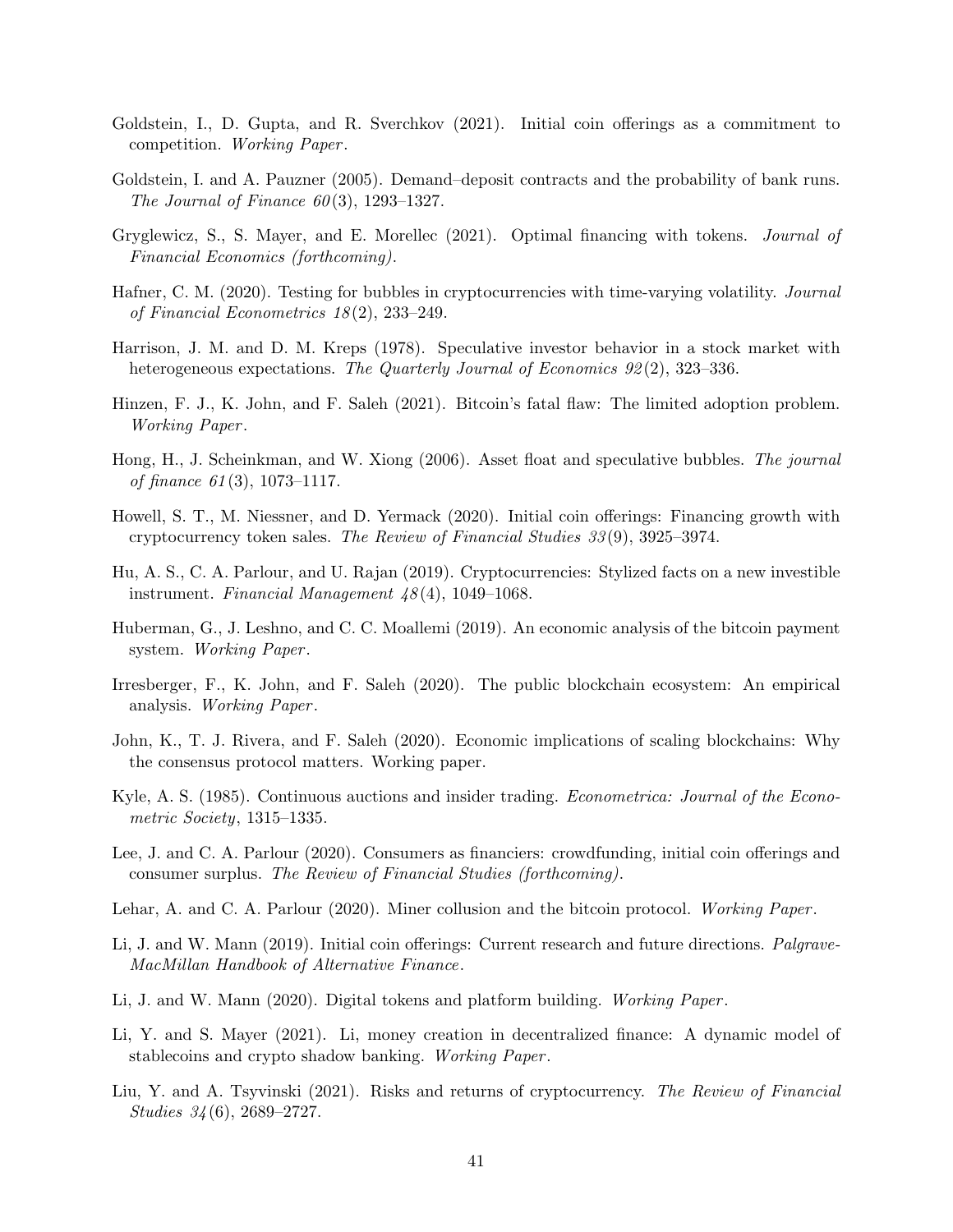- <span id="page-42-0"></span>Liu, Y., A. Tsyvinski, and X. Wu (2021). Common risk factors in cryptocurrency. The Journal of Finance (forthcoming).
- <span id="page-42-7"></span>Lyandres, E., B. Palazzo, and D. Rabetti (2019). Do tokens behave like securities? an anatomy of initial coin offerings. Working Paper.
- <span id="page-42-8"></span>Malinova, K. and A. Park (2018). Tokenomics: when tokens beat equity. Working Paper .
- <span id="page-42-16"></span>Moreira, A. and A. Savov (2017). The macroeconomics of shadow banking. The Journal of Finance 72(6), 2381-2432.
- <span id="page-42-17"></span>Morris, S. and H. S. Shin (1998). Unique equilibrium in a model of self-fulfilling currency attacks. The American Economic Review 88 (3), 587–597.
- <span id="page-42-11"></span>Nathanson, C. G. and E. Zwick (2018). Arrested development: Theory and evidence of supply-side speculation in the housing market. The Journal of Finance 73 (6), 2587–2633.
- <span id="page-42-2"></span>Pagnotta, E. S. (2021, 01). Decentralizing Money: Bitcoin Prices and Blockchain Security. The Review of Financial Studies. hhaa149.
- <span id="page-42-4"></span>Prat, J. and B. Walter (2021). An equilibrium model of the market for bitcoin mining. *Journal of* Political Economy 129(8).
- <span id="page-42-18"></span>Rochet, J.-C. and J. Tirole (2003). Platform competition in two-sided markets. Journal of the European Economic Association 1 (4), 990–1029.
- <span id="page-42-15"></span>Rocheteau, G. (2011). Payments and liquidity under adverse selection. *Journal of Monetary* Economics 58(3), 191–205.
- <span id="page-42-5"></span>Rosu, I. and F. Saleh (2020). Evolution of shares in a proof-of-stake cryptocurrency. Management Science (forthcoming).
- <span id="page-42-19"></span>Routledge, B. and A. Zetlin-Jones (2021). Currency stability using blockchain technology. Journal of Economic Dynamics and Control, 104155.
- <span id="page-42-6"></span>Saleh, F. (2021). Blockchain without waste: Proof-of-stake. The Review of Financial Studies  $34(3)$ , 1156–1190.
- <span id="page-42-9"></span>Scheinkman, J. A. and W. Xiong (2003). Overconfidence and speculative bubbles. *Journal of* Political Economy 111 (6), 1183–1220.
- <span id="page-42-1"></span>Schilling, L. and H. Uhlig (2019). Some simple bitcoin economics. Journal of Monetary Economics 106, 16–26.
- <span id="page-42-14"></span>Schwert, G. W. (1989). Why does stock market volatility change over time? The Journal of Finance  $44(5)$ , 1115–1153.
- <span id="page-42-10"></span>Simsek, A. (2013). Belief disagreements and collateral constraints. *Econometrica 81*(1), 1–53.
- <span id="page-42-12"></span>Sockin, M. and W. Xiong (2015). Informational frictions and commodity markets. The Journal of Finance  $70(5)$ , 2063–2098.
- <span id="page-42-3"></span>Sockin, M. and W. Xiong (2021). A model of cryptocurrencies. Working Paper.
- <span id="page-42-13"></span>Stein, E. M. and J. C. Stein (1991). Stock price distributions with stochastic volatility: an analytic approach. The Review of Financial Studies  $\frac{1}{4}(4)$ , 727–752.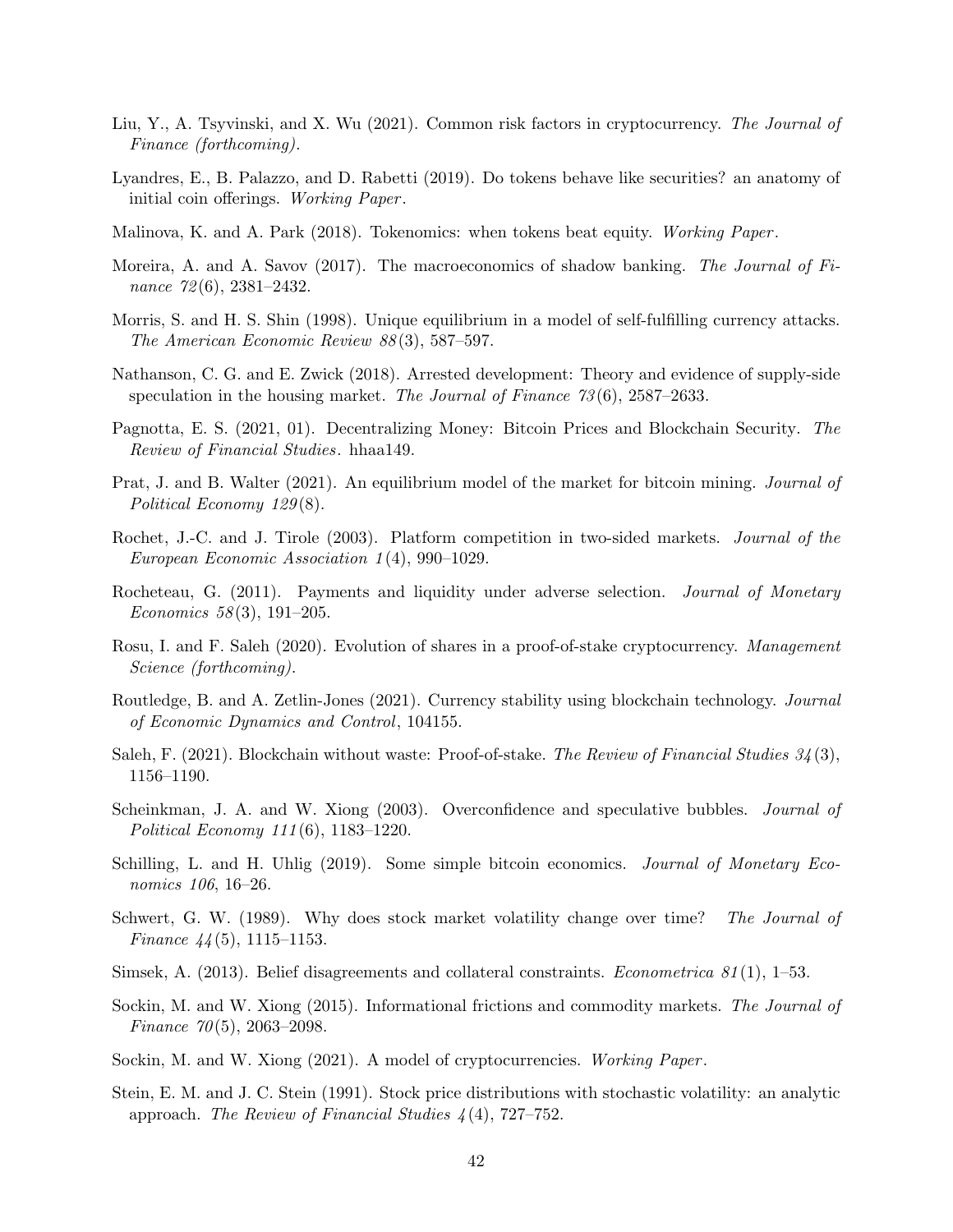# Appendix

# A Proof of Proposition [1](#page-14-0)

Claims 1) and 2) (i.e., the solution and characterization of the Markov equilibrium) follow from the arguments presented in the main text. It remains to prove claim 3), that is,  $p_G > p_B$  and  $S_t = 0$ in state  $G$ , and claim 4).

### A.1 Claim 3

To start with, first note that expected token returns in state B read

<span id="page-43-0"></span>
$$
\varepsilon_B = \mu + \lambda_G \left(\frac{p_G}{p_B} - 1\right) \tag{A.1}
$$

and expected token returns in state G read

<span id="page-43-1"></span>
$$
\varepsilon_G = \mu + \lambda_B \left(\frac{p_B}{p_G} - 1\right). \tag{A.2}
$$

Suppose to the contrary that  $p_B \geq p_G$ . As a result, by  $(A.1)$ ,

$$
\varepsilon_B \le \mu < r,
$$

so — by [\(8\)](#page-10-3) and [\(9\)](#page-10-0) — speculators do not hold tokens in state B and  $v_B = p_B$ . We consider now two different cases: 1)  $p_G > v_G$  and 2)  $p_G = v_G$ .

First, if  $p_G > v_G$ , speculators hold tokens in state G and — due to [\(9\)](#page-10-0) and  $\varepsilon_B \leq \mu$  — expected token returns in state G satisfy  $\varepsilon_G \ge r > \mu \ge \varepsilon_B$ . As a result,

$$
p_B = v_B = \left(\frac{1}{r + \pi \sigma_B - \varepsilon_B}\right)^{\frac{1}{1 - \gamma}} < \left(\frac{1}{r + \pi \sigma_G - \varepsilon_G}\right)^{\frac{1}{1 - \gamma}} = v_G < p_G,\tag{A.3}
$$

where the first inequality uses  $\sigma_G < \sigma_B$  and  $\varepsilon_G > \varepsilon_B$ . But,  $p_B < p_G$  yields a contradiction.

Second, we consider  $p_G = v_G$ , so  $v_B = p_B \ge v_G$ . Due to  $\sigma_B > \sigma_G$ ,  $v_B \ge v_G$  implies  $\varepsilon_B > \varepsilon_G$ (see expressions  $(22)$  and  $(20)$ ). The expressions  $(A.1)$  and  $(A.2)$  imply that

$$
\varepsilon_B > \varepsilon_G \quad \Longleftrightarrow \quad p_G > p_B,
$$

a contradiction.

Thus, it follows that  $p_G > p_B$ . Therefore,  $\varepsilon_G < \mu < r$ , so that speculators do not hold tokens in state G. So,  $v_G = p_G$  and  $p_B \ge v_B$ , which implies  $v_G > v_B$ .

### A.2 Claim 4

Note that by market clearing, speculative token investment (in dollars) satisfies

$$
S_t = M_t P_t - V_t = M_t X_t p(\sigma) - A_t v(\sigma) = A_t (p(\sigma) - v(\sigma)),
$$

using  $X_t = A_t/M_t$ . So, in state B,

$$
\frac{S_t}{A_t} = p_B - v_B
$$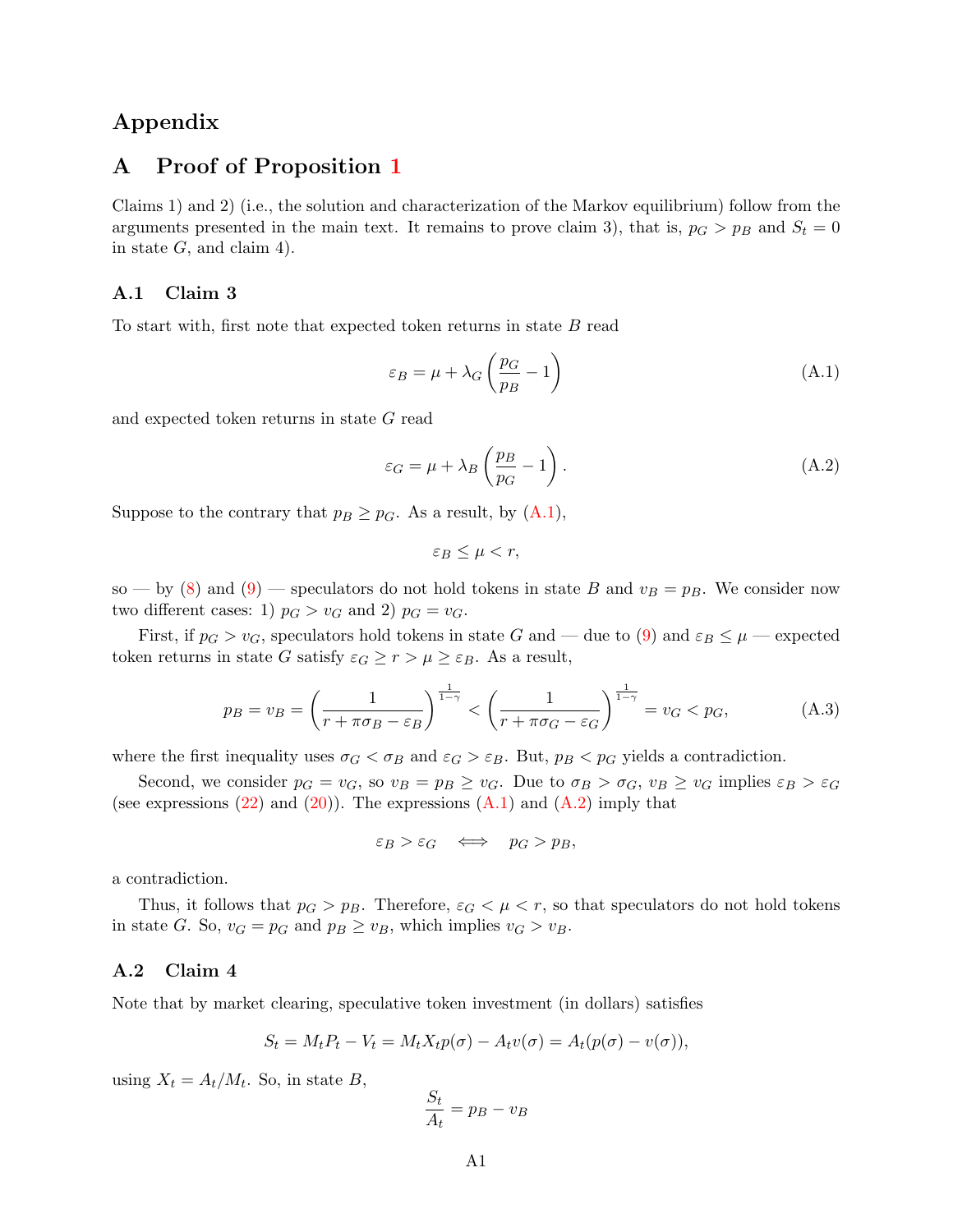is the scaled speculative investment in dollars. In state  $G, \frac{S_t}{A}$  $\frac{S_t}{A_t} = p_G - v_G = 0.$  It follows that  $\frac{S_t}{A_t}$ only changes following uncertainty shocks.

Next, note that by market clearing, speculators' nominal token holdings satisfy

$$
\frac{S_t}{P_t} = M_t - \frac{V_t}{MP_t} = M_t \left( 1 - \frac{v(\sigma)}{p(\sigma)} \right).
$$

In state  $B$ ,

$$
\frac{S_t}{P_t} = M_t \left( 1 - \frac{v_B}{p_B} \right)
$$

In state  $G, \frac{S_t}{P_t}$  $\frac{S_t}{P_t} = 0$ . The fact that  $dM_t = 0$  implies that  $\frac{S_t}{P_t}$  only changes following uncertainty shocks.

# B Proof of Corollary [1](#page-17-3)

Recall that by Proposition [2,](#page-24-0) speculators hold tokens only in state  $B$  (if at all). To begin with, suppose there is speculative investment in state B and  $v_B < p_B$ . Note that under these circumstances, token price in state  $B$  satisfies (see  $(23)$ )

<span id="page-44-0"></span>
$$
p_B = \frac{\lambda_G p_G}{r - \mu + \theta \pi \sigma_B + \lambda_G}.
$$
\n(B.4)

.

Thus,  $\frac{p_G}{p_B} = \frac{r - \mu + \theta \pi \sigma_B + \lambda_G}{\lambda_G}$  $\frac{\sqrt{\pi}\sigma_B + \lambda_G}{\lambda_G}$  and, using [\(22\)](#page-13-5), we obtain:

<span id="page-44-2"></span>
$$
v_B = \left(\frac{1}{r - \mu + \pi \sigma_B - \lambda_G (p_G/p_B - 1)}\right)^{\frac{1}{1 - \gamma}} = \left(\frac{1}{\pi (1 - \theta) \sigma_B}\right)^{\frac{1}{1 - \gamma}},
$$
(B.5)

where the second equality follows after inserting  $(B.4)$  and simplifying. Using  $(20)$ , we obtain

<span id="page-44-1"></span>
$$
p_G = v_G = \left(\frac{1}{r - \mu + \pi\sigma_G - \lambda_B(p_B/p_G - 1)}\right)^{\frac{1}{1 - \gamma}} = \left(\frac{1}{r + \lambda_B - \mu + \pi\sigma_G - \frac{\lambda_B\lambda_G}{r - \mu + \theta\pi\sigma_B + \lambda_G}}\right)^{\frac{1}{1 - \gamma}},\tag{B.6}
$$

where the third equality inserts  $\frac{p_B}{p_G} = \frac{\lambda_G}{r - \mu + \theta \pi \sigma}$  $\frac{\lambda_G}{r-\mu+\theta\pi\sigma_B+\lambda_G}$  (see [\(B.4\)](#page-44-0)) and simplifies.

Define

$$
f_{p_B}(\theta) = \frac{\lambda_G \hat{p}_G}{r - \mu + \theta \pi \sigma_B + \lambda_G} \quad \text{and} \quad f_{v_B}(\theta) = \left(\frac{1}{\pi (1 - \theta) \sigma_B}\right)^{\frac{1}{1 - \gamma}},
$$

where

$$
\hat{p}_G = \left(\frac{1}{r + \lambda_B - \mu + \pi\sigma_G - \frac{\lambda_B\lambda_G}{r - \mu + \theta\pi\sigma_B + \lambda_G}}\right)^{\frac{1}{1 - \gamma}}
$$

Note that  $\hat{p}_G$  decreases in  $\theta$ , that is,  $\frac{\partial \hat{p}_G}{\partial \theta} < 0$ . As a result,  $f_{p_B}(\theta)$  strictly decreases in  $\theta$  and  $f_{v_B}(\theta)$ strictly increases in  $\theta$ , with  $\lim_{\theta \to 1} f_{v_B}(\theta) = \infty$ . Thus, on the interval  $(0, 1)$ , there exists at most one point  $\overline{\theta}^*$  such that  $f_{p_B}(\overline{\theta}^*) = f_{v_B}(\overline{\theta}^*)$ .

If there does not exist  $\overline{\theta}^* \in (0,1)$  such that  $f_{p_B}(\overline{\theta}^*) = f_{v_B}(\overline{\theta}^*)$ , then  $f_{p_B}(\theta) \leq f_{v_B}(\theta)$  for all  $\theta \in [0, 1]$ . Then, in equilibrium,  $p_B = v_B$  and there is no speculative investment for  $\theta \in [0, 1]$ . In this case, we stipulate  $\bar{\theta} = 0$  and the set of values  $\theta \in [0, 1]$  with  $\theta < \bar{\theta}$  is empty.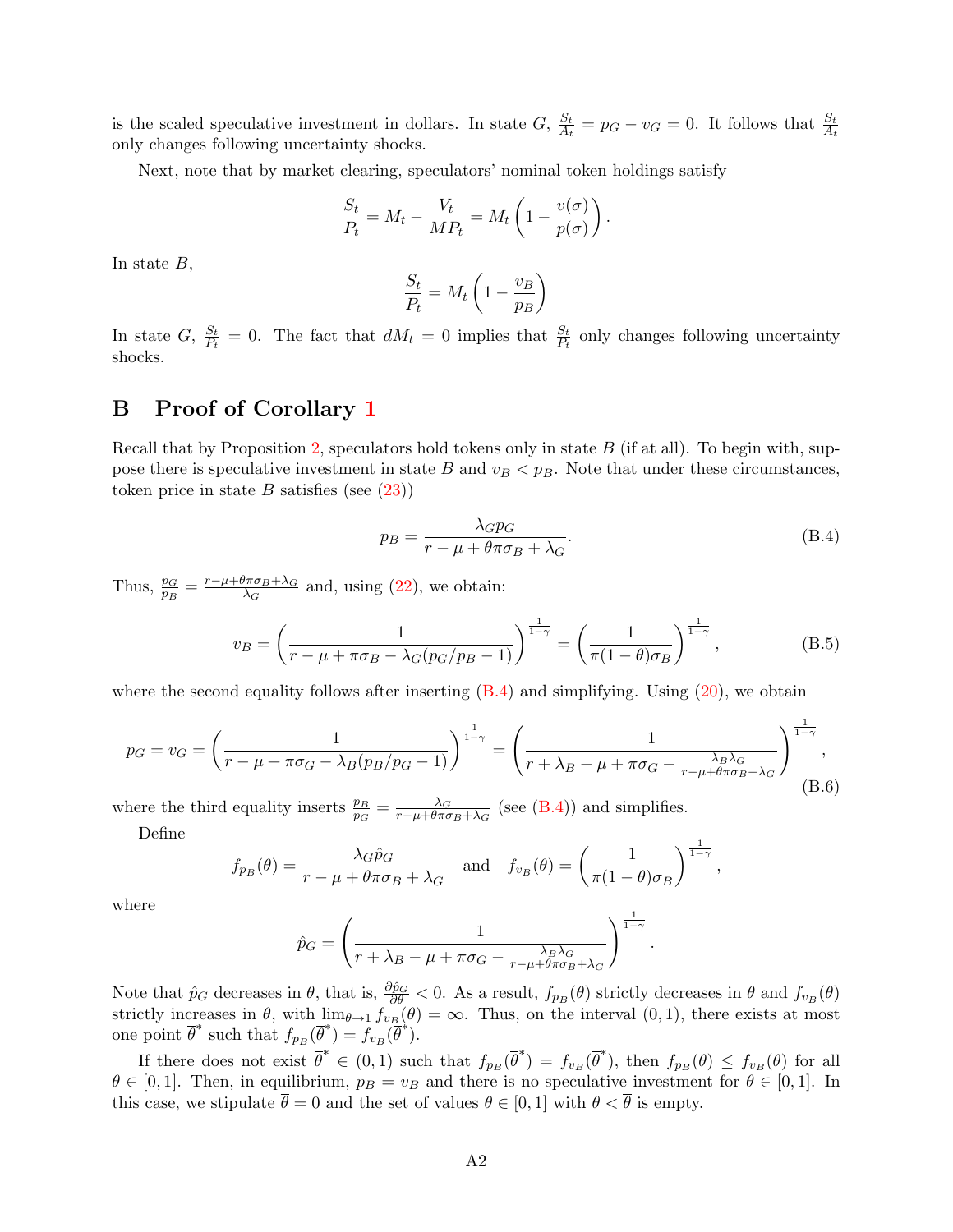If, on the other hand, there exists  $\overline{\theta}^* \in (0,1)$  such that  $f_{p_B}(\overline{\theta}^*) = f_{v_B}(\overline{\theta}^*)$ , then  $f_{p_B}(\theta) > f_{v_B}(\theta)$ for all  $\theta \in [0, \overline{\theta}^*)$  and  $f_{p_B}(\theta) \leq f_{v_B}(\theta)$  for  $\theta \in [\overline{\theta}^*, 1]$ . Then, in equilibrium,  $p_B > v_B$  and there is speculative investment in state B for  $\theta \in [0, \overline{\theta}^*)$ . Likewise,  $p_B = v_B$  and there is no speculative investment for  $\theta \geq \overline{\theta}^*$ . In this case, we stipulate  $\overline{\theta} = \overline{\theta}^*$ . Overall, we have shown that there exists  $\overline{\theta} \in [0,1)$  such that there there is speculative investment (in state B) and  $p_B > v_B$  if and only if  $\theta \in [0, \overline{\theta}).$ 

In what follows, we prove the remaining claims stated in the Corollary under 1), 2), and 3). The case  $\theta \geq \overline{\theta}$  is trivial. We therefore consider  $\overline{\theta} > 0$  and  $\theta < \overline{\theta}$ . Then, scaled token price  $p_G$  is given by [\(B.6\)](#page-44-1) and scaled token price  $p_B$  by [\(B.4\)](#page-44-0); scaled platform transaction volume  $v_G$  is given by  $(B.6)$  and scaled platform transaction volume  $v_B$  is given by  $(B.5)$ .

- 1. Expression [\(B.6\)](#page-44-1) implies that  $p_G$  decreases in  $\theta$ , that is,  $\frac{\partial p_G}{\partial \theta} < 0$ . In turn, expression [\(B.4\)](#page-44-0) implies that  $p_B$  decreases in  $\theta$ , that is,  $\frac{\partial p_B}{\partial \theta} < 0$ . Expression [\(B.5\)](#page-44-2) implies that  $v_B$  increases in  $\theta$ , that is,  $\frac{\partial v_B}{\partial \theta} > 0$ . As such,  $p_B - v_B$  decreases in  $\theta$ , that is,  $\frac{\partial (p_B - v_B)}{\partial \theta} < 0$ .
- 2. Expression [\(B.6\)](#page-44-1) implies that  $v_G$  decreases in  $\theta$ , that is,  $\frac{\partial v_G}{\partial \theta} < 0$ . Likewise, expression [\(B.5\)](#page-44-2) implies that  $v_B$  increases with  $\theta$ , that is,  $\frac{\partial v_B}{\partial \theta} > 0$ .
- 3. Recall that expected token returns in state  $B$  are given by  $(A.1)$  and expected token returns in state G are given by [\(A.2\)](#page-43-1). Due to  $\frac{p_G}{p_B} = \frac{r - \mu + \theta \pi \sigma_B + \lambda_G}{\lambda_G}$  $\frac{\sqrt{\pi}\sigma_B + \lambda_G}{\lambda_G}$ , it follows that expected token returns in state B increase in  $\theta$ , that is,  $\frac{\partial \varepsilon_B}{\partial \theta} > 0$ . Due to  $\frac{p_B}{p_G} = \frac{\lambda_G}{r - \mu + \theta \pi \sigma}$  $\frac{\lambda_G}{r-\mu+\theta\pi\sigma_B+\lambda_G}$ , it follows that expected token returns in state G decrease in  $\theta$ , that is,  $\frac{\partial \varepsilon_G}{\partial \theta} < 0$ .

### <span id="page-45-0"></span>C User welfare

User welfare at time  $t$  reads

$$
W_t = \mathbb{E}\left[\int_0^\infty e^{-r(s-t)} dR_{is}^U\right],
$$

under users' optimal choice of token holdings,  $(u_{it})_{t\geq0}$ . Next, note that

$$
\mathbb{E}[dR_{it}^U] = \frac{u_{it}^{\alpha}}{\alpha} V_t^{\beta} A_t^{1-\alpha-\beta} dt + u_{it} \left( \frac{\mathbb{E}[dP_t]}{P_t} - r dt - \pi \sigma_t^P dt \right)
$$

Inserting  $u_{it} = V_t$  and using  $\gamma = \alpha + \beta$  and [\(7\)](#page-9-3) yields

$$
\mathbb{E}[dR_{it}^U] = \frac{V_t^{\gamma} A_t^{1-\gamma}}{\alpha} dt + V_t \left( \frac{\mathbb{E}[dP_t]}{P_t} - r dt - \pi \sigma_t^P dt \right)
$$
\n
$$
= \frac{V_t^{\gamma} A_t^{1-\gamma}}{\alpha} dt + A_t \left( \frac{1}{r + \pi \sigma_t^P - \mathbb{E}[dP_t]/(P_t dt)} \right)^{\frac{1}{1-\gamma}} \left( \frac{\mathbb{E}[dP_t]}{P_t} - r dt - \pi \sigma_t^P dt \right) \qquad (C.7)
$$
\n
$$
= \frac{V_t^{\gamma} A_t^{1-\gamma}}{\alpha} dt - V_t^{\gamma} A_t^{1-\gamma} dt = \left( \frac{1-\alpha}{\alpha} \right) V_t^{\gamma} A_t^{1-\gamma} dt = A_t \left( \frac{1-\alpha}{\alpha} \right) v(\sigma)^{\gamma} dt,
$$

where the last equality uses  $V_t = A_t v(\sigma)$ . We conjecture and verify that  $W_t$  takes the form  $W_t = A_t w(\sigma)$ , with  $w_z = w(\sigma_z)$  for  $z = B, G$ .

By the dynamic programming principle, user welfare solves at any time  $t \geq 0$ :

<span id="page-45-1"></span>
$$
rW_t dt = \mathbb{E}[dR_{it}^U + dW_t],
$$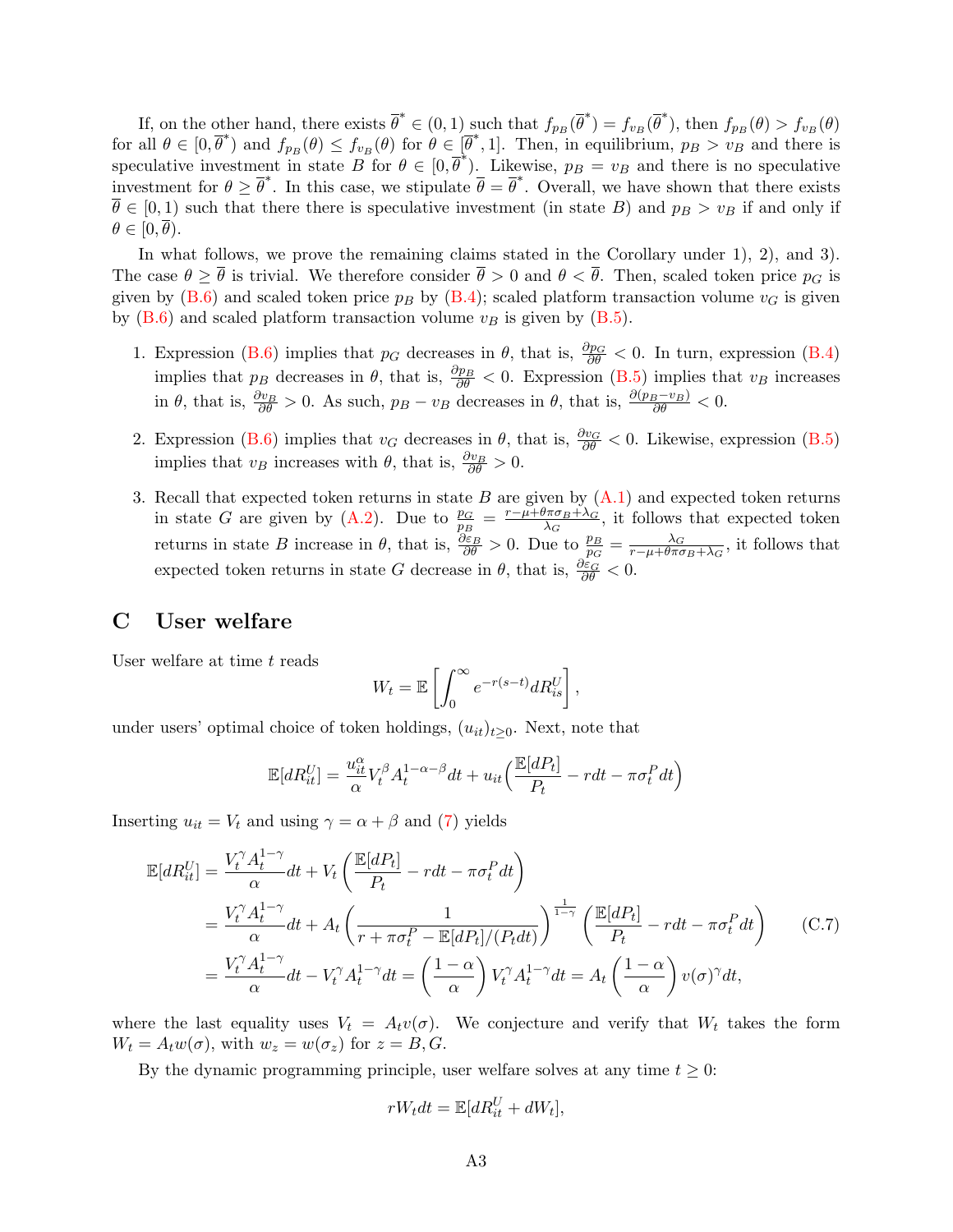where  $\mathbb{E}[dR_{it}^U]$  is characterized in [\(C.7\)](#page-45-1). Thus, using  $W_t = A_t w(\sigma)$ , expanding and dividing both sides through  $A_t > 0$  and dt, we obtain

<span id="page-46-1"></span>
$$
rw(\sigma) = \left(\frac{1-\alpha}{\alpha}\right) v(\sigma)^{\gamma} + (\mu + a(\sigma)\Delta\mu)w(\sigma) + \frac{\mathbb{E}[dw(\sigma)]}{dt}.
$$
 (C.8)

Define the "flow term"

$$
\rho(\sigma) \equiv \left(\frac{1-\alpha}{\alpha}\right) v(\sigma)^{\gamma},
$$

where  $\rho_z = \rho(\sigma_z)$ . Expanding [\(C.8\)](#page-46-1) with respect to jump risk and noting that

$$
\frac{\mathbb{E}[dw(\sigma)]}{dt} = \begin{cases} \lambda_G(w_G - w_B) & \text{if } \sigma = \sigma_B \\ \lambda_B(w_B - w_G) & \text{if } \sigma = \sigma_G, \end{cases}
$$

we obtain that scaled user welfare in states  $w_B$  and  $w_G$  solves the system of equations

<span id="page-46-3"></span>
$$
w_B = \frac{\rho_B + \lambda_G w_G}{r + \lambda_G - \mu - a_B \Delta \mu} \tag{C.9}
$$

$$
w_G = \frac{\rho_G + \lambda_B w_B}{r + \lambda_B - \mu - a_G \Delta \mu}.
$$
\n(C.10)

Here,  $a_z$  is platform investment in state z.

# D Proof of Proposition [2](#page-24-0)

Follows from the arguments presented in the main text.

### <span id="page-46-0"></span>E Model solution under a fiat-based platform structure

We look for a Markov equilibrium with state variables  $A_t$  and  $\sigma$  in which all agents act optimally. In this Markov equilibrium, platform transaction volume  $V_t$  — determined by the user optimization discussed below – scales with  $A_t$ , in that  $V_t = A_t v(\sigma)$ , and investment depends on  $\sigma$  only, in that  $a_t = a(\sigma)$ . The platform chooses transaction fees and investment to dynamically maximize platform equity value  $Q_t$ , given in [\(40\)](#page-29-4). In equilibrium, platform equity value  $Q_t$  scales with  $A_t$ , in that  $Q_t = A_t q(\sigma)$ .

To begin with, note that any user solves

$$
\max_{u_{it} \ge 0} \mathbb{E}[dR_{it}^U],\tag{E.11}
$$

with  $dR_{it}^U$  from [\(39\)](#page-29-1). This leads to the optimal platform transaction volume  $V_t = A_t v(\sigma)$  with

<span id="page-46-2"></span>
$$
v(\sigma) = \left(\frac{1}{r + \phi_t}\right)^{\frac{1}{1-\gamma}}.
$$
\n(E.12)

The optimal transaction fee  $\phi_t$  is chosen to maximize equity value, given in [\(40\)](#page-29-4). As can be seen from [\(40\)](#page-29-4), optimal transaction fee  $\phi_t$  maximizes flow revenues  $\phi_t V_t$ . Therefore, using [\(E.12\)](#page-46-2), the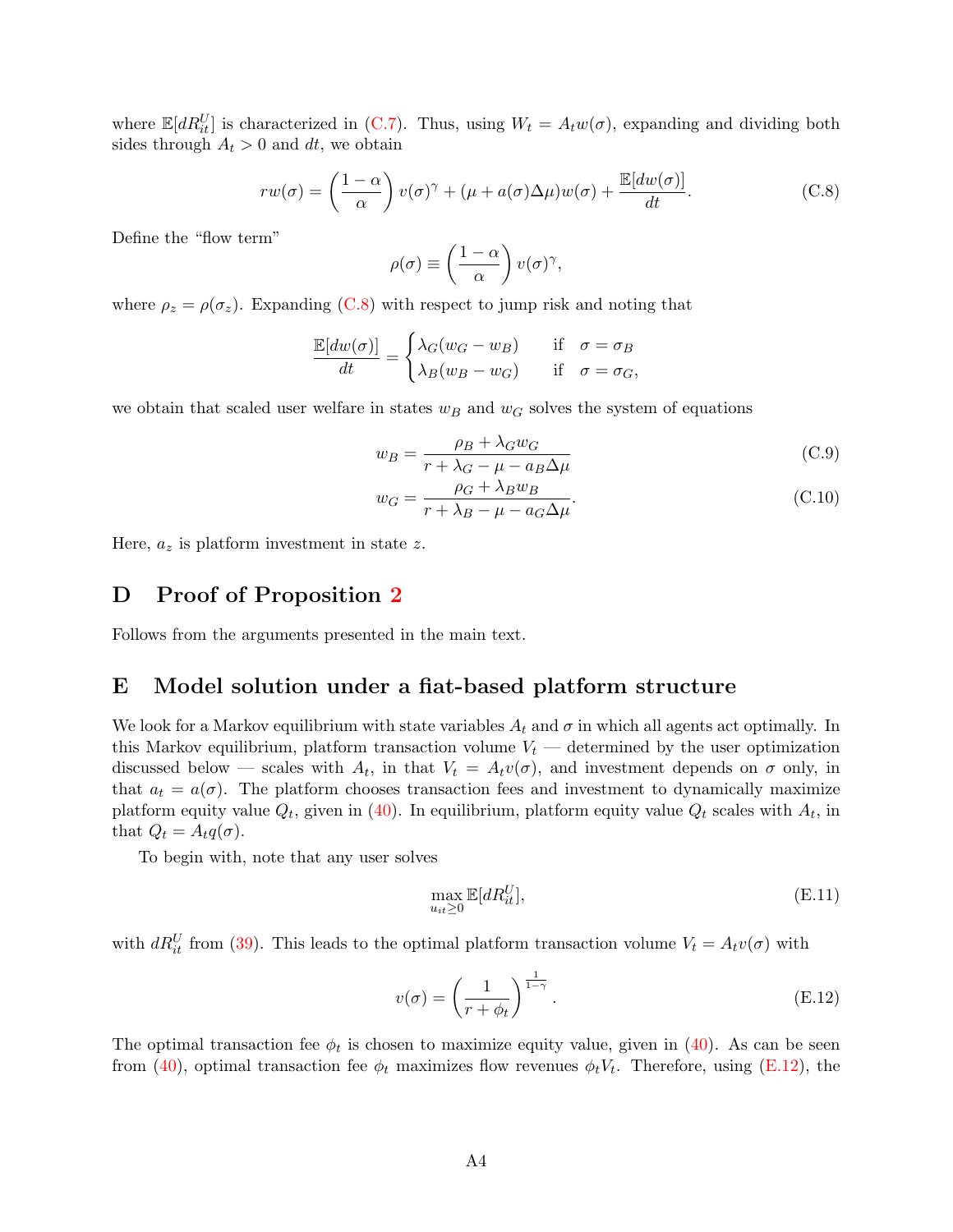optimal transaction fee reads

$$
\phi_E = \arg \max_{\phi} \left[ \phi \left( \frac{1}{r + \phi} \right)^{\frac{1}{1 - \gamma}} \right].
$$

Solving this maximization problem yields closed-form expressions for the optimal transaction fee and transaction volume:

<span id="page-47-1"></span>
$$
\phi_E = \frac{(1 - \gamma)r}{\gamma} \quad \text{and} \quad v_E = \left(\frac{\gamma}{r}\right)^{\frac{1}{1 - \gamma}}.
$$
\n(E.13)

Note that the optimal transaction fee does not depend on the state  $\sigma$ , so — by [\(E.12\)](#page-46-2) — transaction volume  $v(\sigma)$  does not depend on  $\sigma$  either. Intuitively, as the platform transaction medium is price-stable, volatility  $\sigma$  does not directly affect users' decisions to transact on the platform, so transaction fee  $\phi_E$  and transaction volume  $v_E$  do not depend on  $\sigma$ . This also implies that under a fiat-based structure, users are not exposed to any platform-specific risk which is entirely absorbed by speculators as the platform's equity holders.

Inserting  $\phi_t = \phi_E$  into [\(E.12\)](#page-46-2), we obtain the (scaled) revenue from transaction fees:

<span id="page-47-2"></span>
$$
\Phi \equiv \phi_E v_E = (1 - \gamma) \left(\frac{\gamma}{r}\right)^{\frac{\gamma}{1 - \gamma}}.
$$
\n(E.14)

Note that scaled fee revenues decrease with the discount rate r.

Finally, we can calculate platform (equity) value  $Q_t$ , given by [\(40\)](#page-29-4), that is,

$$
Q_t = \max_{(a_t)_{t \ge 0}, (\phi_t)_{t \ge 0}} \mathbb{E}_t \left[ \int_t^{\infty} e^{-r(s-t)} \left( \phi_s V_s - A_s \frac{\kappa a_s^2}{2} - \theta \pi Q_s |\sigma_s^Q| \right) ds \right],
$$

where  $\phi_s V_s = A_s \Phi$  under optimal fee setting. We conjecture (and verify) that  $Q_t = Q(A_t, \sigma)$  scales with  $A_t$  and satisfies  $Q(A, \sigma) = Aq(\sigma)$ , where we denote  $q_z = q(\sigma_z)$ . We also show that  $\sigma_t^Q \geq 0$ .

By the dynamic programming principle, platform equity value in state  $\phi$  solves

<span id="page-47-0"></span>
$$
rQ(A,\sigma)dt = \max_{a \in [0,\overline{a}]} \left\{ \left( A\Phi - \frac{A\kappa a^2}{2} - \theta\pi |\sigma^Q| Q(A,\sigma) \right) dt + \mathbb{E}[dQ(A,\sigma)] \right\}.
$$
 (E.15)

Using the conjecture  $Q(A, \sigma) = Aq(\sigma)$  and invoking Ito's Lemma, we can calculate

$$
\frac{\mathbb{E}[dQ(A,\sigma)]}{dt} = \begin{cases} A(\mu + a_G \Delta \mu)q_G + \lambda_B A(q_B - q_G) & \text{if } \sigma = \sigma_G \\ A(\mu + a_B \Delta \mu)q_B + \lambda_G A(q_G - q_B) & \text{if } \sigma = \sigma_B. \end{cases}
$$

Likewise, Ito's Lemma yields

$$
\sigma_t^Q = \sigma^Q(A_t, \sigma) = \left(\frac{\partial Q_t}{\partial A_t}\right) \frac{A_t \sigma_A(\sigma)}{Q_t} = \sigma_A(\sigma) = \sigma + a(\sigma) \Delta \sigma > 0,
$$

where  $\sigma_A(\sigma)$  is the volatility of  $dA_t/A_t$ . Inserting these relations and  $Q(A,\sigma) = Aq(\sigma)$  into [\(E.15\)](#page-47-0), dividing both sides through  $A$ , and simplifying (in both states  $B$  and  $G$ ), we obtain that scaled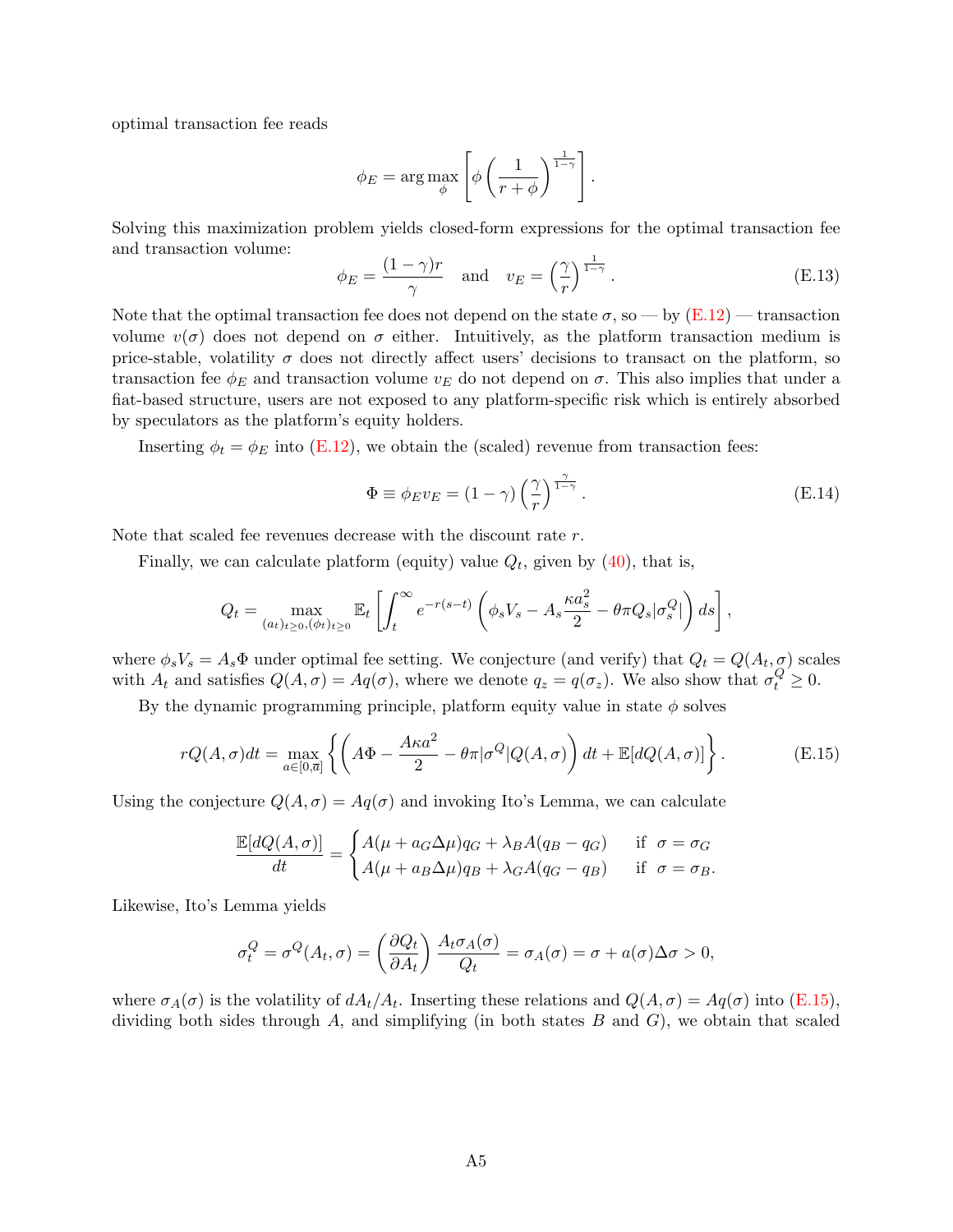(state-dependent) equity value solves the system of equations:

$$
q_B = \max_{a_B \in [0,\overline{a}]} \left( \frac{\Phi + \lambda_{G} q_G - \kappa a_B^2 / 2}{r - \mu - a_B \Delta \mu + \theta \pi (\sigma_B + a_B \Delta \sigma) + \lambda_G} \right)
$$
  

$$
q_G = \max_{a_G \in [0,\overline{a}]} \left( \frac{\Phi + \lambda_B q_B - \kappa a_G^2 / 2}{r - \mu - a_G \Delta \mu + \theta \pi (\sigma_G + a_G \Delta \sigma) + \lambda_B} \right).
$$
(E.16)

The optimization in  $(E.16)$  implies that optimal investment  $a_B$  and  $a_G$  solve

<span id="page-48-2"></span><span id="page-48-1"></span>
$$
\max_{a_z \in [0,\overline{a}]} \left( a_z q_z (\Delta \mu - \theta \pi \Delta \sigma) - \frac{\kappa a_z^2}{2} \right) \tag{E.17}
$$

for  $z = B, G$ . As such, optimal investment  $a_t$  depends on  $\sigma$  only, i.e.,  $a_t = a(\sigma)$ . We summarize our results in the following Proposition.

**Proposition 5** (Fiat-based platform). Suppose that fiat money serves as the platform transaction medium and that the platform charges a proportional transaction fee  $\phi_t$  (modelled as a fee on token holdings). In the Markov equilibrium, platform transaction volume is  $V_t = A_t v(\sigma)$  where  $v(\sigma)$  is characterized in [\(E.12\)](#page-46-2). The platform chooses investment  $(a_t)_{t>0}$  and transaction fees  $(\phi_t)_{t>0}$  to maximize its (equity) value in  $(40)$ . Optimal transaction fee is given in  $(E.13)$ . Platform (equity) value  $Q_t$  scales with  $A_t$ , in that  $Q_t = A_t q(\sigma)$  where  $q_B = q(\sigma_B)$  and  $q_G = q(\sigma_G)$  are characterized in [\(E.16\)](#page-48-1). Optimal investment levels  $a_B$  and  $a_G$  solve [\(E.17\)](#page-48-2) for  $z = B, G$ .

#### E.1 Proof of Corollary [4](#page-31-1)

Under a token-based structure, scaled platform transaction volume  $v_B$  and  $v_G$  are given by [\(34\)](#page-23-2) and [\(32\)](#page-23-0) respectively. Taking the "double" limit  $\sigma_B \to \infty, \sigma_G \to \infty$  (with  $\sigma_G > \sigma_B$ ) in [\(34\)](#page-23-2) and [\(32\)](#page-23-0) yields

$$
\lim_{\sigma_B \to \infty, \sigma_G \to \infty} v_B = \lim_{\sigma_B \to \infty, \sigma_G \to \infty} v_G = 0,
$$

which implies (see  $(35)$  and  $(33)$ )

$$
\lim_{\sigma_B \to \infty, \sigma_G \to \infty} p_B = \lim_{\sigma_B \to \infty, \sigma_G \to \infty} p_G = 0
$$

and (see  $(C.9)$ )

$$
\lim_{\sigma_B \to \infty, \sigma_G \to \infty} w_B = \lim_{\sigma_B \to \infty, \sigma_G \to \infty} w_G = 0.
$$

Under a fiat-based structure, when  $\theta = 0$ , then  $q_B$ ,  $q_G$ ,  $\Phi$ , and  $v(\sigma)$  do not depend on  $\sigma_G$  and  $\sigma_B$ . As such, in the limit  $\sigma_B \to \infty$ ,  $\sigma_G \to \infty$ , a fiat-based platform yields higher (scaled) platform value (that is,  $q_G > p_G$  and  $q_B > p_B$ ), higher platform transaction volume, and higher user welfare and total surplus. By continuity, a fiat-based platform yields higher (scaled) platform value, user welfare, total surplus, and long-run adoption  $\overline{v}$  when  $\sigma_B$  and  $\sigma_G$  are sufficiently large and  $\theta \geq 0$  is sufficiently small.

# <span id="page-48-0"></span>F Details for Section [5.1.2](#page-32-0) and Proof of Proposition [3](#page-33-2)

In this Section, we provide the model solution under the specification of Section [5.1.2](#page-32-0) for both a token-based and fiat-based platform structure. The equilibrium concept is analogous to the one of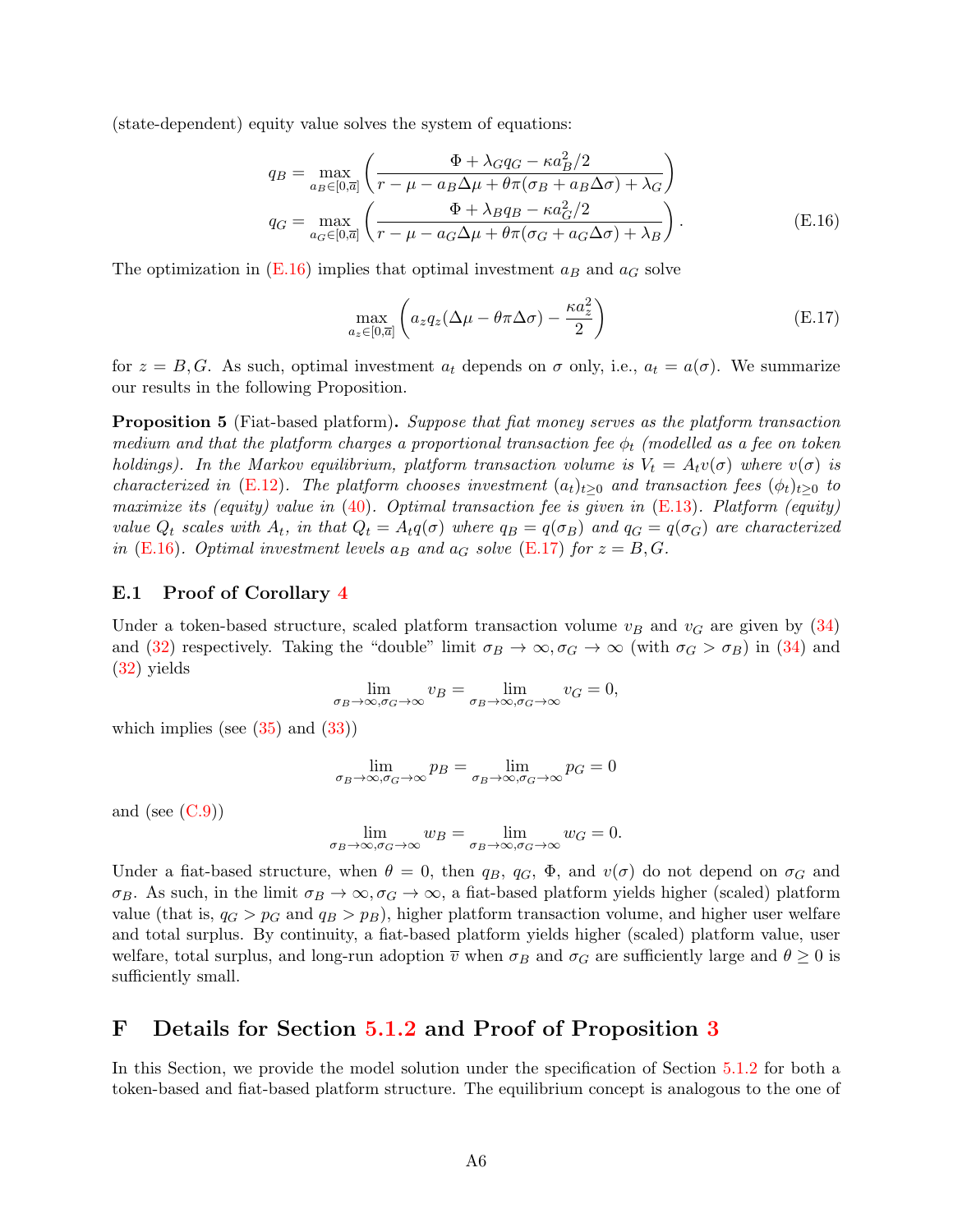the baseline and Section [4](#page-21-0) (i.e., Appendix [E\)](#page-46-0) respectively. In equilibrium, the optimal choice of  $b_t$ depends on  $\sigma$  only, i.e.,  $b_t = b(\sigma)$  where we write  $b_z = b(\sigma_z)$ .

### F.1 Token-based platform

We can derive the model solution and equilibrium performing steps analogous to those in Section [2.4.](#page-12-0) Note that users' utility from holding tokens is characterized [\(41\)](#page-32-1) and platform productivity evolves according [\(42\)](#page-32-2). Any user i solves  $\max_{u_{it}\geq 0} \mathbb{E}[dR_{it}^U]$  with  $dR_{it}^U$  from [\(41\)](#page-32-1). Under user homogeneity, all users act the same, so that  $u_{it} = V_t$ . Going through the same steps as in the derivation of [\(7\)](#page-9-3), we solve the platform transaction volume

<span id="page-49-0"></span>
$$
V_t = A_t \left( \frac{1 - b_t}{r + \pi \sigma_t^P - \mathbb{E}[dP_t]/(P_t dt)} \right)^{\frac{1}{1 - \gamma}}.
$$
 (F.18)

Platform transaction volume scales with  $A_t$ , in that  $V_t = A_t v(\sigma)$ . And, token price scales with  $X_t = A_t/M_t$ , in that  $P_t = X_t p(\sigma)$ . Following the steps as in Section [4,](#page-21-0) one can use Ito's Lemma to calculate

$$
\frac{dX_t}{X_t} = \mu_X(\sigma)dt + \sigma_X(\sigma)dZ_t,
$$
\n(F.19)

with

$$
\mu_X(\sigma) = \mu + b(\sigma)\varepsilon + a(\sigma)\Delta\mu - \frac{\kappa a(\sigma)^2}{p(\sigma)}
$$
 and  $\sigma_X(\sigma) = \sigma + a(\sigma)\Delta\sigma$ .

Using [\(16\)](#page-12-1) and [\(17\)](#page-12-2) (which are also valid in this extension), we obtain  $\mu_t^P = \mu_X(\sigma)$  and  $\sigma_t^P = \sigma_X(\sigma)$ .

Using  $(F.18)$  and  $(19)$  (which is also valid in this extension), we obtain scaled transaction volume in state  $v_G$ ,

<span id="page-49-1"></span>
$$
v_G = \left(\frac{1 - b_G}{r - \mu - b_G \varepsilon - a_G \Delta \mu + \pi (\sigma_G + a_G \Delta \sigma) + \kappa a_G^2/(2p_G) - \lambda_B (p_B/p_G - 1)}\right)^{\frac{1}{1 - \gamma}}, \quad (F.20)
$$

and scaled token price in state G,

<span id="page-49-2"></span>
$$
p_G = \max\left\{v_G, \frac{\lambda_B p_B}{r - \mu - b_G \varepsilon - a_G \Delta \mu + \theta \pi (\sigma_G + a_G \Delta \sigma) + \kappa a_G^2/(2p_G) + \lambda_B}\right\}.
$$
 (F.21)

Note that [\(F.20\)](#page-49-1) is analogous to [\(32\)](#page-23-0) (where the factor  $1-b<sub>G</sub>$  enters multiplicatively and the growth rate of platform productivity is augmented by  $b_G \varepsilon$ ). Likewise, [\(F.21\)](#page-49-2) is analogous to [\(33\)](#page-23-1) (where the growth rate of platform productivity  $A_t$  is augmented by  $b_G \varepsilon$ ). In state B, scaled transaction volume reads

<span id="page-49-4"></span>
$$
v_B = \left(\frac{1 - b_B}{r - \mu - b_B \varepsilon - a_B \Delta \mu + \pi(\sigma_B + a_B \Delta \sigma) + \kappa a_B^2 / (2p_B) - \lambda_G (p_G / p_B - 1)}\right)^{\frac{1}{1 - \gamma}}
$$
(F.22)

which is analogous to  $(34)$  (where the factor  $1 - b_B$  enters multiplicatively and the growth rate of platform productivity is augmented by  $b_B \varepsilon$ ). Scaled token price in state B is

<span id="page-49-3"></span>
$$
p_B = \max\left\{v_B, \frac{\lambda_G p_G}{r - \mu - b_B \varepsilon - a_B \Delta \mu + \theta \pi (\sigma_B + a_B \Delta \sigma) + \kappa a_B^2/(2p_B) + \lambda_G}\right\},\tag{F.23}
$$

which is analogous to [\(35\)](#page-23-3) (where the growth rate of platform productivity is augmented by  $b_B \varepsilon$ ).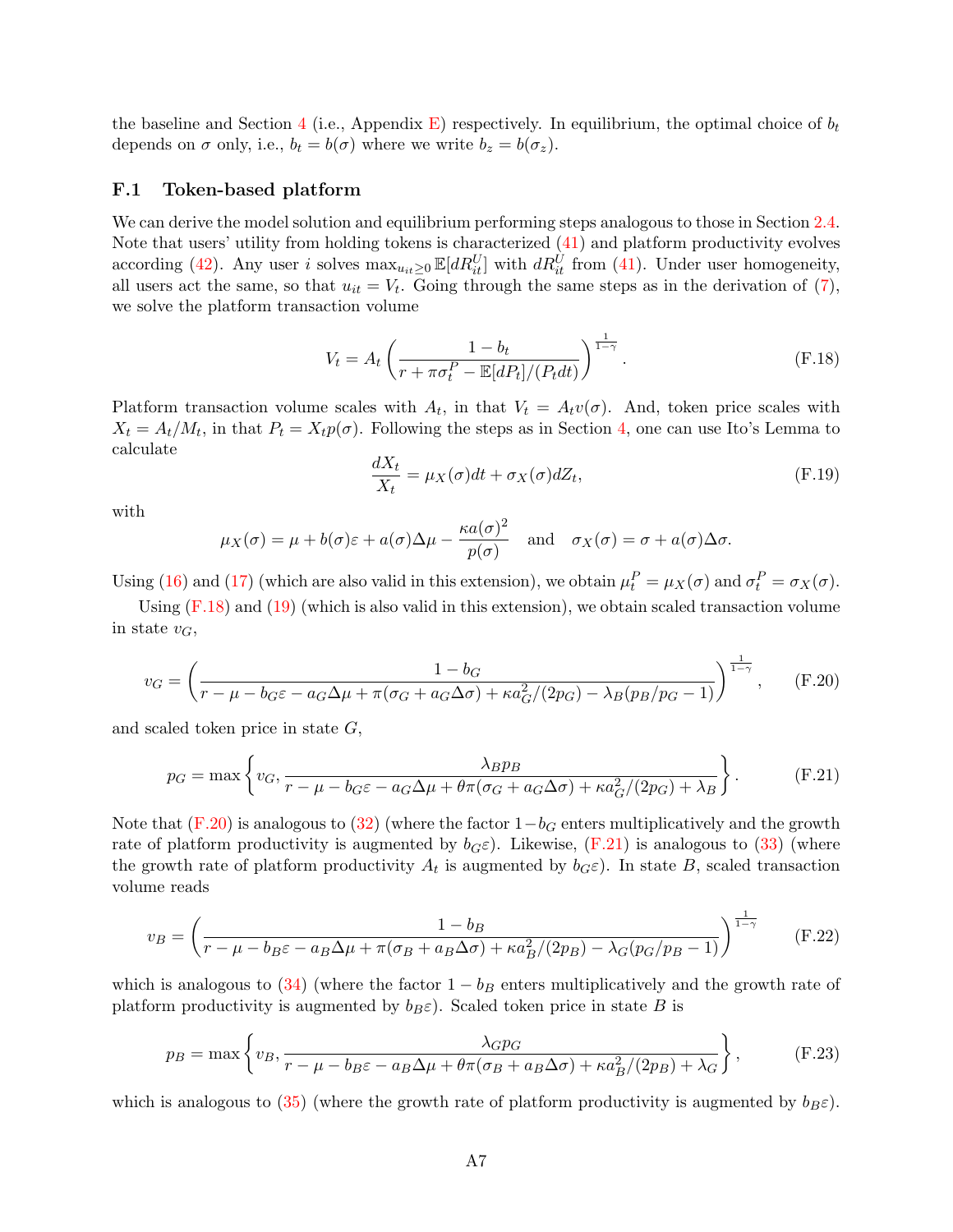Next, we discuss the platform's choice of  $b_z \in \{0,1\}$  in both states  $z = B$  and  $z = G$  in the limit  $\varepsilon \downarrow 0$ . This is akin to considering  $\varepsilon = 0$  and assuming that the platform chooses  $b_z = 1$  whenever it is indifferent between  $b_z = 0$  and  $b_z = 1$ . It is clear that choosing  $b_B = b_G = 1$  is not optimal, as it would imply  $v_B = v_G = p_B = p_G = 0$ . As such, when  $b_B = 1$  ( $b_G = 1$ ), then  $b_G = 0$  ( $b_B = 0$ ), leading to  $p_B$ ,  $p_G > 0$ .

We show that the platform chooses  $b_z = 1$  if and only if the marginal token investor is speculator. If the platform chooses  $b_z = 1$ , then platform transaction volume becomes zero (i.e.,  $V_t = v_z = 0$ ) and  $p_z > v_z$  so that the marginal token investor is a speculator. If the marginal token investor is a speculator, then  $p_z > v_z$  and — by expressions [\(F.21\)](#page-49-2) and [\(F.23\)](#page-49-3) — it follows that  $\frac{\partial p_z}{\partial b_z} > 0$  where  $\partial p_z$  $\frac{\partial p_z}{\partial b_z} = o(\varepsilon)$  is "negligible." As such, the platform chooses  $b_z = 1$ .

Next, observe that when  $\theta = 0$ , expressions [\(F.22\)](#page-49-4) and [\(F.23\)](#page-49-3) imply

$$
\lim_{\sigma_B \to \infty} v_B = 0 < \lim_{\sigma_B \to \infty} p_B.
$$

By continuity, when  $\sigma_B$  is sufficiently large and  $\theta \in [0, 1]$  is sufficiently small, the marginal token investor in state B is a speculator and  $p_B > v_B$ . By our previous results,  $b_B = 1$  and  $b_G = 0$ .

### F.2 Fiat-based platform

Under this alternative specification, users' payoff from holding tokens is

<span id="page-50-0"></span>
$$
dR_{it}^U := \underbrace{\frac{u_{it}^\alpha}{\alpha} (1 - b_t) V_t^\beta A_t^{1 - \alpha - \beta} dt}_{\text{Transaction}} + u_{it} \left( \underbrace{\phi_t dt}_{\text{Transaction}} - \underbrace{r dt}_{\text{Operation}} \right). \tag{F.24}
$$

Any user solves  $\max_{u_{it}\geq 0} \mathbb{E}[dR_{it}^U]$ , with  $dR_{it}^U$  from [\(F.24\)](#page-50-0). We go through the optimization and can perform the same steps as in Section [5.1](#page-28-2) and Appendix [E,](#page-46-0) which yields  $V_t = A_t v(\sigma)$  where

<span id="page-50-1"></span>
$$
v(\sigma) = \left(\frac{1 - b(\sigma)}{r + \phi(\sigma)}\right)^{\frac{1}{1 - \gamma}}.
$$

Optimal transaction fees  $\phi_E$  do not depend on the state  $\sigma$  and are chosen to maximize fee revenues

$$
\phi\left(\frac{1-b_t}{r+\phi(\sigma)}\right)^{\frac{1}{1-\gamma}} = (1-b(\sigma))\phi\left(\frac{1}{r+\phi(\sigma)}\right)^{\frac{1}{1-\gamma}}
$$

It follows that optimal transaction fees are characterized in [\(E.13\)](#page-47-1) and that the platform's fee revenues are characterized in [\(E.14\)](#page-47-2).

Performing analogous steps as in Appendix  $E$ , we derive that scaled platform equity solves the system of equations:

$$
q_B = \max_{a_B \in [0,\overline{a}], b_B \in \{0,1\}} \left( \frac{\Phi(1-b_B) + \lambda_{G} q_G - \kappa a_B^2 / 2}{r - \mu - b_B \varepsilon - a_B \Delta \mu + \theta \pi (\sigma_B + a_B \Delta \sigma) + \lambda_G} \right)
$$
(F.25)

$$
q_G = \max_{a_G \in [0,\overline{a}], b_G \in \{0,1\}} \left( \frac{\Phi(1-b_G) + \lambda_B q_B - \kappa a_G^2/2}{r - \mu - b_G \varepsilon - a_G \Delta \mu + \theta \pi (\sigma_G + a_G \Delta \sigma) + \lambda_B} \right). \tag{F.26}
$$

As  $\Phi > 0$ , it follows from the optimization in [\(F.25\)](#page-50-1) that for  $\varepsilon \to 0$ , setting  $b_B = b_G = 0$  is optimal.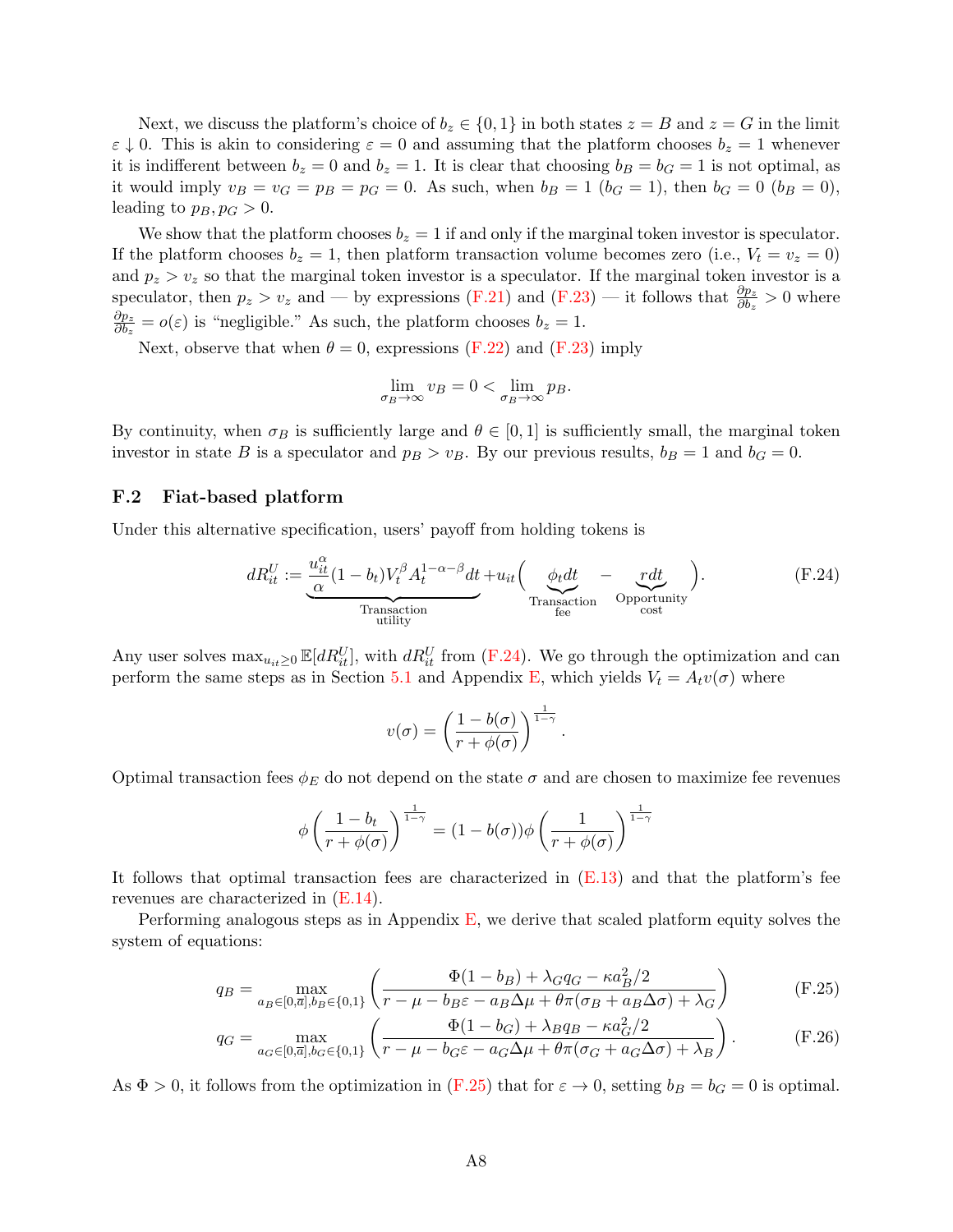# <span id="page-51-0"></span>G Model solution under a dual token structure

We look for a Markov equilibrium with state variables  $A_t$  and  $\sigma$  in which all agents act optimally and the markets for tokens clear. We normalize the price of transaction tokens to one dollar. Transaction token market clearing requires that platform transaction volume in dollars,  $V_t$ , is equal to the market capitalization of transaction tokens. It follows that  $V_t$  is both the supply and market capitalization of transaction tokens.

In the Markov equilibrium, platform transaction volume  $V_t$  — determined by the user optimization discussed below – scales with  $A_t$ , in that  $V_t = A_t v(\sigma)$  with  $v_z = v(\sigma_z)$ , and investment depends on  $\sigma$  only, i.e.,  $a_t = a(\sigma)$  with  $a_z = a(\sigma_z)$ . The platform chooses transaction fees and investment to dynamically maximize platform dollar value at time zero, which is  $Q_0 + V_0$ . We impose that platform equity  $Q_t$  must exceed a positive lower bound, in that

<span id="page-51-1"></span>
$$
Q_t \ge A_t q \tag{G.27}
$$

with a constant  $q \geq 0$ . The constraint  $(G.27)$  can be interpreted as limited liability or limited commitment constraint of equity holders (who are speculators/financial investors) and requires platform equity value to remain positive. For instance, a negative platform equity value would violate limited liability and preclude that platform equity (governance tokens) are tradeable under limited liabilities. In equilibrium, platform equity value  $Q_t$  scales with  $A_t$ , i.e.,  $Q_t = A_t q(\sigma)$ .

To begin with, note that any user solves

$$
\max_{u_{it} \ge 0} \mathbb{E}[dR_{it}^U],\tag{G.28}
$$

with  $dR_{it}^U$  from [\(39\)](#page-29-1). This leads to the platform transaction volume  $V_t = A_t v(\sigma)$  with

<span id="page-51-3"></span>
$$
v(\sigma) = \left(\frac{1}{r + \phi(\sigma)}\right)^{\frac{1}{1-\gamma}},
$$
\n(G.29)

which is identical to  $(E.12)$ . Here,  $\phi(\sigma)$  denotes the (possibly) state-dependent transaction fee.

Note that due to  $V_t = A_t v(\sigma)$ ,

$$
dV_t = \begin{cases} v_B dA_t + \lambda_G A_t (v_G - v_B) dt & \text{if } \sigma = \sigma_B \\ v_G dA_t + \lambda_B A_t (v_B - v_G) dt & \text{if } \sigma = \sigma_G, \end{cases}
$$

where  $dA_t$  is characterized in [\(26\)](#page-21-2). We can now rewrite [\(43\)](#page-34-1) as

<span id="page-51-2"></span>
$$
\frac{dDiv_t}{A_t} = \begin{cases} v_B \left( (\mu + a_B \Delta \mu + \phi_B) dt + (\sigma + a_B \Delta \sigma) dZ_t \right) - \frac{\kappa a_B^2}{2} dt + \lambda_G (v_G - v_B) dt, & \text{if } \sigma = \sigma_B \\ v_G \left( (\mu + a_G \Delta \mu + \phi_G) dt + (\sigma + a_G \Delta \sigma) dZ_t \right) - \frac{\kappa a_G^2}{2} dt + \lambda_B (v_B - v_G) dt, & \text{if } \sigma = \sigma_G, \end{cases}
$$
\n
$$
(G.30)
$$

with state-dependent investment and fees  $(a_B, a_G, \phi_B, \phi_G)$ . Thus, the volatility of  $dDiv_t$  reads

$$
\sigma_t^{Div} = A_t v(\sigma) \big( \sigma + a(\sigma) \Delta \sigma \big) > 0.
$$

Recall that platform equity value reads (see [\(44\)](#page-34-2))

$$
Q_t = \mathbb{E}_t \left[ \int_t^{\infty} e^{-r(s-t)} \left( dDiv_s - \theta \pi | Q_s \sigma_s^Q + \sigma_s^{Div} | ds \right) \right],
$$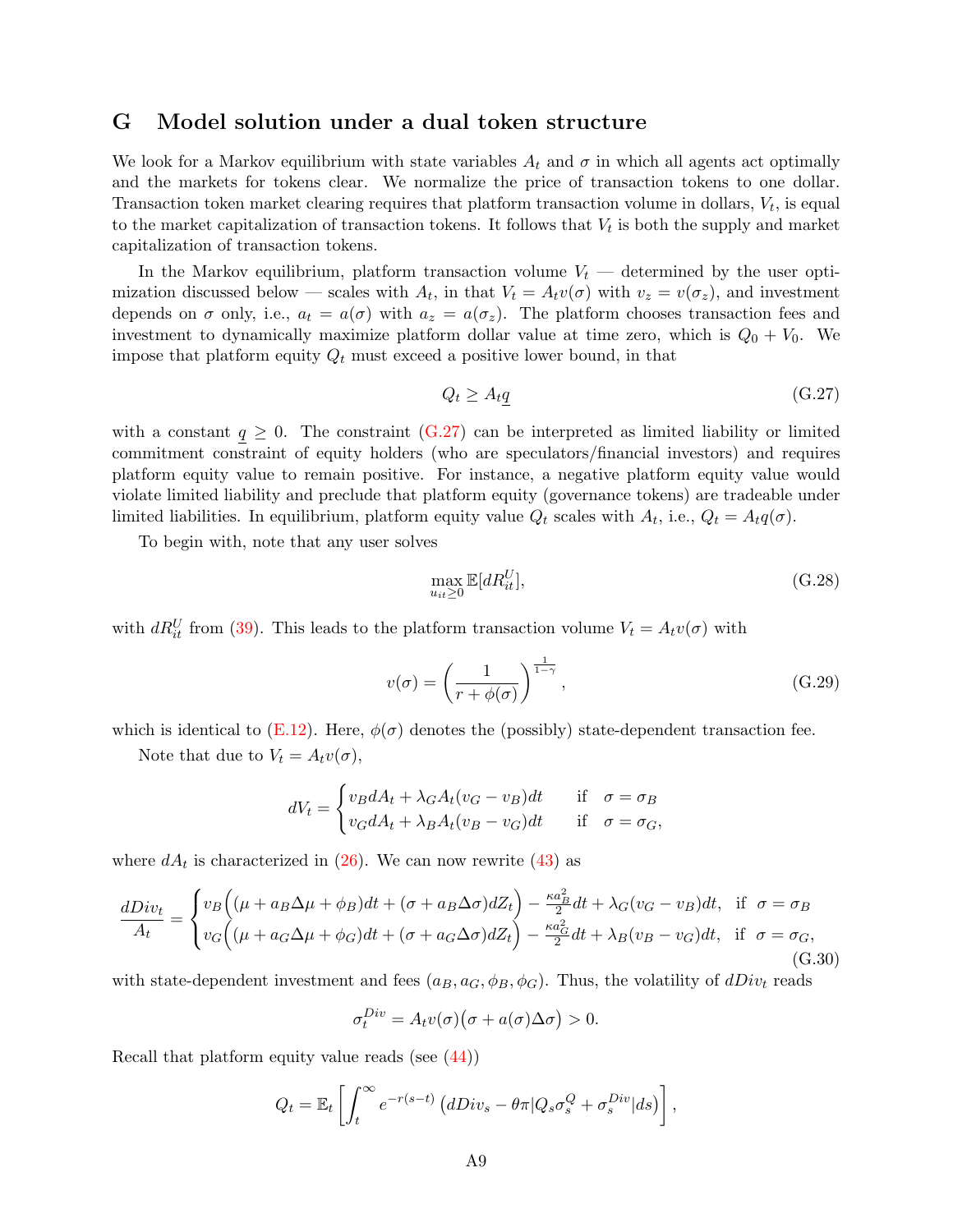where dividends  $dDiv$  are characterized in [\(43\)](#page-34-1) and [\(G.30\)](#page-51-2). We conjecture and verify that  $Q(A_t, \sigma)$ scales with  $A_t$ , in that  $Q(A_t, \sigma) = A_t q(\sigma)$  with  $q_B = q(\sigma_B)$  and  $q_G = q(\sigma_G)$ . We also show that  $\sigma_t^Q \geq 0$  and  $\sigma_t^{Div} \geq 0$  at all times t. The platform chooses state-dependent transaction fees  $\phi_B$ and  $\phi_G$  as well as state-dependent investment  $a_B$  and  $a_G$  to dynamically maximize platform value  $V_t + Q_t$ . As both  $V_t = A_t v_z$  and  $Q_t = A_t q_z$  scale with  $A_t$ , it follows that the platform chooses  $a_z$ and  $\phi_z$  to maximize scaled platform value  $q_z + v_z$  in state  $z = B, G$ .

The dynamic programming principle implies that equity value solves — evaluated under the optimal controls — the ODE

$$
rQ(A,\sigma)dt = \mathbb{E}\left[dDiv - \theta\pi(Q(A,\sigma)\sigma^{Q} + \sigma^{Div})dt + dQ(A,\sigma)\right].
$$
 (G.31)

Using the conjecture  $Q(A, \sigma) = Aq(\sigma)$  and invoking Ito's Lemma, we can calculate

$$
\frac{\mathbb{E}[dQ(A,\sigma)]}{dt} = \begin{cases} A(\mu + a_G \Delta \mu)q_G + \lambda_B A(q_B - q_G) & \text{if } \sigma = \sigma_G \\ A(\mu + a_B \Delta \mu)q_B + \lambda_G A(q_G - q_B) & \text{if } \sigma = \sigma_B. \end{cases}
$$

Likewise, Ito's Lemma yields

$$
\sigma_t^Q = \sigma^Q(A_t, \sigma) = \left(\frac{\partial Q_t}{\partial A_t}\right) \frac{A_t \sigma_A(\sigma)}{Q_t} = \sigma_A(\sigma) = \sigma + a(\sigma) \Delta \sigma > 0,
$$

where  $\sigma_A(\sigma)$  is the volatility of  $dA_t/A_t$ . Inserting these relations, [\(G.30\)](#page-51-2), and  $Q(A,\sigma) = Aq(\sigma)$ into  $(E.15)$ , dividing both sides through A, and simplifying (in both states B and G), we obtain that scaled (state-dependent) equity value solves the system of equations:

$$
q_B = \frac{\left[\phi_B + \mu + a_B \Delta \mu - \theta \pi (\sigma_B + a_B \Delta \sigma)\right] v_B - \kappa a_B^2 / 2 + \lambda_G (q_G + v_G - v_B)}{r - \mu - a_B \Delta \mu + \theta \pi (\sigma_B + a_B \Delta \sigma) + \lambda_G}
$$
(G.32)  

$$
q_G = \frac{\left[\phi_G + \mu + a_G \Delta \mu - \theta \pi (\sigma_G + a_G \Delta \sigma)\right] v_G - \kappa a_G^2 / 2 + \lambda_B (q_B + v_B - v_G)}{r - \mu - a_G \Delta \mu + \theta \pi (\sigma_G + a_G \Delta \sigma) + \lambda_B},
$$

evaluated under the optimal controls  $(a_B, a_G, \phi_B, \phi_G)$  which we determine below.

As a next step, we calculate

<span id="page-52-1"></span><span id="page-52-0"></span>
$$
q_B + v_B = \frac{(\phi_B + r)v_B - \kappa a_B^2/2 + \lambda_G(q_G + v_G)}{r - \mu - a_B \Delta \mu + \theta \pi (\sigma_B + a_B \Delta \sigma) + \lambda_G}
$$
  

$$
q_G + v_G = \frac{(\phi_G + r)v_G - \kappa a_G^2/2 + \lambda_B(q_B + v_B)}{r - \mu - a_G \Delta \mu + \theta \pi (\sigma_G + a_G \Delta \sigma) + \lambda_B}.
$$
 (G.33)

To maximize  $q_z + v_z$ , optimal transaction fee  $\phi_z$  in state  $z = B, G$  maximizes

$$
(r+\phi_z)v_z = (r+\phi_z)\left(\frac{1}{r+\phi_z}\right)^{\frac{1}{1-\gamma}} = \left(\frac{1}{r+\phi_z}\right)^{\frac{\gamma}{1-\gamma}},
$$

which — absent any constraints — would imply the degenerate outcome  $\phi_z \downarrow -r$ . And,  $\phi_z \downarrow -r$ implies  $v_z \to \infty$  as well as  $q_z \to -\infty$  which violates [\(G.27\)](#page-51-1). As a result, the constraint (G.27) binds in equilibrium for both states  $z = B, G$ , so that  $q_z = q$  for  $z = B, G$ .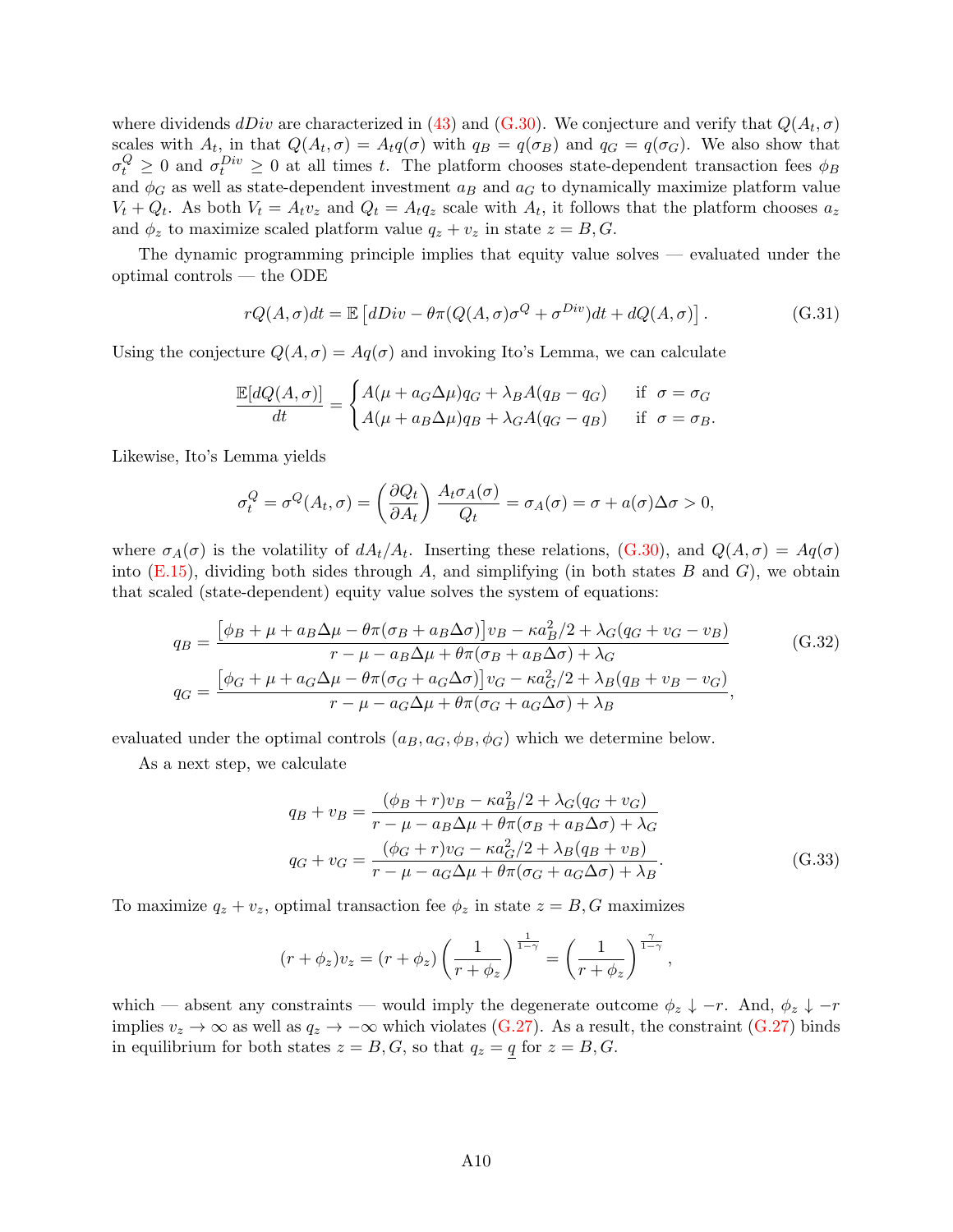Now, we insert  $q_z = q$  back into [\(G.33\)](#page-52-0) (or [\(G.32\)](#page-52-1)) and solve for

<span id="page-53-0"></span>
$$
\phi_B = (r - \mu - a_B \Delta \mu + \theta \pi (\sigma_B + a_B \Delta \sigma)) \frac{q}{v_B} + \frac{\kappa a_B^2}{v_B}
$$
(G.34)  

$$
- \lambda_G \left( \frac{v_G}{v_B} - 1 \right) - \mu - a_B \Delta \mu + \theta \pi (\sigma_B + a_B \Delta \sigma)
$$
  

$$
\phi_G = (r - \mu - a_G \Delta \mu + \theta \pi (\sigma_G + a_G \Delta \sigma)) \frac{q}{v_G} + \frac{\kappa a_G^2}{v_G}
$$
  

$$
- \lambda_B \left( \frac{v_B}{v_G} - 1 \right) - \mu - a_G \Delta \mu + \theta \pi (\sigma_G + a_G \Delta \sigma).
$$

Inserting  $(G.34)$  into  $(G.29)$ , we obtain

$$
v_B = \left(\frac{1}{\left[r - \mu - a_B \Delta \mu + \theta \pi (\sigma_B + a_B \Delta \sigma)\right](1 + \underline{q}/v_B) + \kappa a_B^2/(2v_B) - \lambda_G(v_G/v_B - 1)}\right)^{\frac{1}{1 - \gamma}}
$$
\n(G.35)\n
$$
v_G = \left(\frac{1}{\left[r - \mu - a_G \Delta \mu + \theta \pi (\sigma_G + a_G \Delta \sigma)\right](1 + \underline{q}/v_G) + \kappa a_G^2/(2v_G) - \lambda_B(v_B/v_G - 1)}\right)^{\frac{1}{1 - \gamma}}.
$$

To complete the description of the Markov equilibrium under the dual token structure, we analyze platform investment. Platform investment in state  $z$  is chosen to maximize

<span id="page-53-2"></span><span id="page-53-1"></span>
$$
\max_{a_z \ge 0} [q_z + v_z] \tag{G.36}
$$

where  $q_z = q$ . According to the objective in  $(G.36)$ , optimal investment maximizes the joint (scaled) value of transaction tokens  $(v_z)$  and governance tokens  $(q_z)$ .

Notice that maximizing  $v_z + p_z$ , the platform would never choose  $b_z = 1$  under the specification of Section [5.1.2](#page-32-0) with  $\varepsilon \to 0$ , as setting  $b_z$  causes  $v_z$  to drop to zero and has only negligible impact on platform productivity growth. Intuitively, the platform transaction fees and the commitment to price stability of transaction tokens align the platform's incentives with those of its users. If the platform chooses  $b_z = 1$ , fee revenues and demand for transaction tokens fall, which would require the platform to buy back transaction tokens to stabilize the transaction token price. Both the drop in fee revenues and the buybacks reduce platform revenues upon setting  $b_z = 1$ , so the platform directly internalizes its effects on platform users (and so the negative effects of setting  $b_z = 1$ ). As such, we conclude that a dual token structure aligns the platform's incentives with those of its users, thereby alleviating conflicts of interest between the platform (owners) and its users.

Finally, we summarize the findings of this Section in the following Proposition.

**Proposition 6** (Dual Token Structure). Under the dual token structure, there exists a Markov equilibrium with the following properties. The platform issues  $i$ ) transaction tokens (stablecoins) with stable dollar price (normalized to one dollar) held by users for transactions and ii) governance (equity) tokens held by speculators for returns. Transaction volume  $V_t$  (in dollars) equals both transaction token supply and market capitalization. Platform transaction volume satisfies  $V_t = A_t v(\sigma)$  where  $v_G = v(\sigma_G)$  and  $v_B = v(\sigma_B)$  are characterized in [\(G.35\)](#page-53-2). The governance token price/platform equity value satisfies  $Q_t = A_t q(\sigma)$ , where  $q_B = q(\sigma_B)$  and  $q_G = q(\sigma_G)$  are characterized in [\(G.32\)](#page-52-1). Optimal transaction fees only depend on  $\sigma$  (i.e.,  $\phi_t = \phi_z = \phi(\sigma_z)$ ) and are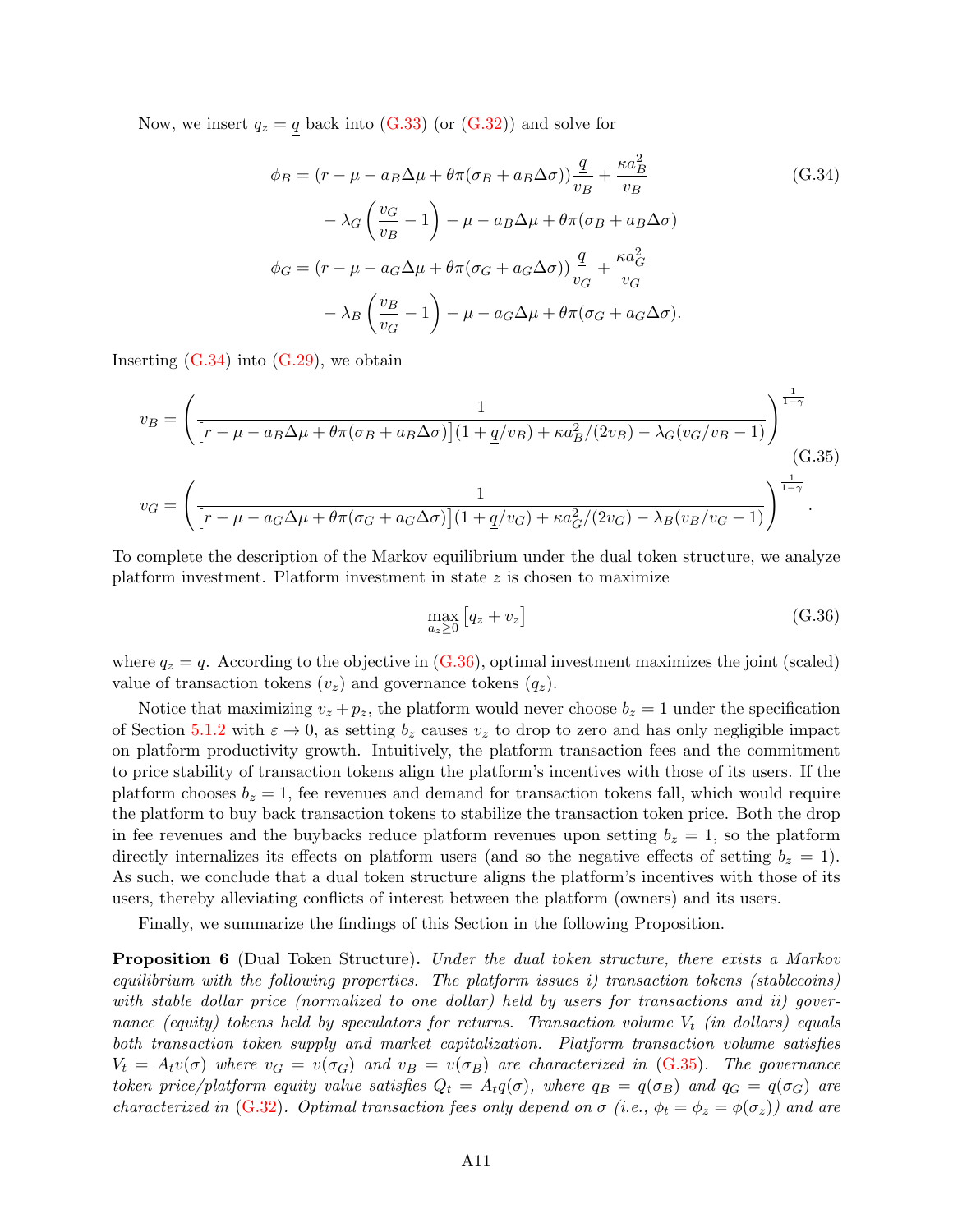given in [\(G.34\)](#page-53-0). Scaled governance token price/platform equity value satisfies  $q_z = q$  under optimal fee setting. Optimal investment only depends on  $\sigma$ , and is characterized in [\(G.36\)](#page-53-1).

### <span id="page-54-1"></span>G.1 Dual token structure and perfect risk-sharing

In the following, we discuss the special case  $q = 0$ . Under these circumstances,  $(G.35)$  simplifies to

$$
v_B^* = \left(\frac{1}{r - \mu - a_B \Delta \mu + \theta \pi (\sigma_B + a_B \Delta \sigma) + \kappa a_B^2 / (2v_B) - \lambda_G (v_G^* / v_B^* - 1)}\right)^{\frac{1}{1 - \gamma}} \qquad (G.37)
$$
  

$$
v_G^* = \left(\frac{1}{r - \mu - a_G \Delta \mu + \theta \pi (\sigma_G + a_G \Delta \sigma) + \kappa a_G^2 / (2v_G) - \lambda_B (v_B^* / v_G^* - 1)}\right)^{\frac{1}{1 - \gamma}}.
$$

Note that the expressions for (scaled) platform transaction volume attained under the dual token structure with  $q = 0, v_B^*$  and  $v_G^*$ , resemble the respective expressions for (scaled) platform transaction volume attained under the baseline token-based platform structure (see expressions [\(22\)](#page-13-5) and [\(20\)](#page-13-3) respectively) with two important differences.

First,  $p_z$  is replaced by  $v_z$ . Second, users' risk-aversion coefficient (that is,  $\pi \sigma_B$  in [\(22\)](#page-13-5) and  $\pi \sigma_G$ in [\(20\)](#page-13-3)) is replaced by speculators' risk aversion coefficient,  $\theta \pi \sigma_B$  and  $\theta \pi \sigma_G$  respectively. In other words, the dual token structure achieves perfect risk-sharing between users and speculators. Perfect risk-sharing also removes the under-investment problem that is induced by users' transaction-based risk-aversion. In fact, when  $q = 0$ , optimal investment satisfies

$$
a_z = \arg\max_{a \in [0,\overline{a}]} \left( ap_z(\Delta\mu - \theta \pi \Delta\sigma) - \frac{\kappa a^2}{2} \right),\tag{G.38}
$$

which is [\(36\)](#page-23-4) with  $\theta_z(a_z)$  replaced by  $\theta \leq \theta_z(a_z)$  (notice that investment decreases with  $\theta_z(a_z)$ ).

# <span id="page-54-0"></span>H Solution with short selling

In what follows, we characterize a Markov equilibrium with state variables  $A_t, M_t$ , and  $\sigma$ . In this Markov equilibrium, users solve the same problem as in the baseline, so that platform transaction volume is characterized in [\(7\)](#page-9-3), and speculators' problem with short-selling possibilities is characterized below. Users optimally do not short sell tokens, as the marginal convenience yield in [\(3\)](#page-7-3) becomes infinite as  $u_{it}$  approaches zero. In the Markov equilibrium, platform transaction volume scales with  $A_t$  so that  $V_t = A_t v(\sigma)$ , with  $v_B = v(\sigma_B)$  and  $v_G = v(\sigma_G)$ . Token price  $P_t$  scales with  $X_t = A_t/M_t$  so that  $P_t = X_t p(\sigma)$ , with  $p_B = p(\sigma_B)$  and  $p_G = p(\sigma_G)$ . Under homogeneity, speculators' aggregate and individual token holdings are the same (i.e.,  $s_{it} = S_t$ ) and scale with  $A_t$  so that  $S_t = A_t s(\sigma)$ , with  $s_B = s(\sigma_B)$  and  $s_G = s(\sigma_G)$ . Analogous to the baseline, token price volatility satisfies  $\sigma_t^P = \sigma \ge 0$  and token price drift satisfies  $\mu_t^P = \mu$ .

### H.1 Speculators' optimization

In this Section, we characterize the speculators' optimization with short selling. Any speculator  $j$ faces the short selling constraint  $s_{jt} \geq \underline{S}_t$  with  $\underline{S}_t = -\eta M_t P_t$  and  $\eta > 0$ . Under this specification, any speculator  $j$  solves

<span id="page-54-2"></span>
$$
\max_{s_{jt} \ge S_t} \left[ s_{jt} \left( \frac{\mathbb{E}[dP_t]}{P_t} - r dt \right) - \theta \pi | s_{jt} \sigma_t^P | dt \right]. \tag{H.39}
$$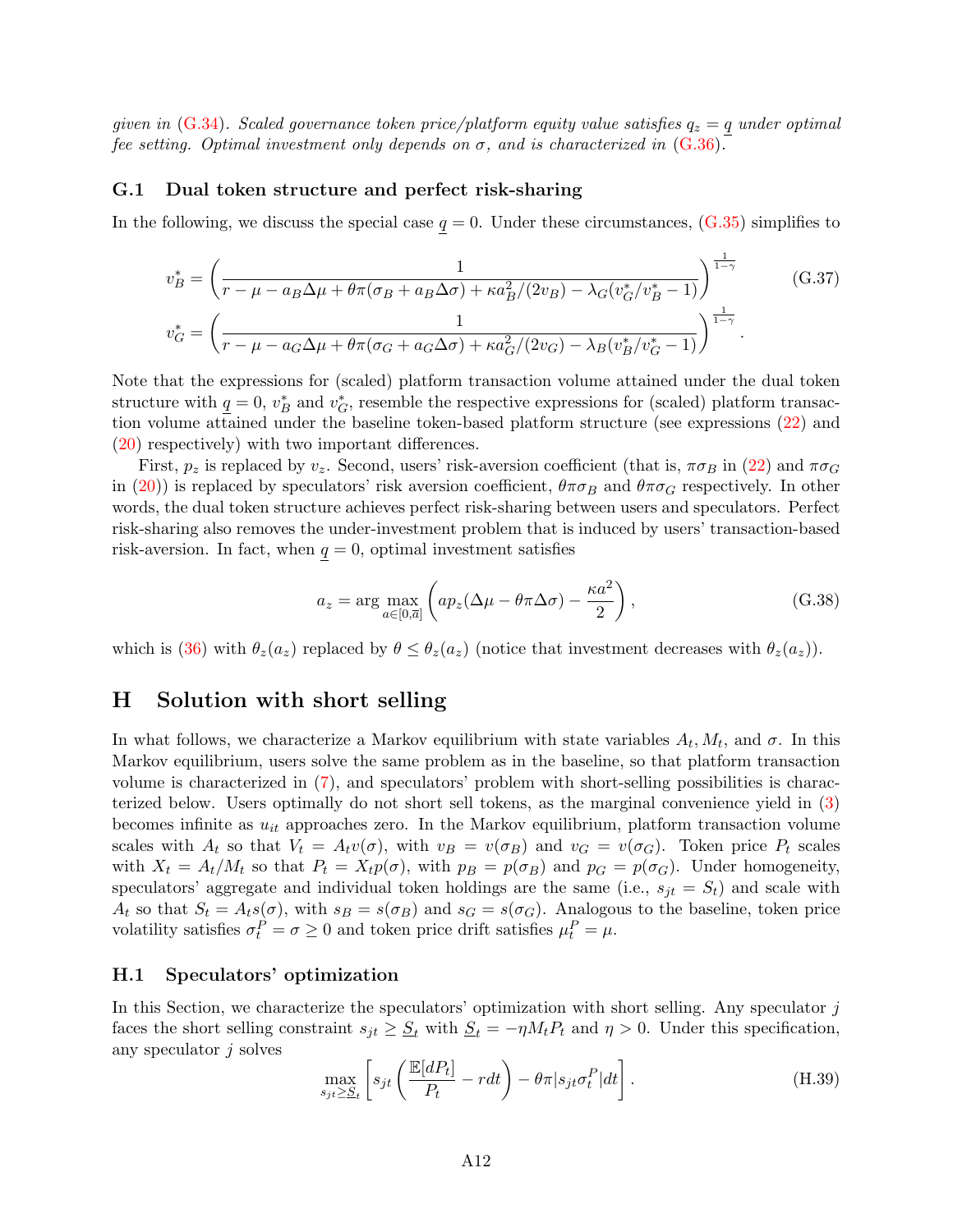The speculators' problem in [\(H.39\)](#page-54-2) is a linear program, and recall  $\sigma_t^P = \sigma \ge 0$ .

Note that speculator j chooses  $s_{jt} > 0$  only if

$$
\frac{\mathbb{E}[dP_t]}{P_t dt} \ge r + \theta \pi \sigma_t^P.
$$

Likewise, speculator j chooses  $s_{jt} < 0$  only if

$$
\frac{\mathbb{E}[dP_t]}{P_t dt} \le r - \theta \pi \sigma_t^P,
$$

where  $s_{jt} = \underline{S}$  if the above inequality is strict. And, when

$$
r - \theta \pi \sigma_t^P < \frac{\mathbb{E}[dP_t]}{P_t dt} < r + \theta \pi \sigma_t^P,
$$

then  $s_{jt} = 0$ .

### H.2 Solving for the equilibrium

In what follows, we solve for the state-dependent scaled transaction volume  $v_B$  and  $v_G$  as well as the state-dependent scaled token prices  $p_B$  and  $p_G$ . We focus on an equilibrium in which speculators only short sell tokens in state  $G$  (if at all). As in the baseline, speculators do not take a token long position in state  $G$ . In state  $B$ , speculators either buy tokens (i.e., take a long position) or hold zero tokens, as in the baseline. Speculators indeed do not have incentives to short sell tokens in state B if expected token returns in state B satisfy  $\frac{\mathbb{E}[dP_t]}{P_t dt} > r - \theta \pi \sigma_t^P$  which is equivalent to

<span id="page-55-0"></span>
$$
\lambda_G \left(\frac{p_G}{p_B} - 1\right) + \mu > r - \theta \pi \sigma_B. \tag{H.40}
$$

That is, we assume that parameters are such that  $(H.40)$  holds in equilibrium. Note that condition [\(H.40\)](#page-55-0) can be checked and verified ex-post (i.e., after solving for the candidate equilibrium).

As such, scaled transaction volume and token price in state B are characterized by [\(22\)](#page-13-5) and  $(23)$ . That is, in state B, scaled transaction volume is

<span id="page-55-2"></span>
$$
v_B = \left(\frac{1}{r - \mu + \pi \sigma_B - \lambda_G (p_G/p_B - 1)}\right)^{\frac{1}{1 - \gamma}}
$$
(H.41)

and scaled token price is

<span id="page-55-3"></span>
$$
p_B = \max \left\{ v_B, \frac{\lambda G p_G}{r - \mu + \theta \pi \sigma_B + \lambda_G} \right\}.
$$
 (H.42)

If expected token returns in state G satisfy  $\frac{\mathbb{E}[dP_t]}{P_tdt} > r - \theta \pi \sigma_t^P$  which is equivalent to

<span id="page-55-1"></span>
$$
\lambda_B \left(\frac{p_B}{p_G} - 1\right) + \mu > r - \theta \pi \sigma_G,
$$
\n(H.43)

then there is no short selling in state G so that  $S_t = 0$ . In this case, the model solution and equilibrium is the one from the baseline.

In what follows, we focus on the case with short selling in state  $G$  and conjecture (and verify) that speculators' aggregate token holdings scale with  $A_t$ . As such, speculators' aggregate token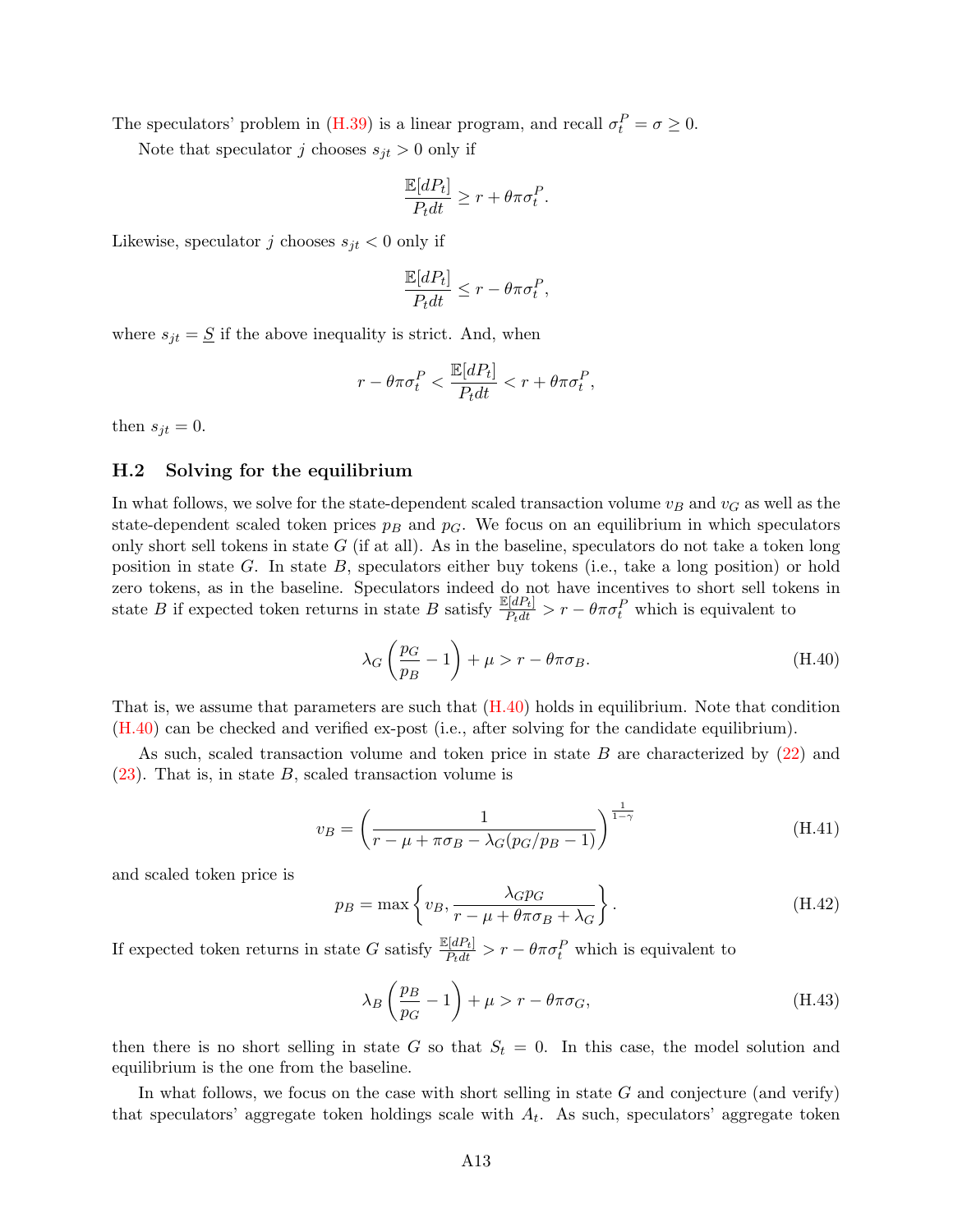holdings in state G can be written as  $S_t = s_G A_t \leq 0$  with  $s_G \leq 0$ . Define

$$
\eta_G = \frac{-S_t}{A_t p_G} = \frac{-s_G}{p_G},
$$

so  $s_G = -p_G \eta_G$ . Recall  $P_t = X_t p(\sigma) = \frac{A_t p(\sigma)}{M_t}$ . Then, note that  $S_t \geq \underline{S}_t = -\eta M_t P_t = -\eta A_t p_G$  (in state  $G$ ) readily implies

 $\eta_G \leq \eta$ .

Token market clearing implies

$$
M_t P_t = S_t + V_t
$$

so that (in state  $G$ ):

$$
p_G = s_G + v_G = -p_G \eta_G + v_G.
$$

Thus,  $v_G = p_G(1 + \eta_G)$  which is equivalent to

<span id="page-56-1"></span>
$$
p_G = \frac{v_G}{1 + \eta_G}.\tag{H.44}
$$

Similar to the baseline, scaled platform transaction volume in state G satisfies

<span id="page-56-2"></span>
$$
v_G = \left(\frac{1}{r - \mu + \pi \sigma_G - \lambda_B (p_B/p_G - 1)}\right)^{\frac{1}{1 - \gamma}}.
$$
\n(H.45)

When there is short selling in state G and  $\eta_G > 0$ , expected token returns in state G satisfy

<span id="page-56-0"></span>
$$
\lambda_B \left(\frac{p_B}{p_G} - 1\right) + \mu \le r - \theta \pi \sigma_G. \tag{H.46}
$$

Note that  $\eta_G \in (0, \eta)$  only if [\(H.46\)](#page-56-0) holds in equality in which case speculators are indifferent over the amount of tokens they short sell. Otherwise, when  $(H.46)$  is strict, then  $\eta_G = \eta$ .

In summary, the following three cases, 1)  $\eta_G = 0$ , 2)  $\eta_G \in (0, \eta)$  and 3)  $\eta_G = \eta$ , can prevail in an equilibrium with short selling possibilities:

- 1. When  $\eta_G = 0$ , [\(H.43\)](#page-55-1) generally holds (except in the knife-edge case that speculators are indifferent across levels  $\eta_G$  and  $\eta_G = 0$ . Then,  $\eta_G = 0$  and the four equilibrium quantities  $v_B$ ,  $v_G$ ,  $p_B$ , and  $p_G$  solve the four equations [\(H.41\)](#page-55-2), [\(H.42\)](#page-55-3), [\(H.44\)](#page-56-1), and [\(H.45\)](#page-56-2). The equilibrium is identical to the one of the baseline.
- 2. When  $\eta_G \in (0, \eta)$ , speculators are indifferent between short selling tokens  $(s_G < 0)$  and not short selling tokens ( $s_G = 0$ ), which is the case if and only if [\(H.46\)](#page-56-0) holds in equality. Under these circumstances, the five equilibrium quantities  $v_B$ ,  $v_G$ ,  $p_B$ ,  $p_G$ , and  $\eta_G$  solve the five equations  $(H.41)$ ,  $(H.42)$ ,  $(H.44)$ ,  $(H.45)$ , and  $(H.46)$  which holds in equality.
- 3. When  $\eta_G = \eta$ , [\(H.46\)](#page-56-0) generally holds as strict inequality (except in the knife-edge case that speculators are indifferent across levels of  $\eta_G$  and  $\eta_G = \eta$ . Then,  $\eta_G = \eta$  and the four equilibrium quantities  $v_B$ ,  $v_G$ ,  $p_B$ , and  $p_G$  solve the four equations [\(H.41\)](#page-55-2), [\(H.42\)](#page-55-3), [\(H.44\)](#page-56-1), and [\(H.45\)](#page-56-2).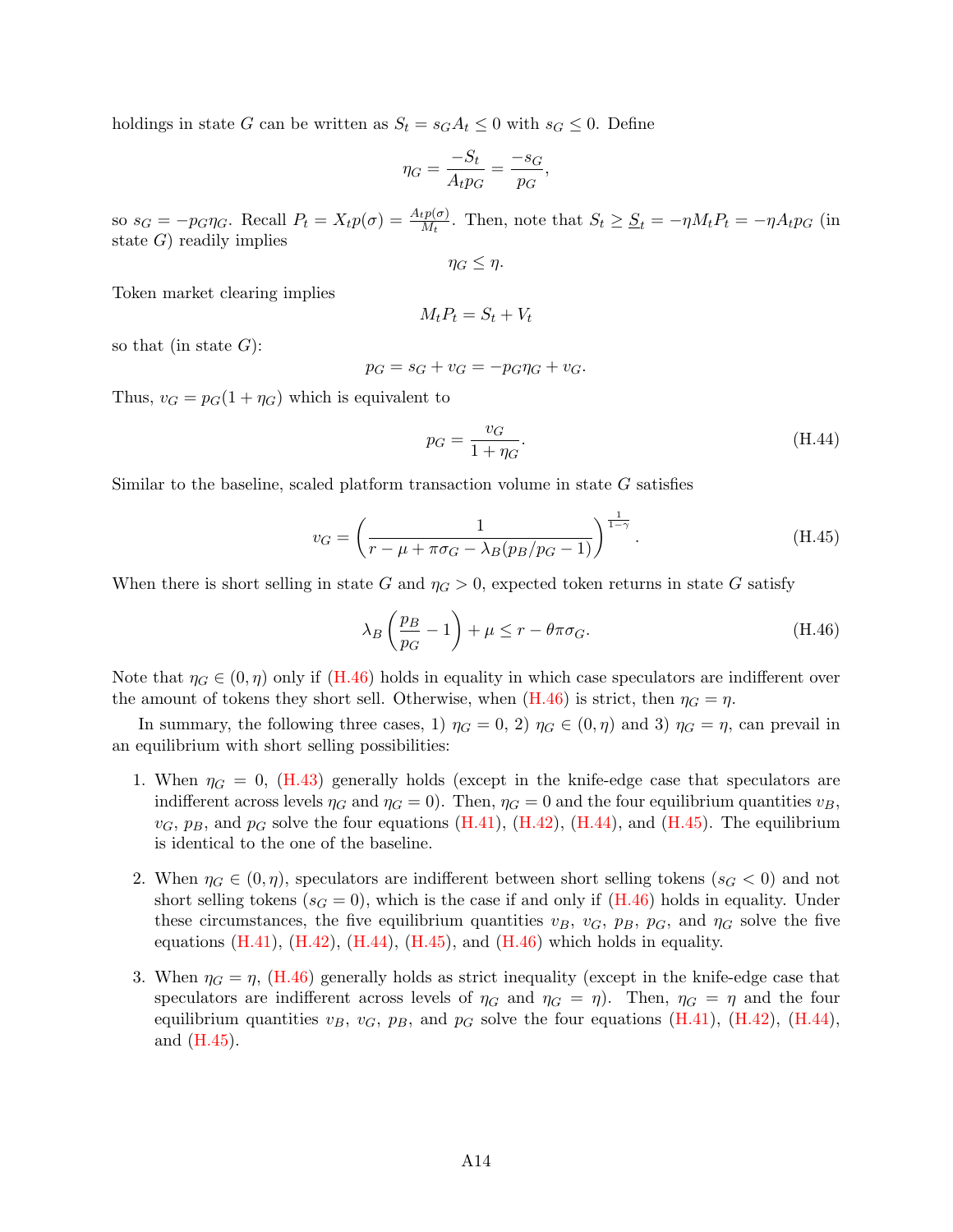### H.3 Proof of Corollary [2](#page-20-2)

We consider two cases, 1) there is speculative investment in state B and  $p_B > v_B$  and 2) there is no speculative investment in state B and  $p_B = v_B$ .

**Case 1.** We start by analyzing case 1), so that  $p_B > v_B$  and speculators hold tokens in state B. Note that under these circumstances, token price in state B satisfies (see  $(H.41)$  and  $(H.42)$ )

<span id="page-57-2"></span>
$$
p_B = \frac{\lambda G p G}{r - \mu + \theta \pi \sigma_B + \lambda_G}.
$$
\n(H.47)

Thus,  $\frac{p_G}{p_B} = \frac{r - \mu + \theta \pi \sigma_B + \lambda_G}{\lambda_G}$  $\frac{\sqrt{\pi \sigma_B + \lambda_G}}{\lambda_G}$  and, using [\(H.41\)](#page-55-2), we obtain:

<span id="page-57-0"></span>
$$
v_B = \left(\frac{1}{r - \mu + \pi \sigma_B - \lambda_G (p_G/p_B - 1)}\right)^{\frac{1}{1 - \gamma}} = \left(\frac{1}{\pi (1 - \theta) \sigma_B}\right)^{\frac{1}{1 - \gamma}}.
$$
 (H.48)

As the above expression for  $v_B$  in [\(H.48\)](#page-57-0) does not depend on  $\eta$ , it follows that  $\frac{\partial v_B}{\partial \eta} = 0$ .

Note that because speculators hold tokens in state  $B$ , the equilibrium pricing relationship  $(9)$ holds in equality in state  $B$ , which implies

<span id="page-57-1"></span>
$$
\mu + \lambda_G \left(\frac{p_G}{p_B} - 1\right) = r + \theta \pi \sigma_B. \tag{H.49}
$$

The right-hand side of  $(H.49)$  does not depend on  $\eta$  and so does the left-hand side. This implies ∂  $\frac{\partial}{\partial \eta} \frac{p_G}{p_B}$  $\frac{p_G}{p_B} = 0$ , which is equivalent to  $\frac{\partial p_B}{\partial \eta p_G}$  $\frac{p_B}{p_G}=0.$ 

Therefore, by [\(H.45\)](#page-56-2),  $v_G$  does not depend on  $\eta$  so that  $\frac{\partial v_G}{\partial \eta} = 0$ . Token market clearing in state G implies  $p_G = v_G/(1 + \eta)$ , so that  $p_G$  decreases with  $\eta$  (i.e.,  $\frac{\partial p_G}{\partial \eta} < 0$ ). By [\(H.47\)](#page-57-2), it follows that  $p_B$  decreases with  $\eta$  too (i.e.,  $\frac{\partial p_B}{\partial \eta} < 0$ ).

**Case 2.** Next, we consider that speculators do not hold tokens in state B, that is,  $p_B = v_B$ . Suppose now to the contrary that  $v_B$  increases with  $\eta$  (i.e.,  $\frac{\partial v_B}{\partial \eta} \ge 0$  and  $\frac{\partial p_B}{\partial \eta} \ge 0$ ). Then, expression [\(H.41\)](#page-55-2) implies that  $p_G/p_B$  and, therefore,  $p_G$  must increase in  $\eta$ . And, due to  $p_G = v_G/(1 + \eta)$ , this requires  $v_G$  to strictly increase in  $\eta$ . But, by expression [\(H.45\)](#page-56-2),  $v_G$  increases with  $\eta$  only if  $p_B/p_G$  strictly increases with  $\eta$  which cannot be because  $p_G/p_B$  increases with  $\eta$ , a contradiction. Thus,  $v_B = p_B$  strictly decreases with  $\eta$  (i.e.,  $\frac{\partial v_B}{\partial \eta} < 0$ ). Note that by [\(H.41\)](#page-55-2),  $\frac{\partial v_B}{\partial \eta} < 0$  implies that  $p_G/p_B$  decreases with  $\eta$ . Equivalently,  $p_B/p_G$  increases with  $\eta$ , which — by  $(H.45)$  — implies that  $v_G$  increases with  $\eta$ . As  $p_B$  decreases with  $\eta$  and  $p_B/p_G$  increases with  $\eta$ , it follows that  $p_G$ decreases with  $\eta$  too.

### H.4 Proof of Corollary [3](#page-21-3)

By continuity, it suffices to prove the Corollary assuming that there is no short selling constraint (i.e.,  $\eta = \infty$  with a slight abuse of notation) and  $\theta = 0$ . We show that under these circumstances, there exists no Markov equilibrium with  $V_t = A_t v(\sigma)$  and  $P_t = X_t p(\sigma)$  whereby token price  $p(\sigma)$  and transaction volume  $v(\sigma)$  are strictly positive in at least one state  $\sigma$ . The only remaining possibility is then the trivial equilibrium with  $p(\sigma) = v(\sigma) = 0$  for all  $\sigma$ , implying  $P_t = V_t = 0$  at all times  $t \geq 0$ . Suppose to the contrary there exists a Markov equilibrium with positive token price and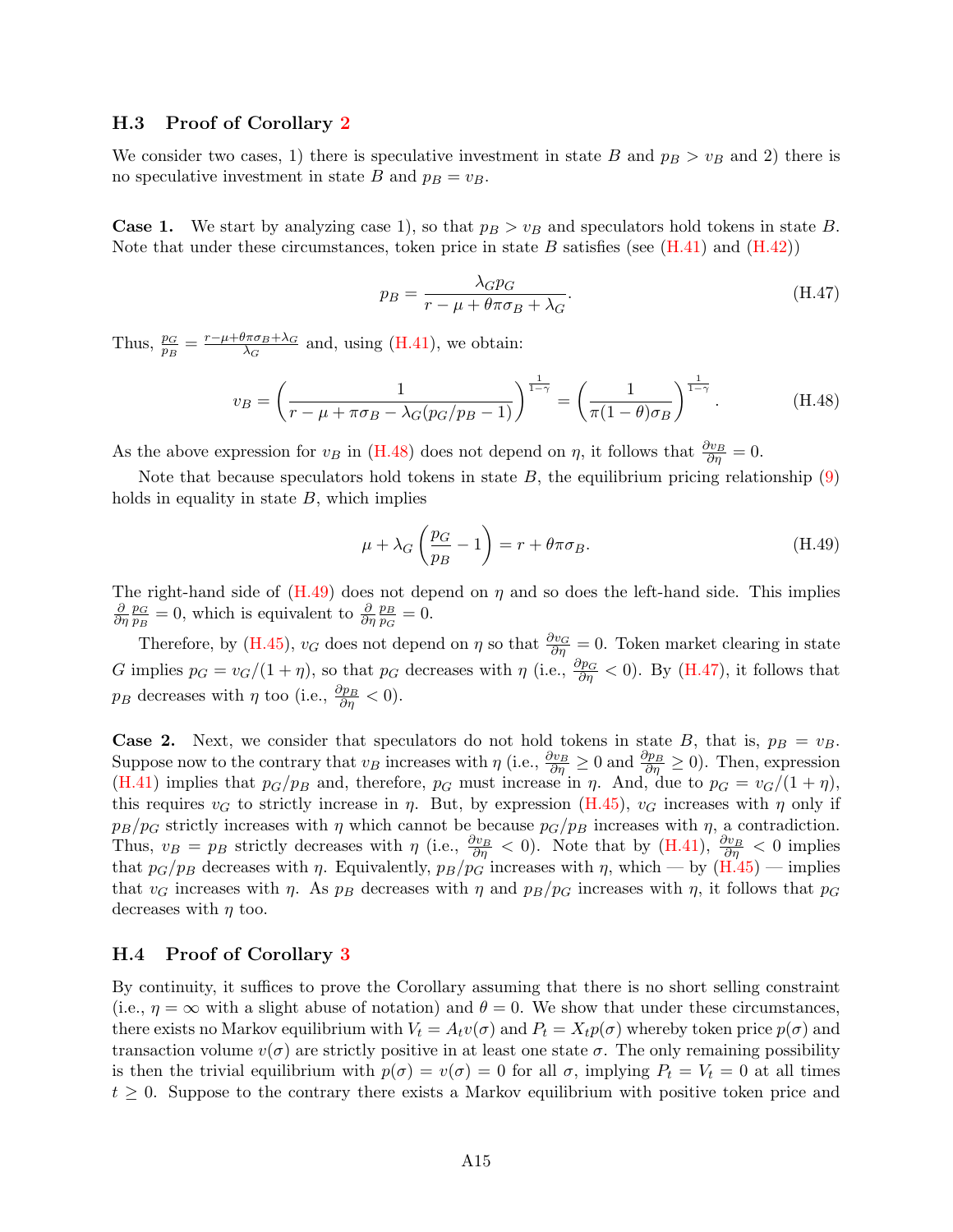platform adoption, in that there exists  $z \in \{B, G\}$  with  $p_z > 0$  and  $v_z > 0$ . We distinguish between two cases: i)  $p_G > p_B$  and ii)  $p_B \geq p_G$ .

We start with i),  $p_G > p_B \geq 0$ . Due to  $p_B < p_G$ ,  $\theta = 0$ , and  $\mu < r$ 

$$
\frac{\mathbb{E}[dP_t]}{P_t dt} < r - \theta \pi \sigma_t^P \iff \lambda_B \left(\frac{p_B}{p_G} - 1\right) + \mu < r - \theta \pi \sigma_G \tag{H.50}
$$

holds in state G. According to speculators' optimization in  $(H.39)$ , any speculator j finds it optimal to set  $s_{it} \to -\infty$  in state G. This leads to  $S_t \to -\infty$ , and  $p_G \to 0$ , a contradiction.

Next, consider ii),  $p_B \geq p_G$  so that  $p_B > 0$ . Then, due to  $p_G \leq p_B$ ,  $\theta = 0$ , and  $\mu < r$ 

$$
\frac{\mathbb{E}[dP_t]}{P_t dt} < r - \theta \pi \sigma_t^P \iff \lambda_G \left(\frac{p_G}{p_B} - 1\right) + \mu < r - \theta \pi \sigma_B \tag{H.51}
$$

holds in state B. According to speculators' optimization in  $(H.39)$ , in state B, any speculator j finds it optimal to set  $s_{jt} \to -\infty$ . This leads to  $S_t \to -\infty$  and  $p_B \to 0$ , yielding a contradiction.

Admittedly, there might be other Markov equilibria with  $P_t > 0$  at some time t. However, these Markov equilibria do not fit into the class of equilibria considered, which requires platform transaction volume to satisfy  $V_t = A_t v(\sigma)$  and token price to satisfy  $P_t = Y_t p(\sigma)$  where  $v(\sigma)$  and  $p(\sigma)$  depend on  $\sigma$  only.

### <span id="page-58-0"></span>I Solution with noise traders and proof of Proposition [6](#page-37-1)

We present the solution and equilibrium with noise traders under the simplifying assumption that there are no uncertainty shocks and no investment opportunities. That is, without loss of generality,  $\lambda_B = 0$  and  $\sigma = \sigma_G$  at all times, and we assume  $\bar{a} = 0$ . Under these circumstances, equilibrium token price follows

<span id="page-58-2"></span>
$$
\frac{dP_t}{P_t} = \mu_t^P dt + \sigma_t^P dZ_t + \tilde{\sigma}_t^P d\tilde{Z}_t, \tag{I.52}
$$

where the two Brownian Motions  $dZ_t$  and  $d\tilde{Z}_t$  are independent, i.e.,  $dZ_t \cdot d\tilde{Z}_t = 0$ . Price drift  $\mu_t^P$ and the token price volatilities  $\sigma_t^P$  and  $\tilde{\sigma}_t^P$  are determined in equilibrium, discussed below. We verify that in equilibrium,  $\sigma_t^P \ge 0$  and  $\tilde{\sigma}_t^P \ge 0$ .

#### I.1 Users' optimization

We start by discussing user optimization. With noise traders, users' flow utility becomes

$$
dR_{it}^U \equiv \underbrace{\frac{u_{it}^{\alpha}}{\alpha} V_t^{\beta} A_t^{1-\alpha-\beta} dt}_{\text{Convenience}} + u_{it} \left( \underbrace{\frac{dP_t}{P_t}}_{\text{Token}} - \underbrace{\frac{rdt}{\text{opentunity}}}_{\text{cost}} \right) - \underbrace{\left| u_{it} \pi \sigma_t^P \right| dt - \left| u_{it} \tilde{\pi}_U \tilde{\sigma}_t^P \right| dt}_{\text{Dis-utility}}.
$$
\n(1.53)

Any user i solves

<span id="page-58-1"></span>
$$
\max_{u_{it} \ge 0} \mathbb{E}[dR_{it}^U],\tag{I.54}
$$

leading to

<span id="page-58-3"></span>
$$
V_t = u_{it} = A_t \left( \frac{1}{r + \pi \sigma_t^P + \tilde{\pi}_U \tilde{\sigma}_t^P - \mathbb{E}[dP_t]/(P_t dt)} \right)^{\frac{1}{1 - \gamma}}, \qquad (I.55)
$$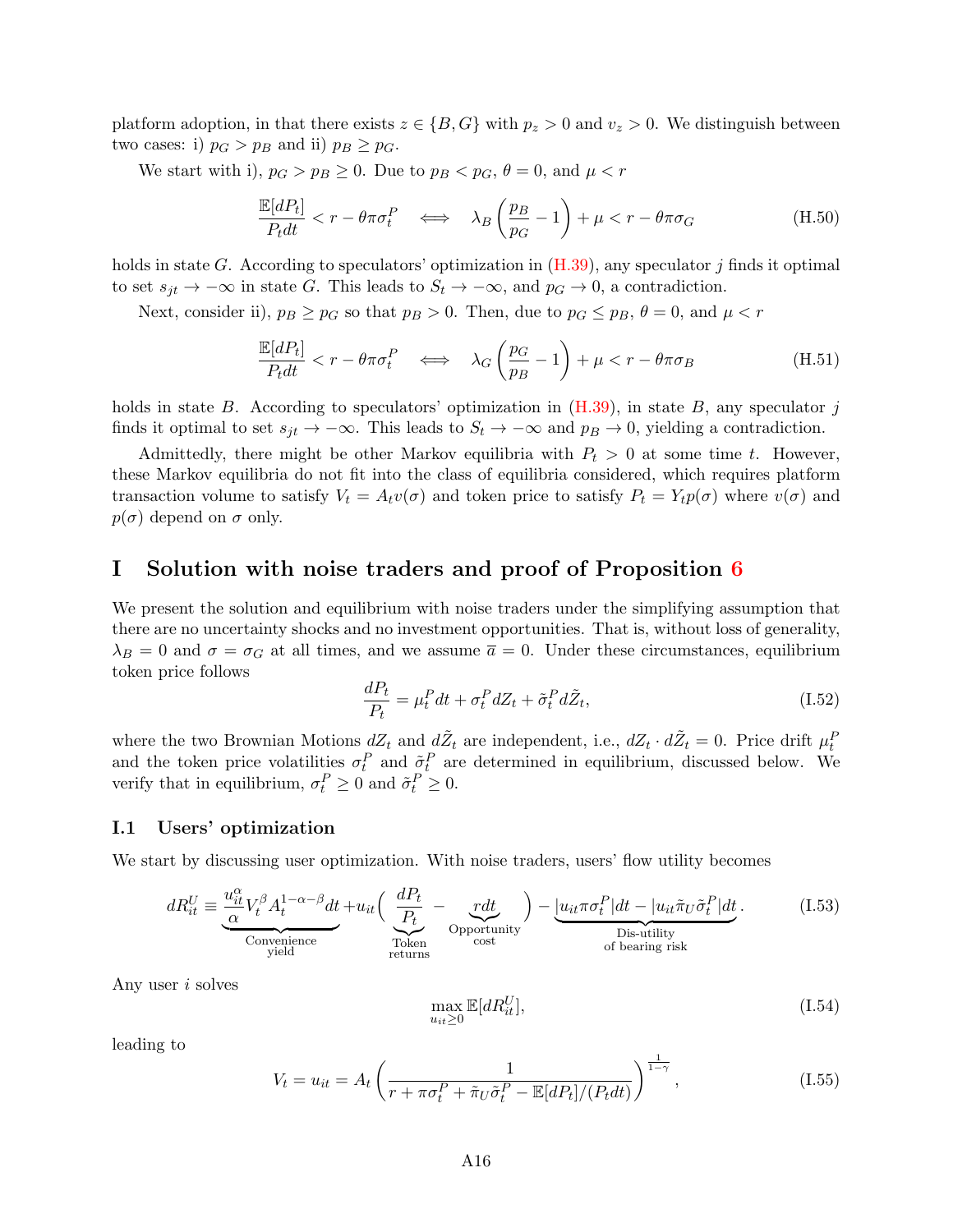where we omit the absolute value notation due to  $\sigma_t^P \geq 0$  and  $\tilde{\sigma}_t^P \geq 0$ .

### I.2 Speculators' optimization

Next, we discuss speculators' optimization problem. Recall that there are no short selling constraints for speculators, and  $\sigma_t^P, \tilde{\sigma}_t^P \geq 0$ . Any speculator j solves

<span id="page-59-0"></span>
$$
\max_{s_{jt}} \left[ s_{jt} \left( \frac{\mathbb{E}[dP_t]}{P_t} - rdt \right) - \theta \pi | s_{jt} \sigma_t^P | dt - \tilde{\pi}_S | s_{jt} \tilde{\sigma}_t^P | dt \right]. \tag{I.56}
$$

The speculators' problem is a linear program. Note that speculator j optimally chooses  $s_{it} \to \infty$  if

$$
\frac{\mathbb{E}[dP_t]}{P_t dt} > r + \theta \pi \sigma_t^P + \tilde{\pi}_S \tilde{\sigma}_t^P.
$$
\n(1.57)

Likewise, speculator j optimally chooses  $s_{jt} \to -\infty$  if

$$
\frac{\mathbb{E}[dP_t]}{P_t dt} < r - \theta \pi \sigma_t^P - \tilde{\pi}_S \tilde{\sigma}_t^P. \tag{I.58}
$$

In (a non-degenerate) equilibrium with positive token price, any speculator's token holdings  $s_{it}$  and speculators' aggregate token holdings  $S_t$  must be finite, which requires

<span id="page-59-1"></span>
$$
r - \theta \pi \sigma_t^P - \tilde{\pi}_S \tilde{\sigma}_t^P \le \frac{\mathbb{E}[dP_t]}{P_t dt} \le r + \theta \pi \sigma_t^P + \tilde{\pi}_S \tilde{\sigma}_t^P \tag{I.59}
$$

to hold.

### I.3 Solving for the Markov equilibrium

We look for a Markov equilibrium with state variables  $A_t$  and  $N_t$  that is similar to the one considered in the baseline (except that  $\sigma$  is constant). In this Markov equilibrium, users solve [\(I.54\)](#page-58-1) and speculators solve  $(1.56)$  and the token market clears (i.e.,  $(45)$  holds). In this Markov equilibrium, token price scales with  $Y_t = A_t/N_t$  so that  $P_t = Y_t p_N$ , and transaction volume scales with  $A_t$  so that  $V_t = A_t v_N$  for constants  $p_N$  and  $v_N$ .

Recall that  $N_t = M_t - \tilde{N}_t$ . As  $dM_t = 0$ , it follows that  $dN_t = -d\tilde{N}_t = -\tilde{\sigma}_t d\tilde{Z}_t$ . Under the assumption  $\tilde{\sigma}_t = N_t \tilde{\sigma}$ , we therefore obtain

$$
\frac{dN_t}{N_t} = -\tilde{\sigma} dZ_t.
$$
\n(1.60)

Using Ito's Lemma, we calculate for  $Y_t = A_t/N_t$ :

$$
\frac{dY_t}{Y_t} = \mu dt + \sigma dZ_t + \tilde{\sigma} dZ_t.
$$
\n(1.61)

We conjecture (and verify) that token price takes the form  $P_t = Y_t p_N$ , with the constant  $p_N$  to be determined. Under this conjecture, Itô's Lemma yields

$$
\mu_t^P = \left(\frac{\partial P_t}{\partial Y_t}\right) \frac{Y_t \mu}{P_t} + \frac{1}{2} \left(\frac{\partial^2 P_t}{\partial Y_t^2}\right) \frac{Y_t^2 (\sigma^2 + \tilde{\sigma}^2)}{P_t} = \mu,
$$
\n(1.62)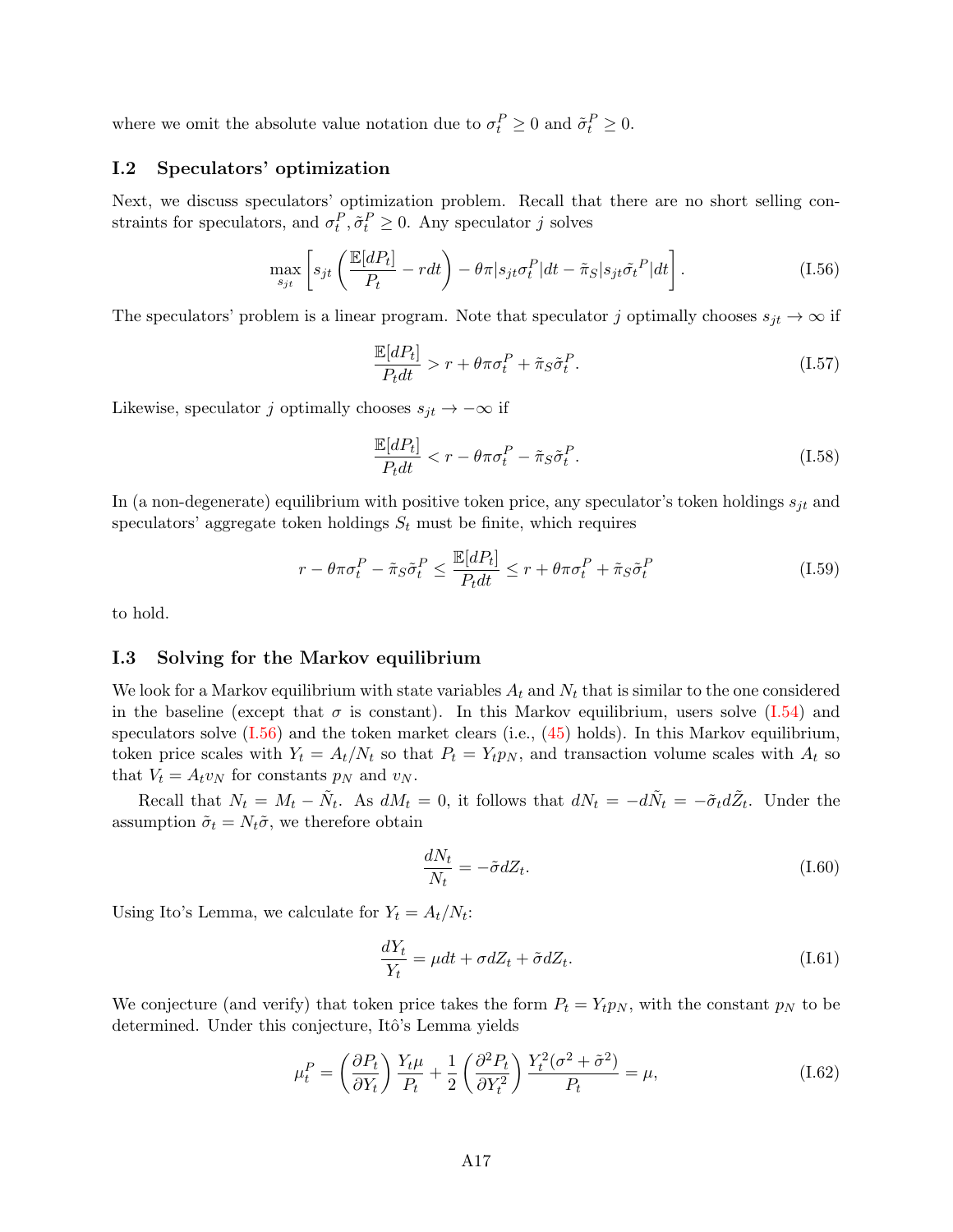and

$$
\sigma_t^P = \left(\frac{\partial P_t}{\partial Y_t}\right) \frac{Y_t \sigma}{P_t} = \sigma \ge 0.
$$
\n(1.63)

Likewise,

$$
\tilde{\sigma}_t^P = \left(\frac{\partial P_t}{\partial Y_t}\right) \frac{Y_t \tilde{\sigma}}{P_t} = \tilde{\sigma} \ge 0.
$$
\n(1.64)

.

The law of motion [\(I.52\)](#page-58-2) implies that expected token returns satisfy  $\frac{\mathbb{E}[dP_t]}{P_tdt} = \mu_t^P = \mu$ .

Using above relations and  $(1.55)$ , we obtain that platform transaction volume scales with  $A_t$ and takes the form  $V_t = A_t v_N$ , where

$$
v_N = \left(\frac{1}{r - \mu + \pi\sigma + \tilde{\pi}_U\tilde{\sigma}}\right)^{\frac{1}{1 - \gamma}}
$$

Note that because  $\mu_t^P = \mu \langle r, \rangle$  the second inequality of [\(I.59\)](#page-59-1) holds and speculators never buy tokens (so that  $S_t \leq 0$ ). As a result, the necessary equilibrium condition [\(I.59\)](#page-59-1) is satisfied if and only if

$$
r - \theta \pi \sigma - \tilde{\pi}_S \tilde{\sigma} \le \mu,
$$

which is equivalent to  $(47)$ . As such,  $(47)$  is necessary for the prescribed Markov equilibrium with  $p_N > 0$  and  $v_N > 0$  to exist. In fact, it is also sufficient. If [\(47\)](#page-37-0) does not hold, the only equilibrium with  $V_t = A_t v_N$  and  $P_t = Y_t p_N$  features  $v_N = p_N = 0$ 

Admittedly, if [\(47\)](#page-37-0) does not hold, there might be other Markov equilibria with  $P_t > 0$  at some time t. However, these Markov equilibria do not fit into the class of equilibria considered, which requires platform transaction volume to satisfy  $V_t = A_t v_N$  and token price to satisfy  $P_t = Y_t p_N$  for constants  $v_N$  and  $p_N$ .